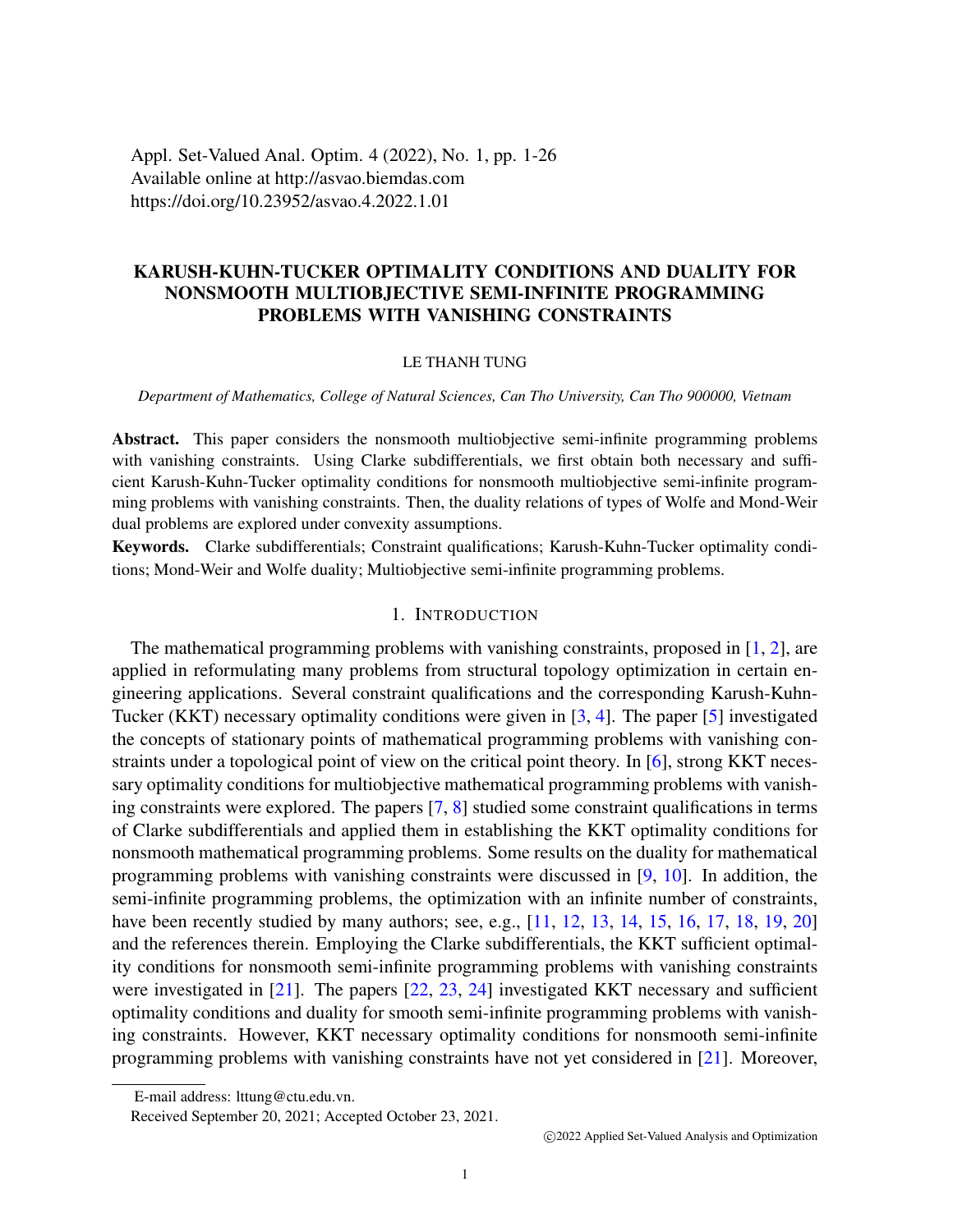to the best of our knowledge, there is no paper dealing with duality for nonsmooth semi-infinite programming problems with vanishing constraints.

Motivated by the above observations, in this paper, we establish Karush-Kuhn-Tucker optimality conditions and investigate duality problems for the nonsmooth multiobjective semiinfinite programming problems with vanishing constraints. The paper is organized as follows. The basic concepts and some preliminaries are recalled in Section [2.](#page-1-0) The KKT necessary and sufficient optimality conditions for the semi-infinite programming problems with vanishing constraints in terms of Clarke subdifferentials are discussed in Section [3.](#page-6-0) Section [4,](#page-13-0) the last section, is devoted to delving into Mond-Weir and Wolfe dual problems of the nonsmooth multiobjective semi-infinite programming problems with vanishing constraints.

## 2. PRELIMINARIES

<span id="page-1-0"></span>In this paper, the notation  $\langle \cdot, \cdot \rangle$  is used to denote the inner product in the Euclidean space  $\mathbb{R}^n$ . By  $B(x, \delta)$ , we designate the open ball centered at *x* with radius  $\delta > 0$ . For  $A \subseteq \mathbb{R}^n$ , intA, clA, ∂A, span*A*, and co*A* stand for its interior, closure, boundary, linear hull, and convex hull of *A*, respectively. The cone and the convex cone (containing the origin) generated by *A* are denoted resp by cone*A*, and pos*A*. It should be mentioned that, for the given sets  $A_1$ ,  $A_2$  in  $\mathbb{R}^n$ ,

$$
\text{span}(A_1 \cup A_2) = \text{span}A_1 + \text{span}A_2 \text{ and } \text{pos}(A_1 \cup A_2) = \text{pos}A_1 + \text{pos}A_2.
$$

The negative polar cone, the strictly negative polar cone, and the orthogonal complement of *A* are defined respectively by

$$
A^- := \{x^* \in \mathbb{R}^n | \langle x^*, x \rangle \le 0, \forall x \in A\},\
$$
  

$$
A^s := \{x^* \in \mathbb{R}^n | \langle x^*, x \rangle < 0, \forall x \in A\},\
$$

and

$$
A^{\perp} := \{x^* \in \mathbb{R}^n | \langle x^*, x \rangle = 0, \ \forall x \in A\}.
$$

It is easy to check that  $A^s \subset A^-$  and if  $A^s \neq \emptyset$ , then  $cA^s = A^-$ . Moreover, the bipolar theorem (see, e.g., [\[25\]](#page-25-18)) states that  $A^{-}$  = cl pos $A$ . For a given nonempty subset  $A$  of  $\mathbb{R}^n$ , the contingent cone [\[25\]](#page-25-18) of *A* at  $\bar{x} \in cIA$  is

$$
\mathscr{T}(A,\bar{x}) := \{x \in \mathbb{R}^n \mid \exists \tau_k \downarrow 0, \exists x_k \to x, \ \forall k \in \mathbb{N}, \bar{x} + \tau_k x_k \in A\}.
$$

Note that if *A* is a convex set, then  $\mathcal{T}(A,\bar{x}) = \text{clone}(A-\bar{x})$ . If  $\langle x^*, x \rangle \ge 0(\langle x^*, x \rangle = 0)$  for all  $x^* \in A^*$ , where  $A^*$  is a subset of the dual space of  $\mathbb{R}^n$ , we write  $\langle A^*, x \rangle \ge 0$  ( $\langle A^*, x \rangle \ge 0$ , resp.). The notion  $o(\tau^k)$ , for  $\tau > 0$  and  $k \in \mathbb{N}$ , indicates a moving point such that  $o(\tau^k)/\tau^k \to 0$  as  $\tau \to 0^+$ . The cardinality of the index set *I* is denoted by |*I*|. For an index subset  $I \subset \{1, ..., n\}$ ,  $x_I = 0$ ( $x_I > 0$ ) stands for  $x_i = 0$  ( $x_i > 0$ , respectively ) for all  $i \in I$ .

For the set-valued map  $F : \mathbb{R}^n \rightrightarrows \mathbb{R}^m$ , the domain and graph of *F* are defined respectively by

$$
\text{dom} F := \{ x \in \mathbb{R}^n \mid F(x) \neq \emptyset \}, \text{gr} F := \{ (x, y) \in \mathbb{R}^n \times \mathbb{R}^m \mid y \in F(x) \}.
$$

The system of the neighborhoods of a set  $A \subset \mathbb{R}^n$ , denoted by  $\mathscr{U}(A)$ , is defined by

$$
\mathscr{U}(A) := \{ U \subset \mathbb{R}^n \mid U \text{ is open and } U \supset A \}.
$$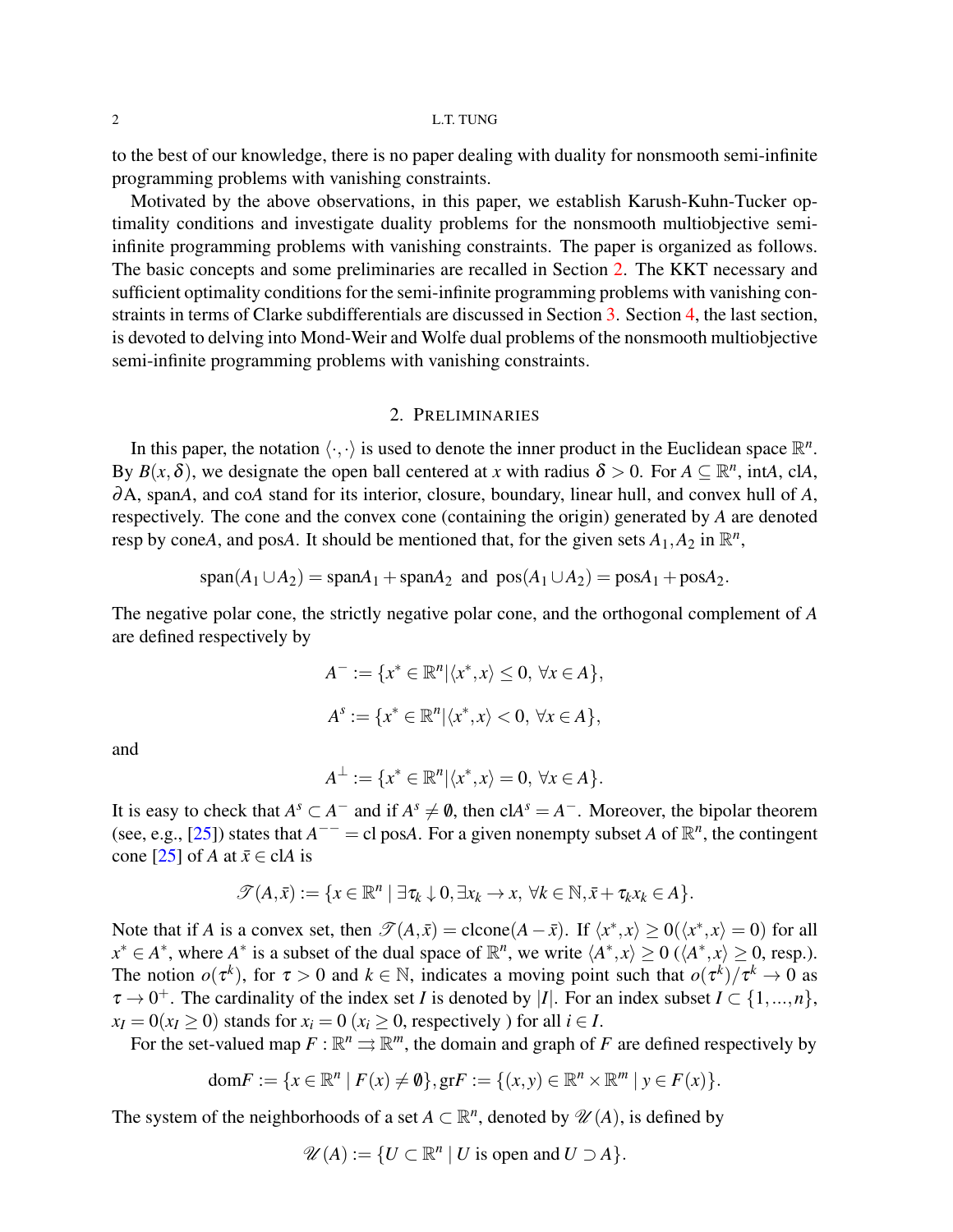When *A* is a compact set, the subsets  $B(A, \eta) = \{x \in \mathbb{R}^n \mid d(x, A) < \eta\}$  form a system of the neighborhoods of *A*. In the case that  $A = \bar{x}$ ,  $\mathcal{U}(\bar{x})$  is the system of the neighborhoods of  $\bar{x}$ . The Painlevé-Kuratowski (sequential) outer (or upper) limit is defined by

$$
\underset{x \xrightarrow{F}}{\text{Limsup}} F(x) = \{ y \in \mathbb{R}^m \mid \exists x_n \in \text{dom} F : x_k \to \bar{x}, \exists y_k \in F(x_k), y_k \to y \},
$$

where  $x \stackrel{F}{\to} \bar{x}$  means that  $x_k \in \text{dom} F$  and  $x_k \to \bar{x}$ .

**Definition 2.1.** [\[16,](#page-25-9) [25,](#page-25-18) [26\]](#page-25-19) Let  $F : \mathbb{R}^n \rightrightarrows \mathbb{R}^m$  and  $\bar{x} \in \text{dom} F$ .

- (i) *F* is upper semicontinuous at  $\bar{x}$  if, for any  $U \in \mathcal{U}(F(\bar{x}))$ , there exists  $\delta > 0$  such that  $F(B(\bar{x},\delta)) \subset U$ . If  $F(\bar{x})$  is a compact set, *F* is upper semicontinuous at  $\bar{x}$  if, for any  $\eta > 0$ , there exists  $\delta > 0$  such that  $F(B(\bar{x}, \delta)) \subset B(F(\bar{x}), \eta)$ .
- (ii) *F* is closed at  $\bar{x}$  if, for any  $(x_k, y_k) \in \text{gr } F$  and  $(x_k, y_k) \to (\bar{x}, y) \in \mathbb{R}^n \times \mathbb{R}^m$ , one has  $y \in F(\bar{x})$ .

It is easy to justify that if *F* is upper semicontinuous at  $\bar{x}$  and  $F(\bar{x})$  is compact then *F* is closed at  $\bar{x}$  and Limsup  $F(x) = F(\bar{x})$ .

 $x \xrightarrow{F} \bar{x}$ 

**Definition 2.2.** [\[27\]](#page-25-20) Let  $\bar{x} \in \mathbb{R}^n$  and  $\phi : \mathbb{R}^n \to \mathbb{R}$  be a locally Lipschitz function. The Clarke directional derivative of  $\phi : \mathbb{R}^n \to \mathbb{R}$  at  $\bar{x}$  in direction *u* is defined by

$$
\phi^{o}(\bar{x}, u) := \limsup_{\tau \downarrow 0, x \to \bar{x}} \frac{\phi(x + \tau u) - \phi(x)}{\tau}.
$$

The Clarke subdifferential of  $\phi$  at  $\bar{x}$  is

$$
\partial^{\mathcal{C}}\phi(\bar{x}) := \{x^* \in \mathbb{R}^n | \langle x^*, d \rangle \leq \phi^o(\bar{x}, d), \ \forall d \in \mathbb{R}^n \}.
$$

We recall the following properties from [\[27\]](#page-25-20).

**Lemma 2.1.** Let  $\phi$ ,  $\psi$  be the functions from  $\mathbb{R}^n$  to  $\mathbb{R}$ , which are Lipschitz near  $\bar{x}$ . Then, the *following assertions hold:*

(i) the function  $v \to \phi^o(\bar{x}, v)$  is finite, positively homogenous, subadditive on  $\mathbb{R}^n$ ,  $\phi^o(\bar{x}, 0) =$ 0,  $\phi^o(\bar{x}, v) = \max_{\bar{x} \in \bar{S}}$ *x*<sup>\*</sup> ∈∂<sup>*C*</sup> $\phi$ (*x*̄)  $\langle x^*, v \rangle$  *and*  $\partial(\phi^o(\bar{x}, .))(0) = \partial^C \phi(\bar{x}),$  *where*  $\partial$  *denotes the subdif-*

*ferential in sense of convex analysis;*

- (ii)  $\partial^C \phi(\bar{x})$  *is a nonempty, convex and compact subset of*  $\mathbb{R}^n$ *;*
- (iii)  $\partial^C(\lambda \phi)(\bar{x}) = \lambda \partial^C \phi(\bar{x}), \forall \lambda \in \mathbb{R} \text{ and } \partial^C(\phi + \psi)(\bar{x}) \subseteq \partial^C \phi(\bar{x}) + \partial^C \psi(\bar{x})$ ;
- (iv) if  $\phi$  is convex on  $\mathbb{R}^n$  then  $\partial^C \phi(\bar{x}) = \partial \phi(\bar{x})$ . If  $\phi$  is continously differentiable at  $\bar{x}$ , then  $\partial^C \phi(\bar{x}) = {\nabla \phi(\bar{x})};$
- $(v)$   $\partial^C \phi(\bar{x}) = \cos\{x^* \in \mathbb{R}^n \mid \exists x_k \to \bar{x}, x_k \notin S \cup \Omega_\phi, \nabla f(x_k) \to x^* \},$  where S is any set of Lebesgue measure 0 in  $\mathbb{R}^n$  and  $\Omega_\phi$  is the set of points at which a given function  $\phi$ *fails to be differentiable;*
- (vi) if  $\phi$  is locally Lipschitz on  $\mathbb{R}^n$ , then  $x \rightrightarrows \partial^C \phi(x)$  is an upper semicontinuous set-valued *function;*
- (vii) *if*  $\phi$  *is locally Lipschitz on an open set containing* [*x*, *y*], *then*  $\phi(x) \phi(y) = \langle x^*, y x \rangle$ , *for some*  $c \in [x, y)$  *and*  $x^* \in \partial^C \phi(c)$ *.*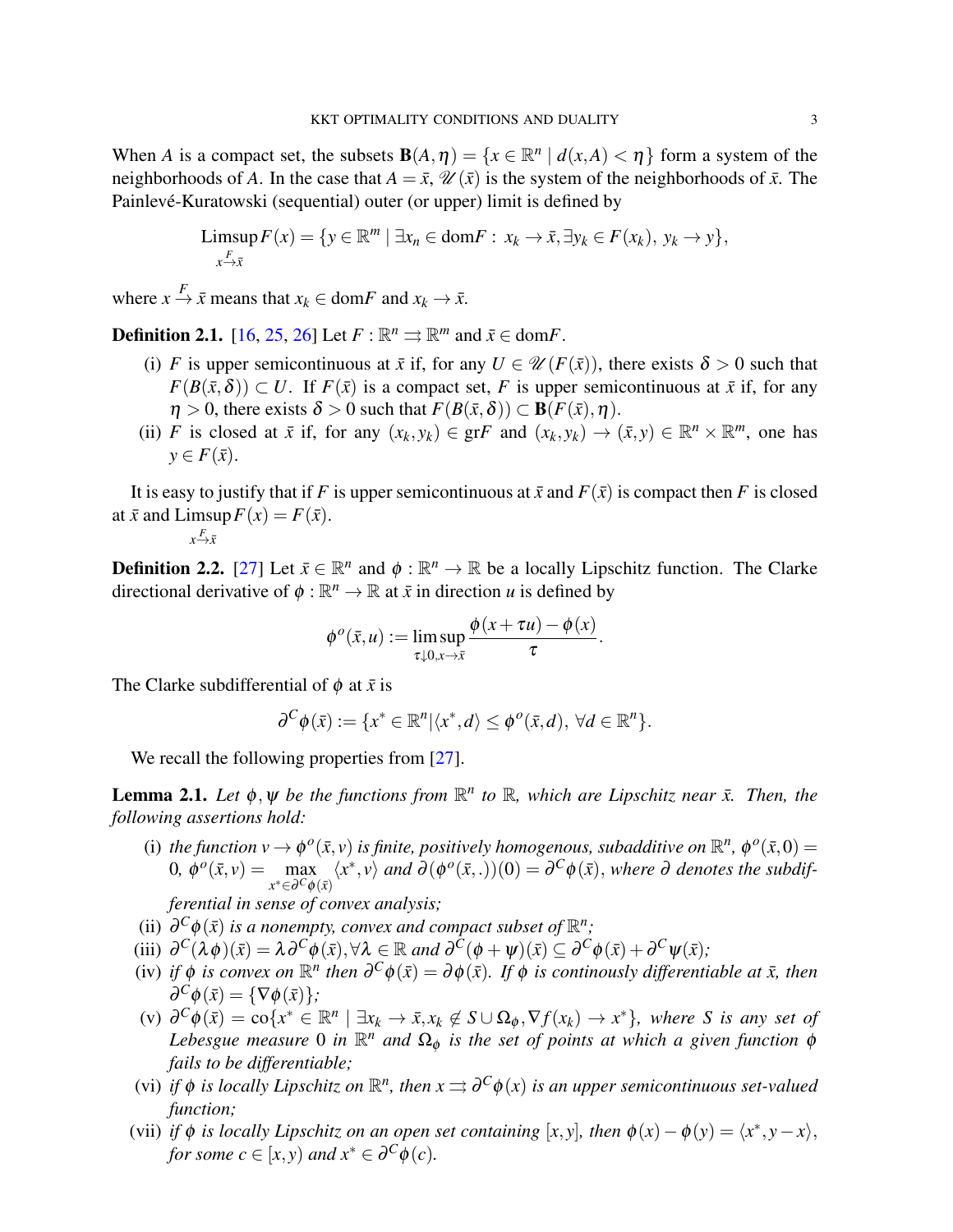**Example 2.1.** (see [\[27,](#page-25-20) p. 64]) Let  $f, h : \mathbb{R}^2 \to \mathbb{R}$  be defined by  $f(x) = \max\{h(x), x_2 - x_1\}$ , where  $h(x) = \min\{x_1, -x_2\}$ . Then,

$$
h(x) = \begin{cases} -x_2, & \text{if } x_2 \ge -x_1, \\ x_1, & \text{if } x_2 < -x_1, \end{cases}
$$

and

$$
f(x) = \begin{cases} h(x), & \text{if } h(x) \ge x_2 - x_1, \\ x_2 - x_1, & \text{if } h(x) < x_2 - x_1, \end{cases}
$$
\nSince  $h(x) \ge x_2 - x_1 \Leftrightarrow \begin{bmatrix} -x_2 \ge x_2 - x_1, & \text{and } x_2 \ge -x_1, \\ x_1 \ge x_2 - x_1, & \text{and } x_2 < -x_1. \end{bmatrix} \Leftrightarrow \begin{bmatrix} x_2 \le \frac{1}{2}x_1 & \text{and } x_2 \ge -x_1, \\ x_2 \le 2x_1 & \text{and } x_2 < -x_1. \end{bmatrix}$ 

$$
f(x) = \begin{cases} -x_2, & \text{if } x \in C_1 := \{x \in \mathbb{R}^2 \mid x_2 \le \frac{1}{2}x_1, x_2 \ge -x_1\}, \\ x_1, & \text{if } x \in C_2 := \{x \in \mathbb{R}^2 \mid x_2 \le 2x_1, x_2 < -x_1\}, \\ x_2 - x_1, & \text{if } x \in C_3 := \{x \in \mathbb{R}^2 \mid x_2 > \frac{1}{2}x_1, x_2 > -x_1\} \cup \{x \in \mathbb{R}^2 \mid x_2 > 2x_1, x_2 \le -x_1\}. \end{cases}
$$



**Figure 1.** The graph of  $C_1$ ,  $C_2$ ,  $C_3$  **Figure 2.** The graph of  $\partial^C f(0,0)$ 

Since, for  $x = (1,0) \in C_1$ ,  $x' = (0,-1) \in C_2$ , and  $\lambda = \frac{2}{3}$  $\frac{2}{3} \in [0,1],$ 

$$
\lambda x + (1 - \lambda)x' = \left(\frac{2}{3}, -\frac{1}{3}\right) \in C_1,
$$

and

$$
f(\lambda x + (1 - \lambda)x') = \frac{1}{3} > \frac{2}{3} \cdot 0 + \frac{1}{3} \cdot 0 = \lambda f(x) + (1 - \lambda)f(x'),
$$

*f* is not convex on  $\mathbb{R}^2$ . However, we can check that *f* is Lipschitz on  $\mathbb{R}^2$ . Since  $\partial C_1, \partial C_2, \partial C_2$ , and  $\partial C_1 \cup \partial C_2 \cup \partial C_1$  are the sets of Lebesgue measure 0 in  $\mathbb{R}^2$ , one seesthat

$$
\partial^{C} f(x) = \begin{cases}\n\{(0,-1)\}, & \text{if } x \in C_{1} \setminus \partial C_{1}, \\
\text{co}\{(0,-1),(1,0)\}, & \text{if } x \in (\partial C_{1} \cap \partial C_{2}) \setminus \{(0,0)\}, \\
\{(1,0)\}, & \text{if } x \in C_{2} \setminus \partial C_{2}, \\
\text{co}\{(1,0), (-1,1)\}, & \text{if } x \in (\partial C_{2} \cap \partial C_{3}) \setminus \{(0,0)\}, \\
\{(-1,1)\}, & \text{if } x \in C_{3} \setminus \partial C_{3}, \\
\text{co}\{(-1,1),(0,-1)\}, & \text{if } x \in (\partial C_{3} \cap \partial C_{1}) \setminus \{(0,0)\}, \\
\text{co}\{(0,-1),(1,0), (-1,1)\}, & \text{if } x = (0,0).\n\end{cases}
$$

Furthermore, we can verify that the set-valued map  $x \rightrightarrows \partial^C f(x)$  is upper semicontinuous on  $\mathbb{R}^2$ . For instance, for any  $η > 0$ , there exists  $δ = η$  such that  $∂<sup>C</sup>f(B<sub>δ</sub>(0,0)) ⊆ ∂<sup>C</sup>f((0,0)) ⊆$  $\mathbf{B}_{\eta}(\partial^C f((0,0)))$ , which implies that  $\partial^C f$  is upper semicontinuous at  $\bar{x} = (0,0)$ .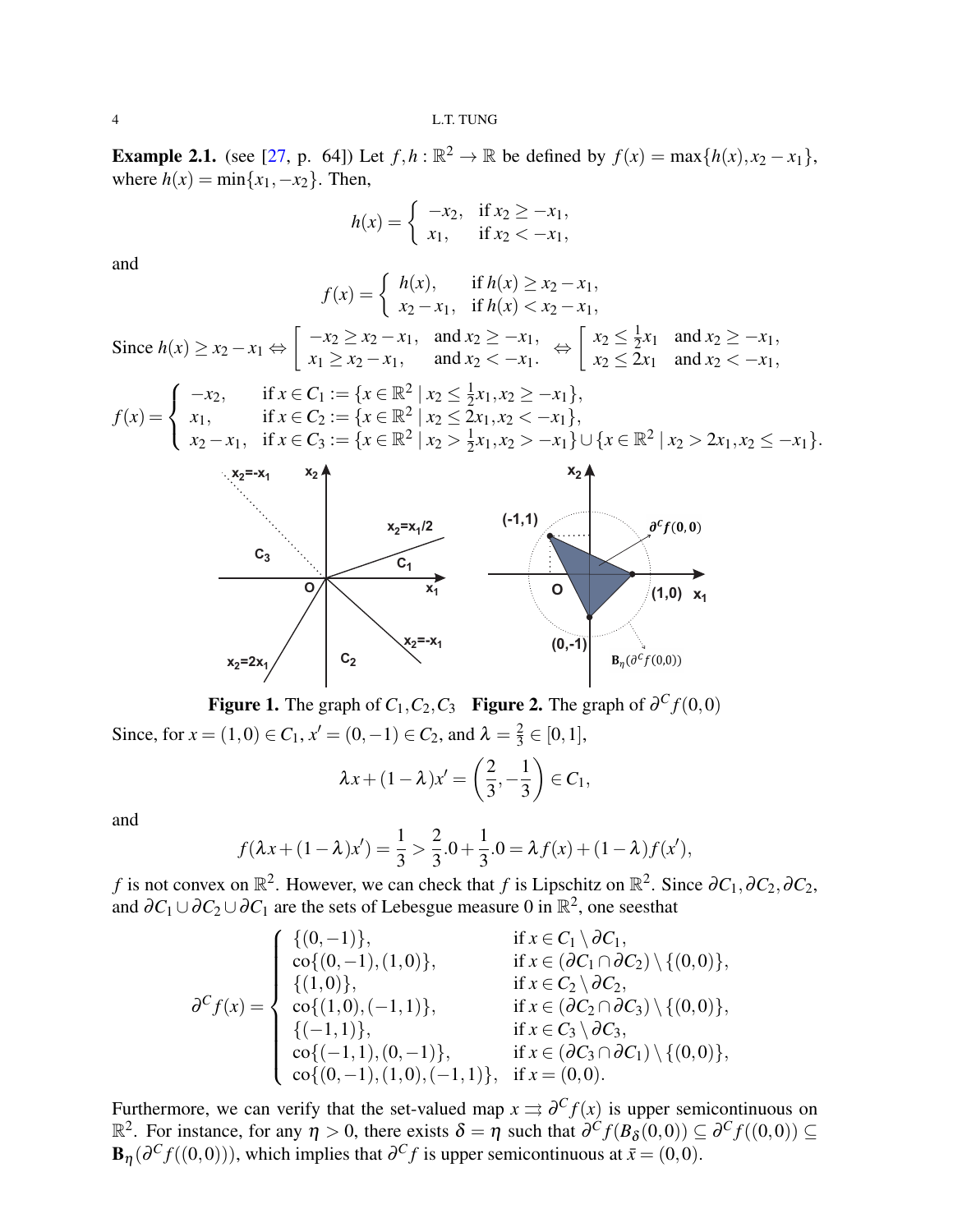In view of  $[21]$ , we consider the following multiobjective semi-infinite programming with vanishing constraints (P):

$$
\mathbb{R}_{+}^{m} - \min \qquad f(x) = (f_{1}(x), ..., f_{m}(x))
$$
  
s.t.  $g_{t}(x) \leq 0, t \in T$ ,  
 $h_{i}(x) = 0, i = 1, ..., q$ ,  
 $H_{i}(x) \geq 0, i = 1, ..., l$ ,  
 $G_{i}(x)H_{i}(x) \leq 0, i = 1, ..., l$ ,

where  $f_i(i = 1, ..., m)$ ,  $g_t(i \in T)$ ,  $h_i(i = 1, ..., q)$ , and  $G_i, H_i(i = 1, ..., l)$  are Lipschitzian functions from  $\mathbb{R}^n$  to  $\mathbb{R}$ . The index set *T* is an arbitrary nonempty set, not necessary finite. Let us denote  $I := \{1, ..., m\}, I_h := \{1, ..., q\}$  and  $I_l := \{1, ..., l\}$ . The feasible solution set of (P) is

$$
\Omega := \{x \in \mathbb{R}^n \mid g_t(x) \leq 0 \ (t \in T), h_i(x) = 0 \ (i \in I_h), H_i(x) \geq 0, G_i(x)H_i(x) \leq 0 \ (i \in I_l) \}.
$$

Recall some types of efficient solutions (see, e.g., [\[28\]](#page-25-21)) of the multiobjective semi-infinite programming with vanishing constraints as follows.

# **Definition 2.3.** Let  $\bar{x} \in \Omega$ .

(i)  $\bar{x}$  is a locally (Pareto) efficient solution of (P), denoted by  $\bar{x} \in \text{locE}(P)$ , if there exists a neighborhood  $U \in \mathcal{U}(\bar{x})$  such that there is no  $x \in \Omega \cap U$  satisfying

$$
\begin{cases} f_i(x) \le f_i(\bar{x}), & \forall i \in I, \\ f_{i_0}(x) < f_{i_0}(\bar{x}), \quad \text{for at least one } i_0 \in I. \end{cases}
$$

(ii)  $\bar{x}$  is a locally weakly (Pareto) efficient solution of (P), denoted by  $\bar{x} \in \text{locWE}(P)$ , if there exists a neighborhood  $U \in \mathcal{U}(\bar{x})$  such that there is no  $x \in \Omega \cap U$  fulfilling

$$
f_i(x) < f_i(\bar{x}), \forall i \in I.
$$

If  $U = \mathbb{R}^n$ , the word "locally" is omitted. In this case, the efficient solution sets / the weakly efficient solution sets is denoted by  $E(P)$  /  $WE(P)$ . It is straightforward that  $E(P) \subset WE(P)$ .

The notation  $\mathbb{R}^{|\mathcal{I}|}_+$  signifies the collection of all the functions  $\lambda : \mathcal{I} \to \mathbb{R}$  taking values  $\lambda_i$ 's positive only at finitely many points of *T*, and equal to zero at the other points. For a given  $\bar{x} \in \Omega$ ,  $I_g(\bar{x}) := \{t \in T | g_t(\bar{x}) = 0\}$  indicates the index set of all active constraints at  $\bar{x}$ . The set of active constraint multipliers at  $\bar{x} \in \Omega$  is

$$
\Lambda(\bar{x}):=\{\lambda\in\mathbb{R}^{|T|}_+|\lambda_t g_t(\bar{x})=0,\forall t\in T\}.
$$

Notice that  $\lambda \in \Lambda(\bar{x})$  if there exists a finite index set  $J \subset I_g(\bar{x})$  such that  $\lambda_t > 0$  for all  $t \in J$  and  $\lambda_t = 0$  for all  $t \in T \setminus J$ . For each  $\bar{x} \in \Omega$ , define

$$
I_{+}(\bar{x}) := \{i \in I_{l} \mid H_{i}(\bar{x}) > 0\}, I_{0}(\bar{x}) := \{i \in I_{l} \mid H_{i}(\bar{x}) = 0\},
$$
  
\n
$$
I_{+0}(\bar{x}) := \{i \in I_{l} \mid H_{i}(\bar{x}) > 0, G_{i}(\bar{x}) = 0\},
$$
  
\n
$$
I_{+-}(\bar{x}) := \{i \in I_{l} \mid H_{i}(\bar{x}) > 0, G_{i}(\bar{x}) < 0\},
$$
  
\n
$$
I_{0+}(\bar{x}) := \{i \in I_{l} \mid H_{i}(\bar{x}) = 0, G_{i}(\bar{x}) > 0\},
$$
  
\n
$$
I_{00}(\bar{x}) := \{i \in I_{l} \mid H_{i}(\bar{x}) = 0, G_{i}(\bar{x}) = 0\},
$$

and

$$
I_{0-}(\bar{x}) := \{i \in I_l \mid H_i(\bar{x}) = 0, G_i(\bar{x}) < 0\}.
$$

**Definition 2.4.** Let  $\bar{x} \in \Omega$ .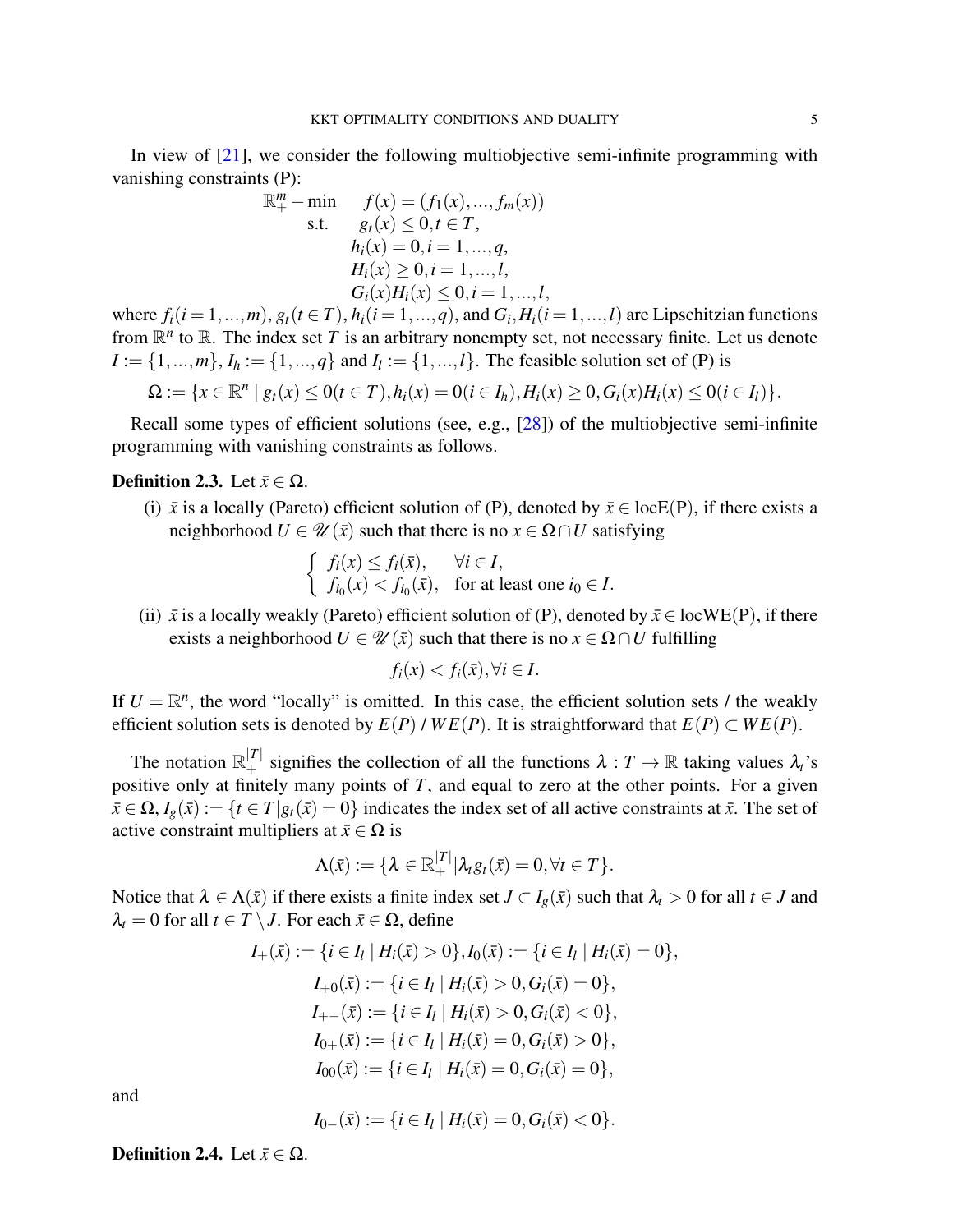(i) The point  $\bar{x}$  is called a strong stationary point of (P) iff there exists  $(\alpha, \lambda^g, \lambda^h, \lambda^G, \lambda^H) \in$  $\mathbb{R}^m_+ \times \Lambda(\bar{x}) \times \mathbb{R}^q \times \mathbb{R}^l \times \mathbb{R}^l$  with  $\sum\limits_{i \in I}$  $\alpha_i = 1, \, \lambda_{I_+(\bar x)}^H = 0, \, \lambda_{I_{00}(\bar x) \cup I_{0-}(\bar x)}^H \geq 0,$ 

$$
\lambda^G_{I_{+-}(\bar x)\cup I_{0+}(\bar x)\cup I_{00}(\bar x)\cup I_{0-}(\bar x)}=0,
$$

and  $\lambda_{I_{+0}(\bar{x})}^G \ge 0$  such that

$$
0\in \sum_{i\in I}\alpha_i\partial^C f_i(\bar x)+\sum_{t\in T}\lambda_i^g\partial^C g_t(\bar x)+\sum_{i\in I_h}\lambda_i^h\partial^C h_i(\bar x)-\sum_{i\in I_l}\lambda_i^H\partial^C H_i(\bar x)+\sum_{i\in I_l}\lambda_i^G\partial^C G_i(\bar x).
$$

In the case that  $\alpha_i > 0$ ,  $\forall i = 1,...,m$ ,  $\bar{x}$  is called a proper strong stationary point of (P) (see [\[21\]](#page-25-14)).

(ii) The point  $\bar{x}$  is said to be a VC-stationary point of (P) iff there exists  $(\alpha, \lambda^g, \lambda^h, \lambda^G, \lambda^H) \in$  $\mathbb{R}^m_+ \times \Lambda(\bar{x}) \times \mathbb{R}^q \times \mathbb{R}^l \times \mathbb{R}^l$  with  $\sum\limits_{i \in I}$  $\alpha_i = 1, \, \lambda_{I_+(\bar{x})}^H = 0, \, \lambda_{I_{00}(\bar{x}) \cup I_{0-}(\bar{x})}^H \geq 0,$ 

$$
\lambda^G_{I_{+-}(\bar x)\cup I_{0+}(\bar x)\cup I_{0-}(\bar x)}=0,
$$

and  $\lambda_{I_{+0}(\bar x)\cup I_{00}(\bar x)}^G\geq 0$  satisfying

$$
0\in \sum_{i\in I}\alpha_i\partial^C f_i(\bar{x})+\sum_{t\in T}\lambda_i^{\mathcal{B}}\partial^C g_t(\bar{x})+\sum_{i\in I_h}\lambda_i^h\partial^C h_i(\bar{x})-\sum_{i\in I_l}\lambda_i^H\partial^C H_i(\bar{x})+\sum_{i\in I_l}\lambda_i^G\partial^C G_i(\bar{x}).
$$

It is easy to see that if  $\bar{x} \in \Omega$  is a strong stationary point of (P), then  $\bar{x}$  is a VC-stationary point of (P).

For  $\bar{x} \in \Omega$  and  $(\lambda^g, \lambda^h, \lambda^G, \lambda^H) \in \mathbb{R}_+^{|T|} \times \mathbb{R}^q \times \mathbb{R}^l \times \mathbb{R}^l$ , let us define

$$
I_g^+(\bar{x}) := \{t \in I_g(\bar{x}) \mid \lambda_t^g > 0\},
$$
  

$$
I_h^+(\bar{x}) := \{i \in I_h(\bar{x}) \mid \lambda_i^h > 0\}, I_h^-(\bar{x}) := \{i \in I_h(\bar{x}) \mid \lambda_i^h < 0\},
$$

$$
\hat{I}_{+}^{+}(\bar{x}) := \{i \in I_{+}(\bar{x}) \mid \lambda_{i}^{H} > 0\},
$$
\n
$$
\hat{I}_{0}^{+}(\bar{x}) := \{i \in I_{0}(\bar{x}) \mid \lambda_{i}^{H} > 0\}, \hat{I}_{0}^{-}(\bar{x}) := \{i \in I_{0}(\bar{x}) \mid \lambda_{i}^{H} < 0\},
$$
\n
$$
\hat{I}_{0+}^{+}(\bar{x}) := \{i \in I_{0+}(\bar{x}) \mid \lambda_{i}^{H} > 0\}, \hat{I}_{0+}^{-}(\bar{x}) := \{i \in I_{0+}(\bar{x}) \mid \lambda_{i}^{H} < 0\},
$$
\n
$$
\hat{I}_{00}^{+}(\bar{x}) := \{i \in I_{00}(\bar{x}) \mid \lambda_{i}^{H} > 0\}, \hat{I}_{00}^{-}(\bar{x}) := \{i \in I_{00}(\bar{x}) \mid \lambda_{i}^{H} < 0\},
$$
\n
$$
\hat{I}_{0-}^{+}(\bar{x}) := \{i \in I_{0-}(\bar{x}) \mid \lambda_{i}^{H} > 0\},
$$

$$
I_{+0}^{+}(\bar{x}) := \{ i \in I_{+0}(\bar{x}) \mid \lambda_{i}^{G} > 0 \}, I_{+0}^{-}(\bar{x}) := \{ i \in I_{+0}(\bar{x}) \mid \lambda_{i}^{G} < 0 \},
$$
  
\n
$$
I_{+-}^{+}(\bar{x}) := \{ i \in I_{+-}(\bar{x}) \mid \lambda_{i}^{G} > 0 \},
$$
  
\n
$$
I_{0+}^{+}(\bar{x}) := \{ i \in I_{0+}(\bar{x}) \mid \lambda_{i}^{G} > 0 \}, I_{0+}^{-}(\bar{x}) := \{ i \in I_{0+}(\bar{x}) \mid \lambda_{i}^{G} < 0 \},
$$
  
\n
$$
I_{00}^{+}(\bar{x}) := \{ i \in I_{00}(\bar{x}) \mid \lambda_{i}^{G} > 0 \}, I_{00}^{-}(\bar{x}) := \{ i \in I_{00}(\bar{x}) \mid \lambda_{i}^{G} < 0 \},
$$

and

$$
I_{0-}^{+}(\bar{x}) := \{ i \in I_{0-}(\bar{x}) \mid \lambda_i^{G} > 0 \}.
$$

**Definition 2.5.** (see [\[29,](#page-25-22) [30\]](#page-25-23)) Let  $\phi : \mathbb{R}^n \to \mathbb{R}$  be a locally Lipschitz function,  $\Omega \subset \mathbb{R}^n$ , and  $\bar{x} \in \Omega$ .

(i)  $\phi$  is said to be  $\partial^C$ -convex at  $\bar{x}$  on  $\Omega$  if, for all  $x \in \Omega$ ,

$$
\phi(x) - \phi(\bar{x}) \ge \langle \partial^C \phi(\bar{x}), x - \bar{x} \rangle.
$$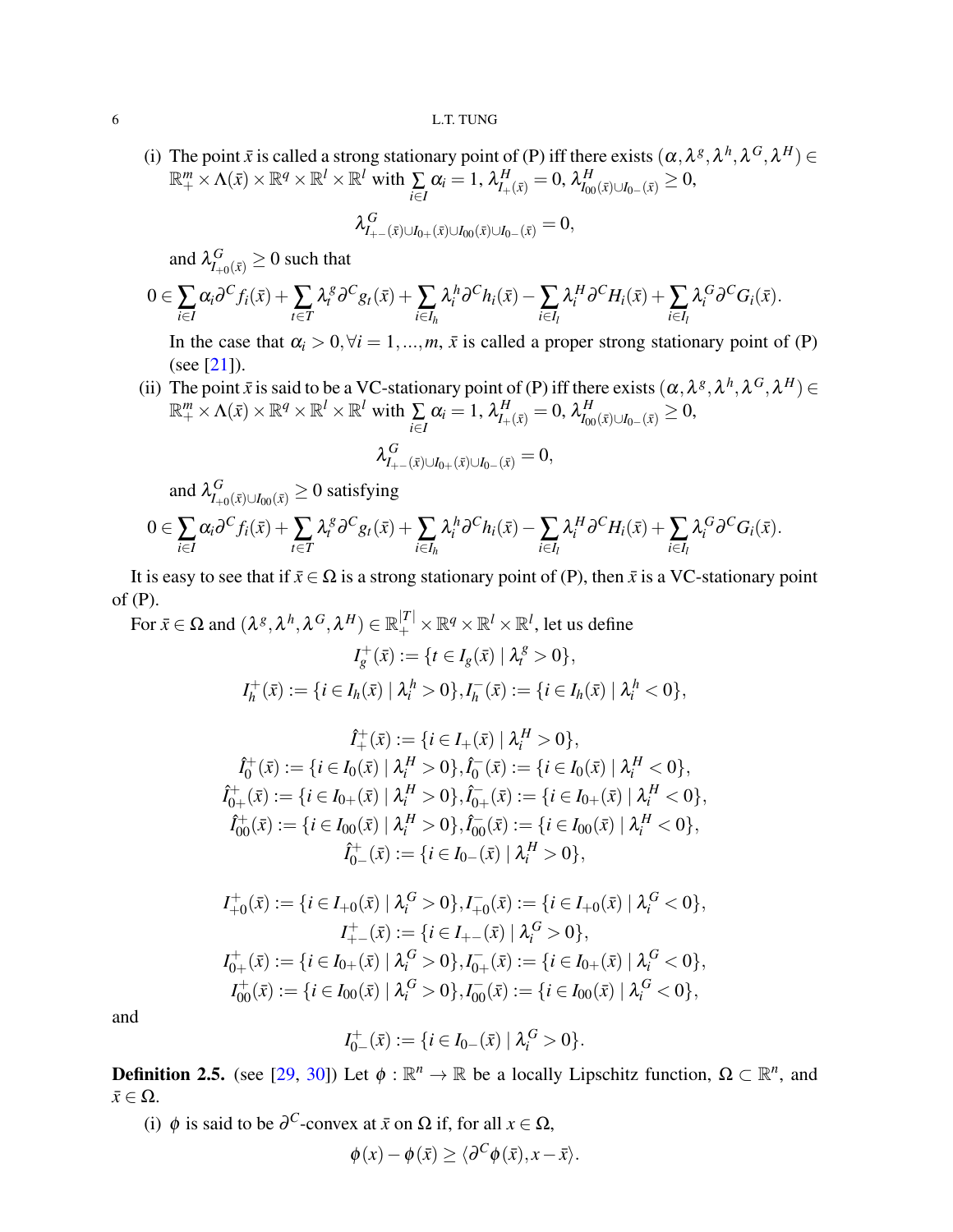(ii)  $\phi$  is said to be strictly  $\partial^C$ -convex at  $\bar{x}$  on  $\Omega$  if, for all  $x \in \Omega \setminus {\{\bar{x}\}},$ 

$$
\phi(x) - \phi(\bar{x}) > \langle \partial^C \phi(\bar{x}), x - \bar{x} \rangle.
$$

(iii)  $\phi$  is termed  $\partial^C$ -pseudoconvex at  $\bar{x}$  on  $\Omega$  if, for any  $x \in \Omega$ ,

$$
\phi(x) - \phi(\bar{x}) < 0 \Rightarrow \langle \partial^C \phi(\bar{x}), x - \bar{x} \rangle < 0.
$$

(iv)  $\phi$  is declared strictly  $\partial^C$ -pseudoconvex at  $\bar{x}$  on  $\Omega$  if, for all  $x \in \Omega \setminus {\bar{x}}$ ,

$$
\phi(x) - \phi(\bar{x}) \leq 0 \Rightarrow \langle \partial^C \phi(\bar{x}), x - \bar{x} \rangle < 0.
$$

(v)  $\phi$  is said to be  $\partial^C$ -quasiconvex at  $\bar{x}$  on  $\Omega$  if, for any  $x \in \Omega$ ,

$$
\phi(x) - \phi(\bar{x}) \leq 0 \Rightarrow \langle \partial^C \phi(\bar{x}), x - \bar{x} \rangle \leq 0.
$$

<span id="page-6-1"></span>**Lemma 2.2.** [\[31\]](#page-25-24) Let  $\{C_t | t \in \Gamma\}$  be an arbitrary collection of nonempty convex sets in  $\mathbb{R}^n$ , and  $K = pos \n\begin{pmatrix} 1 \\ 1 \end{pmatrix}$ *t*∈Γ *Ct*  $\setminus$ *. Then, every nonzero vector of K can be expressed as a non-negative linear combination of n or fewer linear independent vectors, each belonging to a different C<sup>t</sup> .*

<span id="page-6-2"></span>**Lemma 2.3.** [\[32\]](#page-25-25) *Suppose that S*, *T*, *P* are arbitrary (possibly infinite) index sets,  $a_s = a(s)$  =  $(a_1(s),...,a_n(s))$  maps S onto  $\mathbb{R}^n$ , and so do  $a_t$  and  $a_p$ . Suppose that the set  $\text{co}\{a_s, s \in S\}$  +  $pos{a_t, t \in T}$  + span ${a_p, p \in P}$  *is closed. Then the following statements are equivalent:* 

$$
I: \begin{cases} \langle a_s, x \rangle < 0, s \in S, S \neq \emptyset \\ \langle a_t, x \rangle \leq 0, t \in T \\ \langle a_p, x \rangle = 0, p \in P \end{cases} \text{ has no solution } x \in \mathbb{R}^n;
$$
  

$$
II: 0 \in \text{co}\{a_s, s \in S\} + \text{pos}\{a_t, t \in T\} + \text{span}\{a_p, p \in P\}.
$$

**Lemma 2.4.** [\[33\]](#page-25-26) If A is a nonempty compact subset of  $\mathbb{R}^n$ , then

(i) co*A is a compact set;*

 $\subset \mathscr{T}(\Omega,\bar{x})$ .

(ii) *if*  $0 \notin \text{coA}$ , then posA is a closed cone.

## 3. KARUSH-KUHN-TUCKER OPTIMALITY CONDITIONS

<span id="page-6-0"></span>In this section, we establish both KKT necessary and sufficient optimality conditions for the nonsmooth multiobjective semi-infinite programming with vanishing constraints. For the simplicity, we write the index set  $I_g$  instead of  $I_g(\bar{x})$ . The other index sets are described similarly. Firstly, we present the following constraint qualifications, which are similar to Abadie constraint qualification in the literature: (i)  $(\Lambda C \Omega)$  holds at  $\bar{x} \subset \Omega$  if

$$
\begin{split}\n &(\bigcup_{t\in I_g} \partial^C g_t(\bar{x}))^-\cap (\bigcup_{i\in I_h} \partial^C h_i(\bar{x}))^\perp \cap (\bigcup_{i\in I_{0+}} \partial^C H_i(\bar{x}))^\perp \cap (\bigcup_{i\in I_{0\cup} \cup I_{0-}} -\partial^C H_i(\bar{x}))^-\cap (\bigcup_{i\in I_{+0}} \partial^C G_i(\bar{x}))^- \\
 &\subseteq \mathcal{F}(\Omega, \bar{x}), \\
 &(\text{ii})(\text{VC-ACQ}) \text{ holds at } \bar{x} \in \Omega \text{ if } \\
 &(\bigcup_{t\in I_g} \partial^C g_t(\bar{x}))^-\cap (\bigcup_{i\in I_h} \partial^C h_i(\bar{x}))^\perp \cap (\bigcup_{i\in I_{0+}} \partial^C H_i(\bar{x}))^\perp \cap (\bigcup_{i\in I_{0\cup} \cup I_{0-}} -\partial^C H_i(\bar{x}))^-\cap (\bigcup_{i\in I_{+0}\cup I_{00}} \partial^C G_i(\bar{x}))^- \\
 & \leq \mathcal{F}(\Omega, \bar{x})\n \end{split}
$$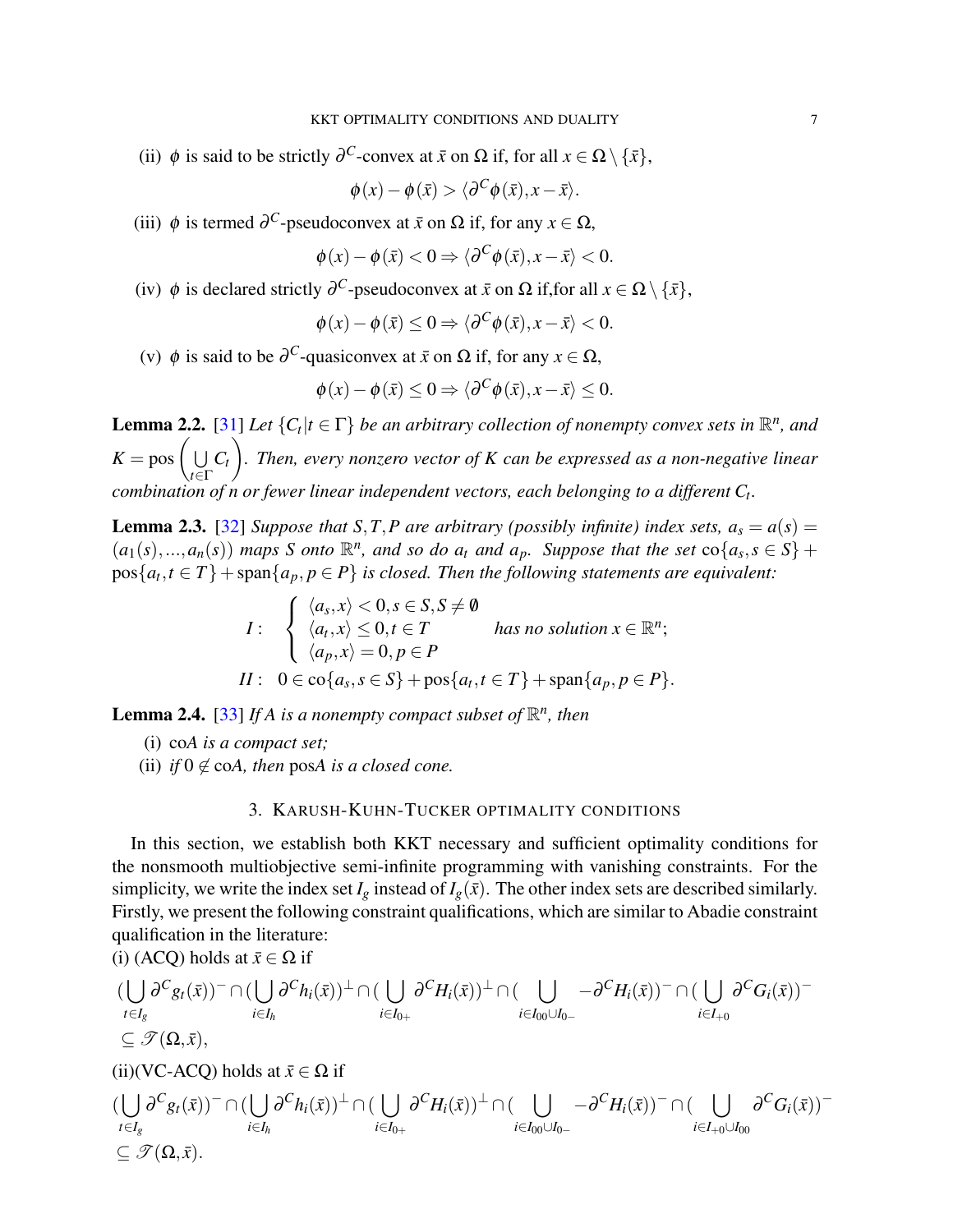It is evident that (ACQ) implies (VC-ACQ). The following example illuminates that the reversal is not true in general.

**Example 3.1.** Let  $m = n = 2$  and  $l = 1$ . Consider the following (P):

$$
\mathbb{R}^{2}_{+} - \min f(x) = (x_{1}^{2} + x_{2}^{2}, |x_{1}|),
$$
  
s.t.  $g_{t}(x) = -tx_{1} \le 0, t \in T = \mathbb{N},$   
 $H_{1}(x) = (x_{1}^{3} + 2x_{2}) \ge 0,$   
 $G_{1}(x)H_{1}(x) = |x_{1}|(x_{1}^{3} + 2x_{2}) \le 0.$ 

Then,  $\Omega = \{x \in \mathbb{R}^2 \mid x_1 > 0, x_1^3 + 2x_2 = 0\} \cup \{x \in \mathbb{R}^2 \mid x_1 = 0, x_2 \ge 0\}$ . For  $\bar{x} = (0,0) \in \Omega$ , direct calculations give that

$$
\mathcal{F}(\Omega,\bar{x}) = \{x \in \mathbb{R}^2 \mid x_1 \ge 0, x_2 = 0\} \cup \{x \in \mathbb{R}^2 \mid x_1 = 0, x_2 \ge 0\},
$$
  
\n
$$
I_g = \mathbb{N}, \partial^C g_t(\bar{x}) = \{(-t,0)\}, t \in T,
$$
  
\n
$$
I_+ = I_{0+} = I_{0-} = \emptyset, I_{00} = \{1\}, \partial^C G_1(\bar{x}) = [-1,1] \times \{0\}, \partial^C H_1(\bar{x}) = \{(0,2)\},
$$
  
\n
$$
(\bigcup_{t \in I_g} \partial^C g_t(\bar{x}))^- = \{x \in \mathbb{R}^2 \mid x_1 \ge 0\},
$$
  
\n
$$
(\bigcup_{i \in I_{00}} (-\partial^C H_i(\bar{x}))^- = (-\partial^C H_1(\bar{x}))^- = \{x \in \mathbb{R}^2 \mid x_2 \ge 0\},
$$
  
\n
$$
(\bigcup_{i \in I_{00}} \partial^C G_i(\bar{x}))^- = (\partial^C G_1(\bar{x}))^- = \{x \in \mathbb{R}^2 \mid x_1 = 0\},
$$
  
\n
$$
(\bigcup_{t \in I_g} \partial^C g_t(\bar{x}))^- \cap (\bigcup_{i \in I_{00}} (-\partial^C H_i(\bar{x})))^- = \{x \in \mathbb{R}^2 \mid x_1 \ge 0, x_2 \ge 0\},
$$

and

$$
(\bigcup_{t\in I_g} \partial^C g_t(\bar{x}))^-\cap (\bigcup_{i\in I_{00}} (-\partial^C H_i(\bar{x})))^-\cap (\bigcup_{i\in I_{00}} \partial^C G_i(\bar{x}))^-=\{x\in \mathbb{R}^2 \mid x_1=0, x_2\geq 0\}.
$$

Hence,

$$
(\bigcup_{t\in I_g}\partial^C g_t(\bar x))\cap (\bigcup_{i\in I_{00}}(-\partial^C H_i(\bar x)))^-\not\subset \mathscr{T}(\Omega,\bar x),
$$

and

$$
(\bigcup_{t\in I_g}\partial^C g_t(\bar x))^-\cap(\bigcup_{i\in I_{00}}(-\partial^C H_i(\bar x)))^-\cap(\bigcup_{i\in I_{00}}\partial^C G_i(\bar x))^-\subset\mathscr{T}(\Omega,\bar x).
$$

Thus, (ACQ) does not hold at  $\bar{x}$  and (VC-ACQ) holds at  $\bar{x}$ .

<span id="page-7-0"></span>**Proposition 3.1.** *Let*  $\bar{x} \in \text{locWE}(P)$ .  $(i)$  If (ACQ) holds at  $\bar{x}$  and the set

$$
\Delta := \text{pos}\left(\bigcup_{t \in I_g} \partial^C g_t(\bar{x}) \cup \bigcup_{i \in I_{00} \cup I_{0-}} (-\partial^C H_i(\bar{x})) \cup \bigcup_{i \in I_{+0}} \partial^C G_i(\bar{x})\right) + \text{span}\left(\bigcup_{i \in I_h} \partial^C h_i(\bar{x}) \cup \bigcup_{i \in I_{0+}} \partial^C H_i(\bar{x})\right)
$$

*is closed, then*  $\bar{x}$  *is a strong stationary point of (P).*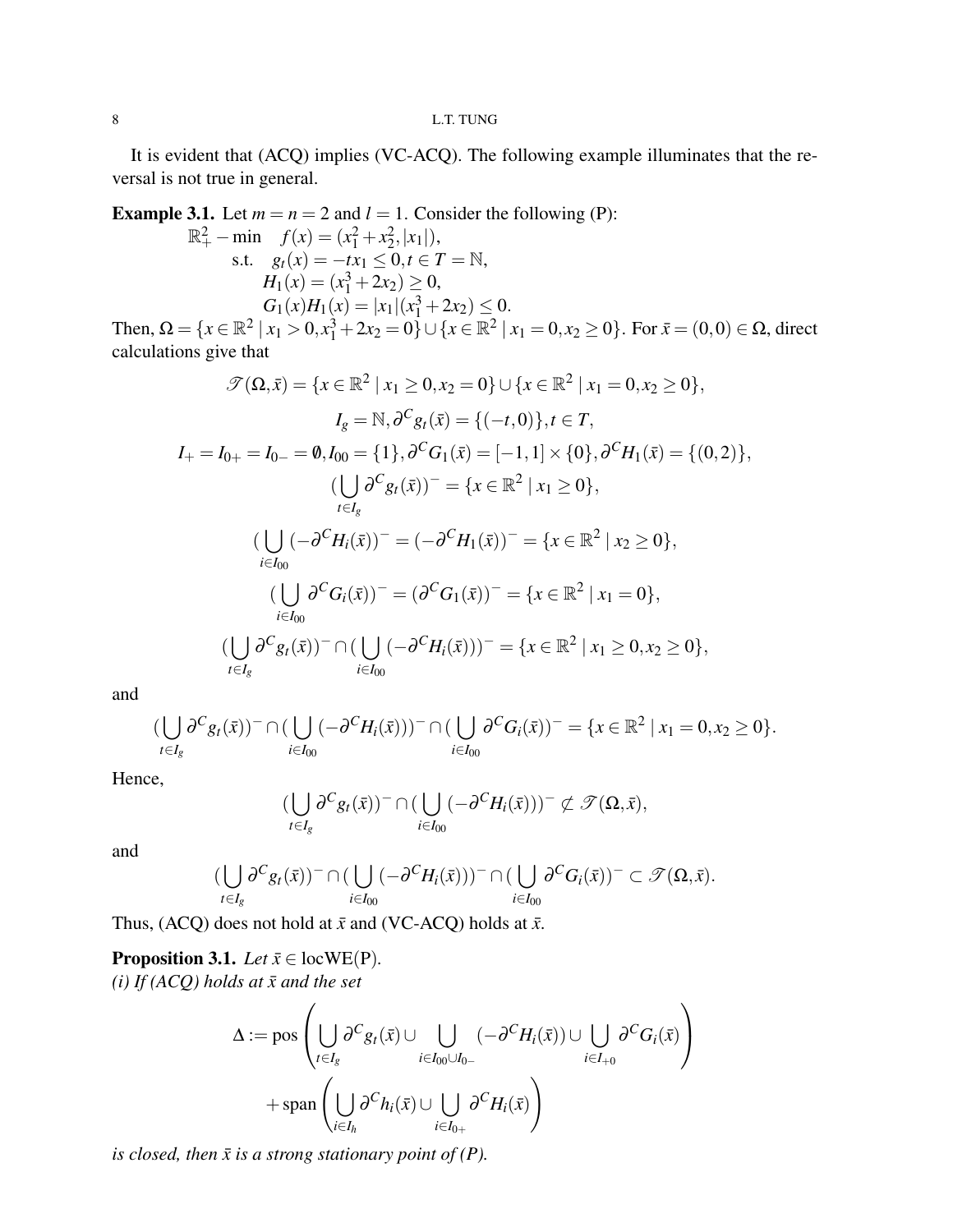*(ii) If (VC-ACQ) holds at*  $\bar{x}$  *and the set* 

$$
\Delta_1 := \text{pos}\left(\bigcup_{t \in I_g} \partial^C g_t(\bar{x}) \cup \bigcup_{i \in I_{00} \cup I_{0-}} (-\partial^C H_i(\bar{x})) \cup \bigcup_{i \in I_{+0} \cup I_{00}} \partial^C G_i(\bar{x})\right) + \text{span}\left(\bigcup_{i \in I_h} \partial^C h_i(\bar{x}) \cup \bigcup_{i \in I_{0+}} \partial^C H_i(\bar{x})\right)
$$

*is closed, then*  $\bar{x}$  *is a VC-stationary point of (P).* 

*Proof.* Owing to the similarity, we only prove (ii). As  $\bar{x} \in locWE(P)$ , there exists  $U \in \mathcal{U}(\bar{x})$ such that there is no  $x \in \Omega \cap U$  satisfying

<span id="page-8-3"></span>
$$
f_i(x) < f_i(\bar{x}), \quad \forall i \in I. \tag{3.1}
$$

First, we justify that

<span id="page-8-0"></span>
$$
\left(\bigcup_{i\in I} \partial^C f_i(\bar{x})\right)^s \cap \mathcal{T}(\Omega, \bar{x}) = \emptyset.
$$
\n(3.2)

There are two possibilities.

*Case 1.*  $0 \in \partial^C f_{i_0}(\bar{x})$  for some  $i_0 \in I$ . Then,  $(\cup_{i \in I} \partial^C f_i(\bar{x}))^s = \emptyset$ . Hence, [\(3.2\)](#page-8-0) holds. *Case* 2.  $0 \notin \partial^C f_i(\bar{x})$  for all  $i \in I$ . Suppose to the contrary that there exists  $d \in (\cup_{i \in I} \partial^C f_i(\bar{x}))^S \cap$ 

 $\mathscr{T}(\Omega, \bar{x})$ . As  $d \in \mathscr{T}(\Omega, \bar{x})$ , there exist  $\tau_k \downarrow 0$  and  $d_k \rightarrow d$  such that  $\bar{x} + \tau_k d_k \in \Omega$  for all  $k \in \mathbb{N}$ . Since  $d \in (\cup_{i \in I} \partial^C f_i(\bar{x}))^s$  and  $0 \notin \partial^C f_i(\bar{x})$  for all  $i \in I$ , one has

<span id="page-8-1"></span>
$$
\langle \xi_i, d \rangle < 0, \quad \forall \xi_i \in \partial^C f_i(\bar{x}), \forall i \in I. \tag{3.3}
$$

By the mean-value theorem in Lemma [2.2](#page-6-1) (vii), for each  $k \in \mathbb{N}$ , there exists  $u_k$  in the open segment  $(\bar{x}, \bar{x} + \tau_k^{(1)})$  $\binom{1}{k} d_k^{(1)}$  $\binom{n}{k}$ , where  $\tau_k^{(1)}$  $a_k^{(1)} := \tau_k, d_k^{(1)}$  $\zeta_k^{(1)} := d_k$ , and  $\xi_k^{(1)} \in \partial^C f_1(u_k)$ , such that

<span id="page-8-2"></span>
$$
f_1(\bar{x} + \tau_k^{(1)}d_k^{(1)}) - f_1(\bar{x}) = \tau_k \langle \xi_k^{(1)}, d_k^{(1)} \rangle.
$$
 (3.4)

Since  $\partial^C f_1(u_k)$  are compact in  $\mathbb{R}^n$  and  $\{\xi_k^{(1)}\}$  $\{e^{(1)}\}\subset \{\partial^C f_1(u_k)\},\ \{\xi_k^{(1)}\}$  $\{k^{(1)}\}$  is bounded in  $\mathbb{R}^n$ . From the facts that  $u_k \to \bar{x}$ , the mapping  $\partial^C f_1$  is upper semicontinuous at  $\bar{x}$ , and  $\{\xi_k^{(1)}\}$  $\{k^{(1)}\}$  is bounded in  $\mathbb{R}^n$ , we deduce that there exists a subsequence of  $\xi_k^{(1)}$  $\zeta_k^{(1)}$ , also denoted by  $\xi_k^{(1)}$  $\zeta_k^{(1)}$ , such that  $\xi_k^{(1)} \rightarrow$  $\xi_1 \in \partial^C f_1(\bar{x})$ . If follows from [\(3.3\)](#page-8-1) that  $\langle \xi_1, d \rangle < 0$ . We deduce from  $\langle \xi_k^{(1)} \rangle$  $\boldsymbol{d}_k^{(1)}, \boldsymbol{d}_k^{(1)}$  $\langle k^{(1)} \rangle \rightarrow \langle \xi_1, d \rangle < 0$ and  $(3.4)$  that

$$
\frac{f_1(\bar{x} + \tau_k^{(1)}d_k^{(1)}) - f_1(\bar{x})}{\tau_k^{(1)}} = \langle \xi_k^{(1)}, d_k^{(1)} \rangle \to \langle \xi_1, d \rangle < 0.
$$

This leads that, for *k* large enough,

$$
\frac{f_1(\bar{x} + \tau_k^{(1)}d_k^{(1)}) - f_1(\bar{x})}{\tau_k^{(1)}} < 0,
$$

which together with  $\tau_k^{(1)} > 0(\tau_k^{(1)})$  $f_k^{(1)} \downarrow 0$ ) implies that  $f_1(\bar{x} + \tau_k^{(1)})$  $\binom{(1)}{k}$  $d_k^{(1)}$  $f_k^{(1)}$ ) –  $f_1(\bar{x}) < 0$ , for large *k*. So, there exists a subsequence of  $\{\bar{x} + \tau_k^{(1)}\}$  $\binom{1}{k} d_k^{(1)}$  $\{(\begin{matrix}1\\ k\end{matrix})\}$ , also denoted by  $\{\bar{x} + \tau_k^{(1)}\}$  $\binom{1}{k} d_k^{(1)}$  $\{f_k^{(1)}\}$ , such that  $f_1(\bar{x}+)$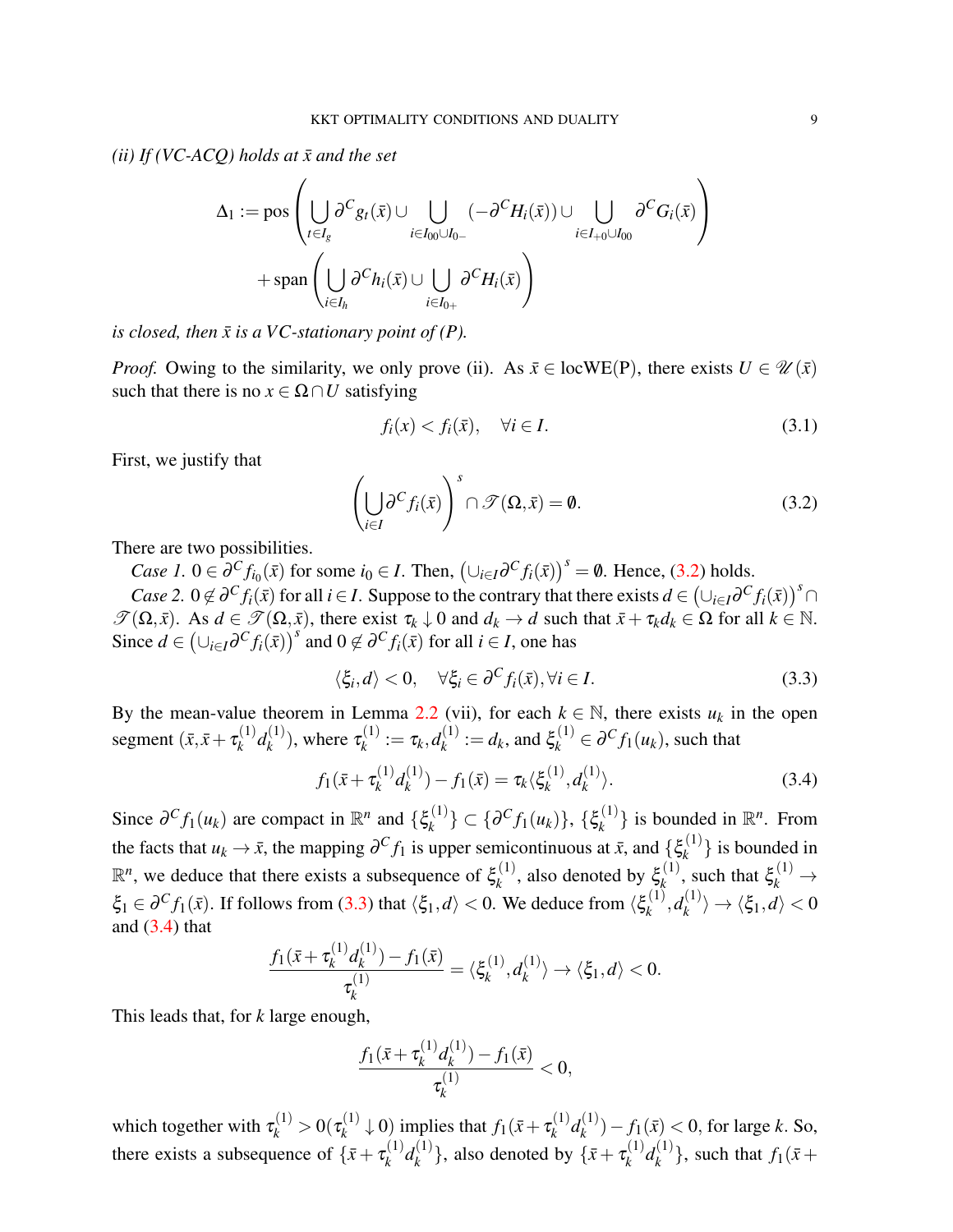$\tau_k^{(1)}$  $a_k^{(1)}d_k^{(1)}$  $f_k^{(1)}$ ) –  $f_1(\bar{x})$  < 0. By applying the subsequence  $\{\bar{x} + \tau_k^{(1)}\}$  $\binom{1}{k} d_k^{(1)}$  $\{k^{(1)}\}$  for  $f_2$  as in [\(3.4\)](#page-8-2), we obtain a subsequence  $\{\bar{x} + \tau_k^{(2)}\}$  $\binom{2}{k}$ *d*<sup>(2)</sup>  $\{(\begin{matrix} 2 \\ k \end{matrix})\}$  of  $\{\bar{x} + \tau_k^{(1)}\}$  $\binom{(1)}{k}$  $d_k^{(1)}$  $\{k^{(1)}\}$  such that

$$
\begin{cases}\nf_1(\bar{x} + \tau_k^{(2)} d_k^{(2)}) - f_1(\bar{x}) < 0, \\
f_2(\bar{x} + \tau_k^{(2)} d_k^{(2)}) - f_2(\bar{x}) < 0.\n\end{cases}
$$

Continuing this process, we obtain a subsequence  $\{\bar{x} + \tau_k^{(m)}\}$  $\binom{m}{k}$ *d* $\binom{m}{k}$  $\{(\mathbf{x}^{(m)})\}$  of  $\{\bar{\mathbf{x}} + \tau_k d_k\}$  in  $\Omega$  such that  $f_i(\bar{x}+\tau_k^{(m)})$  $\binom{m}{k}$  $d_k^{(m)}$  $f_i^{(m)}(k) - f_i(\bar{x}) < 0$  for all  $i = 1, ..., m$ , which contradicts [\(3.1\)](#page-8-3). Hence, the claim [\(3.2\)](#page-8-0) also holds for *Case 2*. Therefore, [\(3.2\)](#page-8-0) fulfills. We conclude from [\(3.2\)](#page-8-0) and (VC-ACQ) that

$$
\left(\bigcup_{i\in I}\partial^C f_i(\bar{x})\right)^s \cap \left(\bigcup_{t\in I_g}\partial^C g_t(\bar{x})\right)^- \cap \left(\bigcup_{i\in I_h}\partial^C h_i(\bar{x})\right)^{\perp} \cap \left(\bigcup_{i\in I_{0+}}\partial^C H_i(\bar{x})\right)^{\perp}
$$

$$
\cap \left(\bigcup_{i\in I_{00}\cup I_{0-}}-\partial^C H_i(\bar{x})\right)^- \cap \left(\bigcup_{i\in I_{+0}\cup I_{00}}\partial^C G_i(\bar{x})\right)^- = \emptyset.
$$

This leads that there is no  $d \in \mathbb{R}^n$  such that

$$
\begin{cases}\n\langle \partial^C f_i(\bar{x}), d \rangle < 0, & \forall i \in I, \\
\langle \partial^C g_i(\bar{x}), d \rangle \le 0, & \forall t \in I_g, \\
\langle \partial^C h_i(\bar{x}), d \rangle = 0, & \forall i \in I_h, \\
\langle \partial^C H_i(\bar{x}), d \rangle = 0, & \forall i \in I_{0+}, \\
\langle -\partial^C H_i(\bar{x}), d \rangle \le 0, & \forall i \in I_{00} \cup I_{0-}, \\
\langle \partial^C G_i(\bar{x}), d \rangle \le 0, & \forall i \in I_{+0} \cup I_{00}.\n\end{cases}
$$

On the other hand, as  $\text{co}\{\bigcup$ *i*∈*I*  $\partial^C f_i(\bar{x})\}$  is a compact set, co $\{\cup$ *i*∈*I*  $\partial^C f_i(\bar{x}) + \Delta_1$  is closed. According to Lemma [2.3,](#page-6-2) one has

$$
0 \in \text{col} \bigcup_{i \in I} \partial^C f(\bar{x}) + \text{pos} \left( \bigcup_{t \in I_g} \partial^C g_t(\bar{x}) \cup \bigcup_{i \in I_{00} \cup I_{0-}} (-\partial^C H_i(\bar{x})) \cup \bigcup_{i \in I_{+0} \cup I_{00}} \partial^C G_i(\bar{x}) \right) + \text{span} \left( \bigcup_{i \in I_h} \partial^C h_i(\bar{x}) \cup \bigcup_{i \in I_{0+}} \partial^C H_i(\bar{x}) \right).
$$

This entails that

$$
0 \in \text{co}\bigcup_{i \in I} \partial^C f(\bar{x}) + \text{pos}\bigcup_{t \in I_g} \partial^C g_t(\bar{x}) + \text{span}\bigcup_{i \in I_h} \partial^C h_i(\bar{x}) + \text{span}\bigcup_{i \in I_{0+}} \partial^C H_i(\bar{x})
$$
  
+ 
$$
\text{pos}\bigcup_{i \in I_{00} \cup I_{0-}} (-\partial^C H_i(\bar{x})) + \text{pos}\bigcup_{i \in I_{+0} \cup I_{00}} \partial^C G_i(\bar{x}).
$$

By Lemma [2.2,](#page-6-1) we know that there exists  $(\alpha, \lambda^g, \lambda^h, \lambda^G, \lambda^H) \in \mathbb{R}^m_+ \times \Lambda(\bar{x}) \times \mathbb{R}^q \times \mathbb{R}^l \times \mathbb{R}^l$  with ∑ *i*∈*I*  $\alpha_i = 1$ ,  $\lambda_{I_+}^H = 0$ ,  $\lambda_{I_{00}\cup I_{0-}}^H \ge 0$ ,  $\lambda_{I_{+-}\cup I_{0+}}^G = 0$  and  $\lambda_{I_{+0}\cup I_{00}}^G \ge 0$  such that

$$
0\in \sum_{i\in I}\alpha_i\partial^C f_i(\bar{x})+\sum_{t\in T}\lambda_i^{\bar{g}}\partial^C g_t(\bar{x})+\sum_{i\in I_h}\lambda_i^h\partial^C h_i(\bar{x})-\sum_{i\in I_l}\lambda_i^H\partial^C H_i(\bar{x})+\sum_{i\in I_l}\lambda_i^G\partial^C G_i(\bar{x}).
$$

Hence,  $\bar{x}$  is a VC-stationary point of (P).

<span id="page-9-0"></span>**Proposition 3.2.** Let  $\bar{x}$  be a strong stationary point of (P). Suppose that  $\hat{I}_{0+} \cup I_{+0}^+ = \emptyset$  and  $g_t(t \in I_g)$ ,  $h_i(t \in I_h^+)$  $h_1^{\{+}}$ ), −*h*<sub>*i*</sub>( $i \in I_h^$ *h*<sup>−</sup>),−*H*<sub>*i*</sub>( $i \in \hat{I}_{0+}^+ \cup \hat{I}_{00}^+ \cup \hat{I}_{0-}^+$  $\partial_{0-}^{C}$  *are*  $\partial^{C}$ *-quasiconvex at*  $\bar{x}$  *on*  $\Omega$ *.*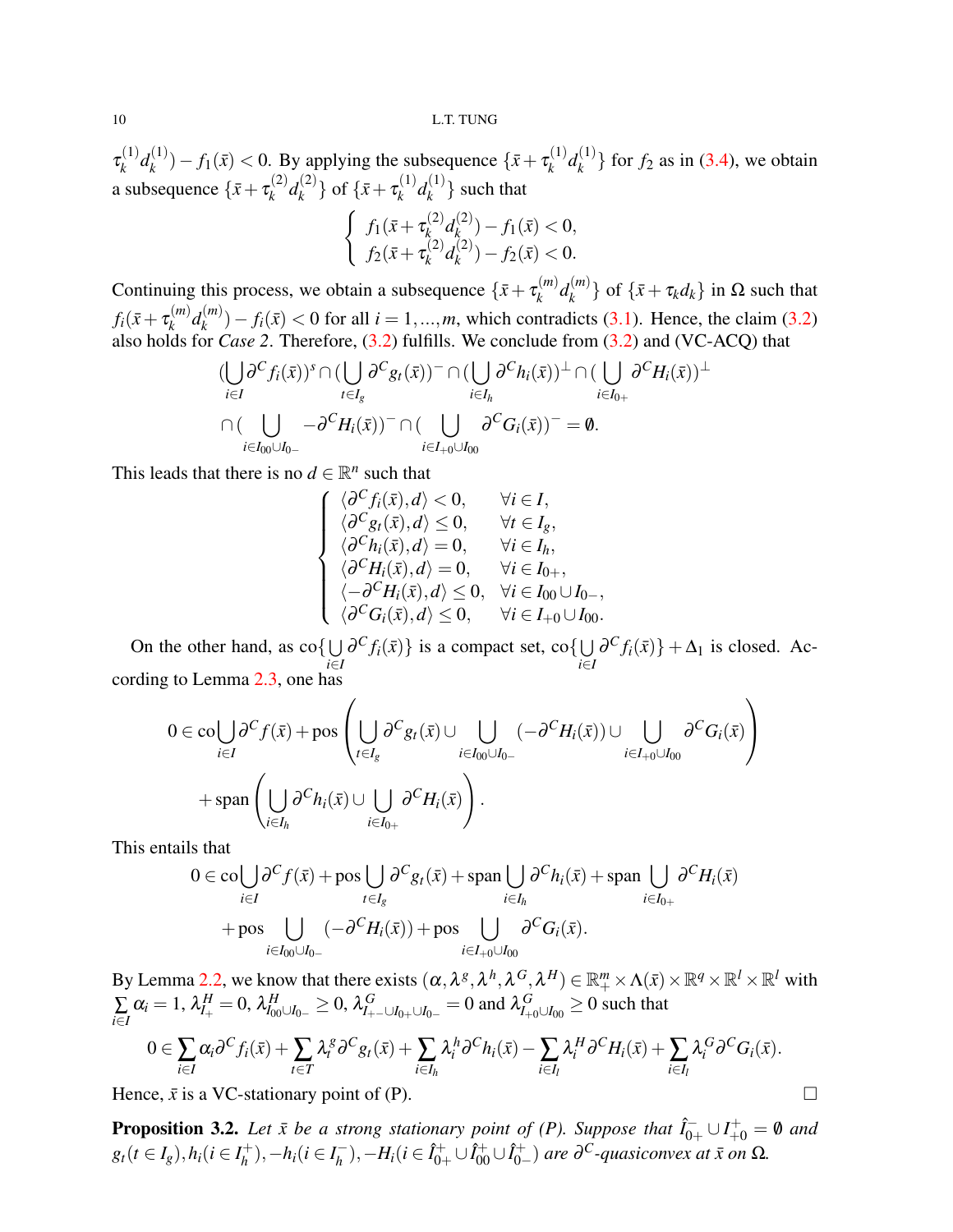- *(i) If*  $f_i$  ( $i \in I$ ) are  $\partial^C$ -pseudoconvex at  $\bar{x}$  on  $\Omega$ , then  $\bar{x}$  is an efficient solution of (P).
- *(ii)* If  $f_i$ ( $i \in I$ ) are strictly  $\partial^C$ -pseudoconvex at  $\bar{x}$  on  $\Omega$ , then  $\bar{x}$  is a weakly efficient solution *of (P).*

*Proof.* Since  $\bar{x}$  is a strong stationary point of (P), there exists  $(\alpha, \lambda_j^g)$  $\mathbf{A}^{g}, \boldsymbol{\lambda}^h, \boldsymbol{\lambda}^G, \boldsymbol{\lambda}^H) \in \mathbb{R}_{+}^m \times$  $\mathbb{R}^{|J|}_+ \times \mathbb{R}^q \times \mathbb{R}^l \times \mathbb{R}^l$ , where *J* is a finite subset of *I<sub>g</sub>*, with  $\sum_{i \in I}$  $\alpha_i = 1, \ \lambda_{I_+}^H = 0, \ \lambda_{I_{00} \cup I_{0-}}^H \geq 0,$  $\lambda_{I_{+-} \cup I_{0+} \cup I_{00} \cup I_{0-}}^G = 0$ ,  $\lambda_{I_{+0}}^G \ge 0$  and  $\xi_i^f \in \partial^C f_i(\bar{x}) (i \in I)$ ,  $\xi_i^g \in \partial^C g_i(\bar{x}) (t \in J)$ ,  $\xi_i^h \in \partial^C h_i(\bar{x}) (i \in I)$  $I_h$ ), $\xi_i^H \in \partial^C H_i(\bar{x})$  (*i* ∈ *I*<sub>0+</sub> ∪ *I*<sub>00</sub> ∪ *I*<sub>0−</sub>), $\xi_i^G \in \partial^C G_i(\bar{x})$  (*i* ∈ *I*<sub>+0</sub>) such that

<span id="page-10-0"></span>
$$
\sum_{i \in I} \alpha_i \xi_i^f + \sum_{t \in J} \lambda_i^g \xi_i^g + \sum_{i \in I_h} \lambda_i^h \xi_i^h - \sum_{i \in I_{0+} \cup I_{00} \cup I_{0-}} \lambda_i^H \xi_i^H + \sum_{i \in I_{+0}} \lambda_i^G \xi_i^G = 0.
$$
 (3.5)

For an arbitrary  $x \in \Omega$ , one obtains that  $g_t(x) \leq 0 = g_t(\bar{x})$  for each  $t \in I_g$ . Thus, the  $\partial^{C}$ quasiconvexity at  $\bar{x}$  on  $\Omega$  of  $g_t(t \in I_g)$  give us that  $\langle \xi_t^g \rangle$  $\langle x_t^g, x - \bar{x} \rangle \leq 0, \forall t \in J$ , which in turn together with  $\lambda_j^g \in \mathbb{R}_+^{|J|}$  leads that

$$
\left\langle \sum_{t \in J} \lambda_t^{\mathcal{S}} \xi_t^{\mathcal{S}}, x - \bar{x} \right\rangle \le 0.
$$
\n(3.6)

We deduce from  $x, \bar{x} \in \Omega$  that  $h_i(x) = h_i(\bar{x}) = 0, \forall i \in I_h$ . Hence,

$$
h_i(x) \leq h_i(\bar{x}), \forall i \in I_h^+ \text{ and } -h_i(x) \leq -h(\bar{x}), \forall i \in I_h^-.
$$

We deduce from the above inequalities, the  $\partial^C$ -quasiconvexity at  $\bar{x}$  on  $\Omega$  of  $h_i$  ( $i \in I_h^+$  $h$ <sup>+</sup>) and  $-h_i$ ( $i \in I_h^ \overline{h}_h^{\text{-}}$ ) and  $\partial^C(-h_i)(\overline{x}) = -\partial^C h_i(\overline{x})(i \in I_h^{\text{-}})$  $\binom{n}{h}$  that

$$
\langle \xi_i^h, x - \bar{x} \rangle \leq 0, \forall i \in I_h^+ \text{ and } \langle -\xi_i^h, x - \bar{x} \rangle \leq 0, \forall i \in I_h^-.
$$

This, taking into account the definitions of  $I_h^+$  $I_h^+, I_h^ \overline{h}$ , results in

$$
\left\langle \sum_{i \in I_h} \lambda_i^h \xi_i^h, x - \bar{x} \right\rangle \le 0.
$$
\n(3.7)

Again, we derive from  $x \in \Omega$  that  $-H_i(x) \leq 0, \forall i \in I_l$ , and thus,  $-H_i(x) \leq -H_i(\bar{x})$ ,  $i \in \hat{I}_{0+}^+ \cup \hat{I}_{00}^+ \cup$  $\hat{I}_{0-}^{+}$ <sup>2+</sup> ∴ Therefore, by the ∂<sup>C</sup>-quasiconvexity of  $-H_i$ ,  $i \in \hat{I}_{0+}^+ \cup \hat{I}_{00}^+ \cup \hat{I}_{0-}^+$  $_{0-}^{+}$  at  $\bar{x}$  on  $\Omega$ , one concludes that

<span id="page-10-1"></span>
$$
\langle -\xi_i^H, x - \bar{x} \rangle \le 0, \forall i \in \hat{I}_{0+}^+ \cup \hat{I}_{00}^+ \cup \hat{I}_{0-}^+.
$$
 (3.8)

As  $I_{+0}^{+} \cup \hat{I}_{0+}^{-} = \emptyset$ , we infer from [\(3.5\)](#page-10-0) - [\(3.8\)](#page-10-1) that

<span id="page-10-2"></span>
$$
\left\langle \sum_{i\in I} \alpha_i \xi_i^f, x - \bar{x} \right\rangle = -\left\langle \sum_{t\in T} \lambda_t^g \xi_t^g + \sum_{i\in I_h} \lambda_i^h \xi_i^h - \sum_{i\in I_{0+} \cup I_{00} \cup I_{0-}} \lambda_i^H \xi_i^H + \sum_{i\in I_{+0}} \lambda_i^G \xi_i^G, x - \bar{x} \right\rangle
$$
(3.9)  

$$
\geq 0,
$$

for all  $x \in \Omega$ .

(i) Suppose to the contrary that  $\bar{x}$  is not a weakly efficient solution of (P). This amounts to the existence of a feasible point  $\tilde{x} \in \Omega$  such that  $f_i(\tilde{x}) < f_i(\bar{x})$ ,  $\forall i = 1, ..., m$ . The fact on  $f_i(\tilde{x}) < f_i(\bar{x})$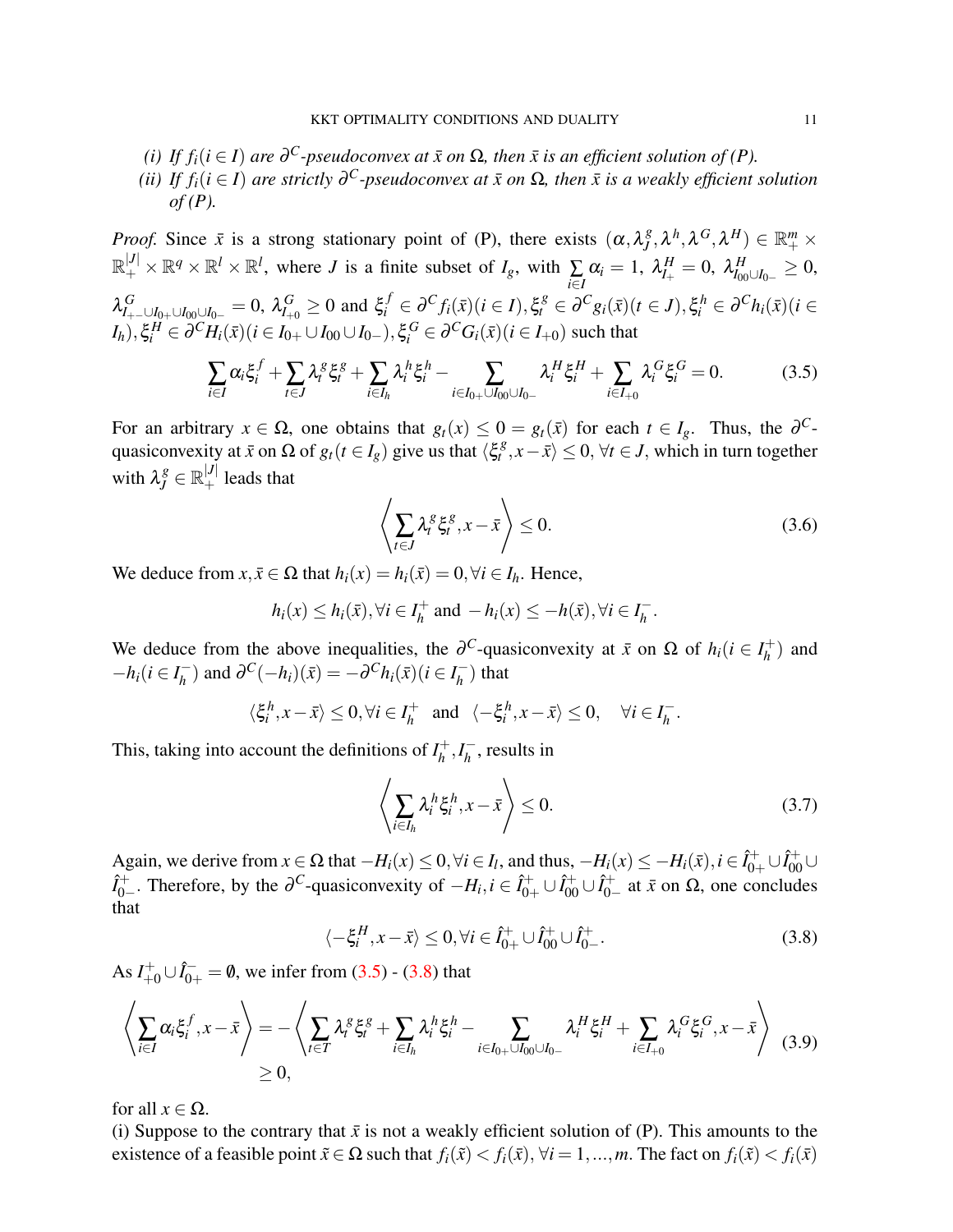for each *i* and the  $\partial^C$ -pseudoconvexity at  $\bar{x}$  on  $\Omega$  of  $f_i$  ( $i \in I$ ) give us the conclusion  $\langle \xi_i^f \rangle$  $\langle$ <sup>*j*</sup>,  $\tilde{x}$  −  $\bar{x}$ </sub> $\rangle$  < 0. Combining this with  $\alpha \in \mathbb{R}^m_+$  and  $\sum_{i=1}^m \alpha_i = 1$ , we arrive at

$$
\left\langle \sum_{i\in I}\alpha_i\xi_i^f,\tilde{x}-\bar{x}\right\rangle < 0,
$$

contradicting with [\(3.9\)](#page-10-2).

(ii) Assume that  $\bar{x}$  is not an efficient solution. Then there exists a feasible point  $\tilde{x}$  and at least  $i_0 \in I$  satisfying

$$
\begin{cases} f_i(\tilde{x}) \le f_i(\bar{x}), & \forall i \in I \setminus \{i_0\}, \\ f_{i_0}(\tilde{x}) < f_{i_0}(\bar{x}), \end{cases}
$$

and hence,  $\tilde{x} \neq \bar{x}$ . Since  $f_i(i \in I)$  are strictly  $\partial^C$ -pseudoconvex at  $\bar{x}$  on  $\Omega$  and  $x \neq \bar{x}$ , one has  $\langle \xi_i^f$  $\langle f, \tilde{x} - \bar{x} \rangle < 0$ ,  $\forall i \in I$ . Employing this with  $\alpha \in \mathbb{R}^m_+$  and  $\sum_{i=1}^m \alpha_i = 1$  brings us that

$$
\left\langle \sum_{i\in I}\alpha_i\xi_i^f,\tilde{x}-\bar{x}\right\rangle < 0,
$$

which contradicts  $(3.9)$ .

<span id="page-11-0"></span>**Proposition 3.3.** Let  $\bar{x}$  be a VC-stationary point of (P). Assume that  $\hat{I}_{0+}^- \cup I_{+0}^+ \cup I_{00}^+ = \emptyset$  and  $g_t(t \in I_g)$ ,  $h_i(t \in I_h^+)$  $h_1^{\{+}}$ ), −*h*<sub>*i*</sub>( $i \in I_h^$ *h*<sup>−</sup>),−*H*<sub>*i*</sub>( $i \in \hat{I}_{0+}^+ \cup \hat{I}_{00}^+ \cup \hat{I}_{0-}^+$  $\partial_{0-}^{C}$  *are*  $\partial^{C}$ *-quasiconvex at*  $\bar{x}$  *on*  $\Omega$ *.* 

*(i) If*  $f_i$  *(i*  $\in$  *I*) *are*  $\partial^C$ *-pseudoconvex at*  $\bar{x}$ *, then*  $\bar{x}$  *on*  $\Omega$  *is an efficient solution of (P)*. *(ii)* If  $f_i$ ( $i \in I$ ) are strictly  $\partial^C$ -pseudoconvex at  $\bar{x}$  on  $\Omega$ , then  $\bar{x}$  is a weakly efficient solution *of (P).*

*Proof.* The proof is analogous to those in Proposition [3.2.](#page-9-0)

**Example 3.2.** Let  $m = n = 2$  and  $l = 1$ . Consider the following (P):  $\mathbb{R}^2_+$  - min  $f(x) = (x_1^2, |x_1| + x_2^2),$ s.t.  $g_t(x) = -tx_1 \leq 0, t \in T = \mathbb{N}$ ,  $H_1(x) = (x_1^3 + 2x_2) \geq 0,$  $G_1(x)H_1(x) = |x_1|(x_1^3 + 2x_2) \leq 0.$ 

Then,  $\Omega = \{x \in \mathbb{R}^2 \mid x_1 > 0, x_1^3 + 2x_2 = 0\} \cup \{x \in \mathbb{R}^2 \mid x_1 = 0, x_2 \ge 0\}$ . For  $\bar{x} = (0,0) \in \Omega$ , direct calculations give that

$$
\mathcal{T}(\Omega,\bar{x}) = \{x \in \mathbb{R}^2 \mid x_1 \ge 0, x_2 = 0\} \cup \{x \in \mathbb{R}^2 \mid x_1 = 0, x_2 \ge 0\},
$$
  
\n
$$
\partial^C f_1(\bar{x}) = \{(0,0)\}, \partial^C f_2(\bar{x}) = \text{co}\{(1,0), (-1,0)\} = [-1,1] \times \{0\},
$$
  
\n
$$
I_g = \mathbb{N}, \partial^C g_t(\bar{x}) = \{(-t,0)\}, t \in T,
$$
  
\n
$$
I_+ = I_{0+} = I_{0-} = \emptyset, I_{00} = \{1\}, \partial^C G_1(\bar{x}) = [-1,1] \times \{0\}, \partial^C H_1(\bar{x}) = \{(0,2)\},
$$
  
\n
$$
(\bigcup_{t \in I_g} \partial^C g_t(\bar{x}))^- = \{x \in \mathbb{R}^2 \mid x_1 \ge 0\},
$$
  
\n
$$
(\bigcup_{i \in I_{00}} (-\partial^C H_i(\bar{x}))^- = (-\partial^C H_1(\bar{x}))^- = \{x \in \mathbb{R}^2 \mid x_2 \ge 0\},
$$
  
\n
$$
(\bigcup_{i \in I_{00}} \partial^C G_i(\bar{x}))^- = (\partial^C G_1(\bar{x}))^- = \{x \in \mathbb{R}^2 \mid x_1 = 0\},
$$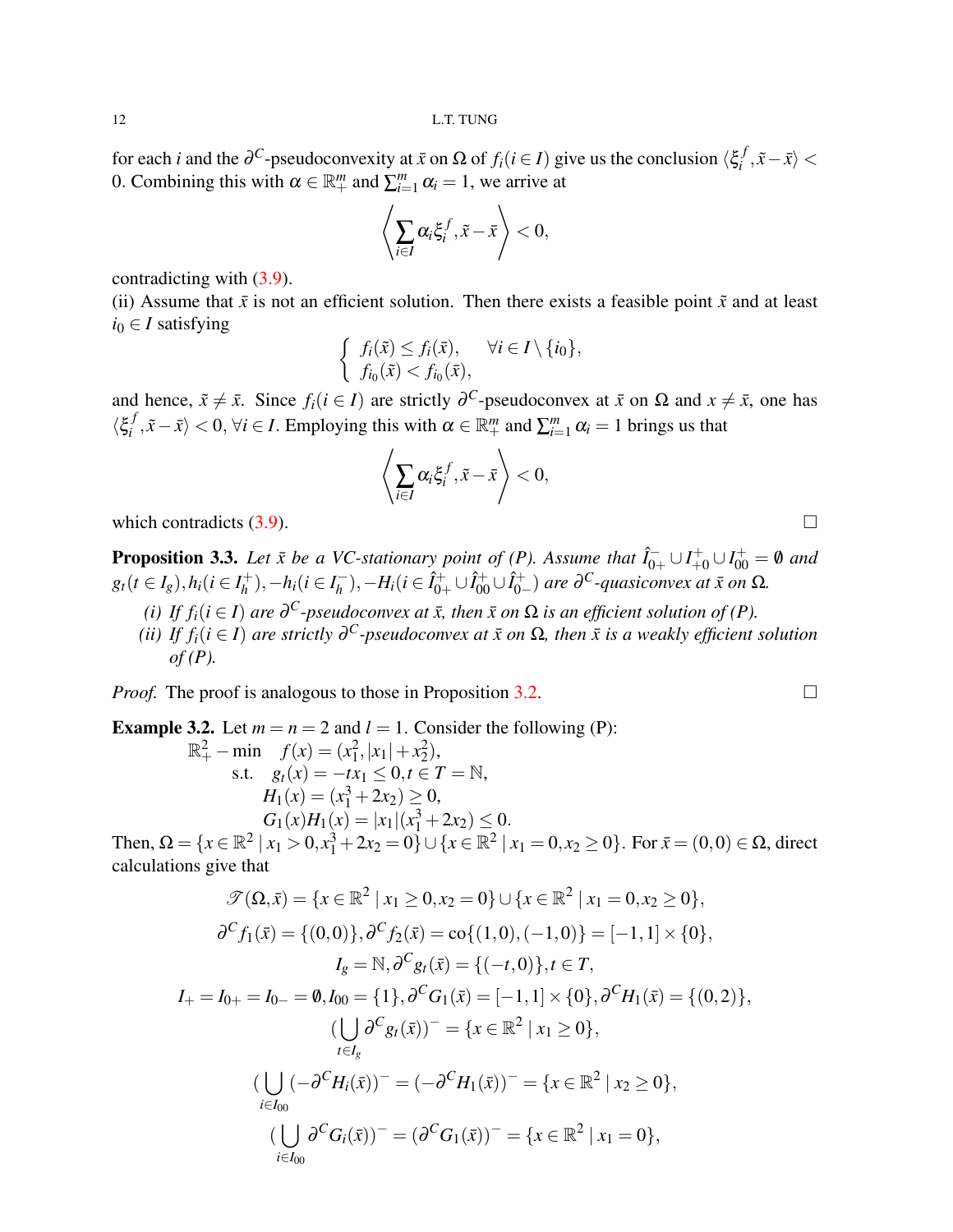and

$$
(\bigcup_{t\in I_g} \partial^C g_t(\bar{x}))^-\cap (\bigcup_{i\in I_{00}} (-\partial^C H_i(\bar{x})))^-\cap (\bigcup_{i\in I_{00}} \partial^C G_i(\bar{x}))^-=\{x\in \mathbb{R}^2 \mid x_1=0, x_2\geq 0\}.
$$

Hence,

$$
(\bigcup_{t\in I_g}\partial^C g_t(\bar x))^-\cap(\bigcup_{i\in I_{00}}(-\partial^C H_i(\bar x)))^-\cap(\bigcup_{i\in I_{00}}\partial^C G_i(\bar x))^-\subset\mathscr{T}(\Omega,\bar x).
$$

Thus, (VC-ACQ) holds at  $\bar{x}$ . Moreover,

$$
\Delta_1 = \text{pos}\left(\bigcup_{t \in I_g} \partial^C g_t(\bar{x}) \cup \bigcup_{i \in I_{00}} (-\partial^C H_i(\bar{x})) \cup \bigcup_{i \in I_{00}} \partial^C G_i(\bar{x})\right) = \{x \in \mathbb{R}^2 \mid x_2 \le 0\}
$$

is closed. Because of the fact  $f_i(x) \ge f_i(\bar{x}), \forall i \in I, \forall x \in \Omega$ , we assert that  $\bar{x} \in WE(P)$ . Thus, all the assumptions in Proposition [3.1](#page-7-0) (ii) are fulfilled. Now, let  $\alpha_1 = \alpha_2 = \frac{1}{2}$  $\frac{1}{2}, \lambda_1^H = 0, \lambda_1^G = 0$ , and  $\lambda^g: T \to \mathbb{R}$  be defined by

$$
\lambda^{g}(t) = \begin{cases} \frac{1}{2}, & \text{if } t = 1, \\ 0, & \text{otherwise.} \end{cases}
$$

Then,

$$
\begin{array}{lcl} (0,0) & = & \frac{1}{2}(0,0)+\frac{1}{2}(1,0)+\frac{1}{2}.(-1,0)-0.(0,2)+0.(1,0) \\ \\ & \in & \frac{1}{2}(0,0)+\frac{1}{2}.[-1,1]\times\{0\}+\sum_{t\in T}\lambda_t^g(-t,0)-\lambda_1^H(0,1)+\lambda_1^G.[-1,1]\times\{0\}, \end{array}
$$

which means that  $\bar{x}$  is a VC-stationary point of (P). Furthermore,  $\hat{I}_{00}^{+} = \hat{I}_{00}^{-} = I_{00}^{-} = I_{00}^{+} = \emptyset$ . We can check that  $g_t(t \in I_g)$ ,  $f_i(t \in I)$  are  $\partial^C$ -convex at  $\bar{x}$  on  $\Omega$ . For instance, since

$$
f_2(x)-f_2(\bar{x})=|x_1|+x_2^2\geq {\beta x_1, \beta\in [-1,1]}=\langle \partial^C f_2(\bar{x}), x-\bar{x}\rangle, \forall x\in\Omega,
$$

*f*<sub>2</sub> is  $\partial^C$ -convex at  $\bar{x}$  on  $\Omega$ . Hence, all the assumptions in Proposition [3.3](#page-11-0) (i) are satisfied. Then, it follows that  $\bar{x}$  is an efficient solution of (P).

**Example 3.3.** [\[7\]](#page-25-0) Let  $n = 2$  and  $m = l = 1$ . Consider the following (P):

$$
\mathbb{R}_{+} - \min \quad f(x) = -x_{2} + |x_{2} - x_{1}| = \begin{cases} -x_{1}, & \text{if } x_{2} \ge x_{1}, \\ x_{1} - 2x_{2}, & \text{if } x_{2} < x_{1}, \end{cases}
$$
\n
$$
\text{s.t.} \quad H_{1}(x) = x_{1} \ge 0,
$$
\n
$$
H_{2}(x) = x_{2} \ge 0,
$$
\n
$$
G_{1}(x)H_{1}(x) = (-x_{2}).x_{1} \le 0,
$$
\n
$$
G_{2}(x)H_{2}(x) = (-x_{1}).x_{2} \le 0.
$$
\n
$$
\text{Then, } \Omega = \{x \in \mathbb{R}^{2} \mid x_{1} \ge 0, x_{2} = 0\} \cup \{x \in \mathbb{R}^{2} \mid x_{1} = 0, x_{2} \ge 0\}. \text{ For } \bar{x} = (0,0) \in \Omega, \text{ we have}
$$
\n
$$
\mathcal{I}(\Omega, \bar{x}) = \Omega,
$$

$$
\partial^C f(\bar{x}) = \text{co}\{(-1,0), (1,-2)\} = \{(-1,0) + \beta((1,-2) - (-1,0)),
$$

$$
\beta \in [0,1]\} = \{(-1+2\beta, -2\beta), \beta \in [0,1]\},
$$

$$
I_+ = I_{0+} = I_{0-} = \emptyset, I_{00} = \{1,2\}, \partial^C G_1(\bar{x}) = \{(0,-1)\}, \partial^C H_1(\bar{x}) = \{(1,0)\},
$$

$$
\partial^C G_2(\bar{x}) = \{(-1,0)\}, \partial^C H_2(\bar{x}) = \{(0,1)\}
$$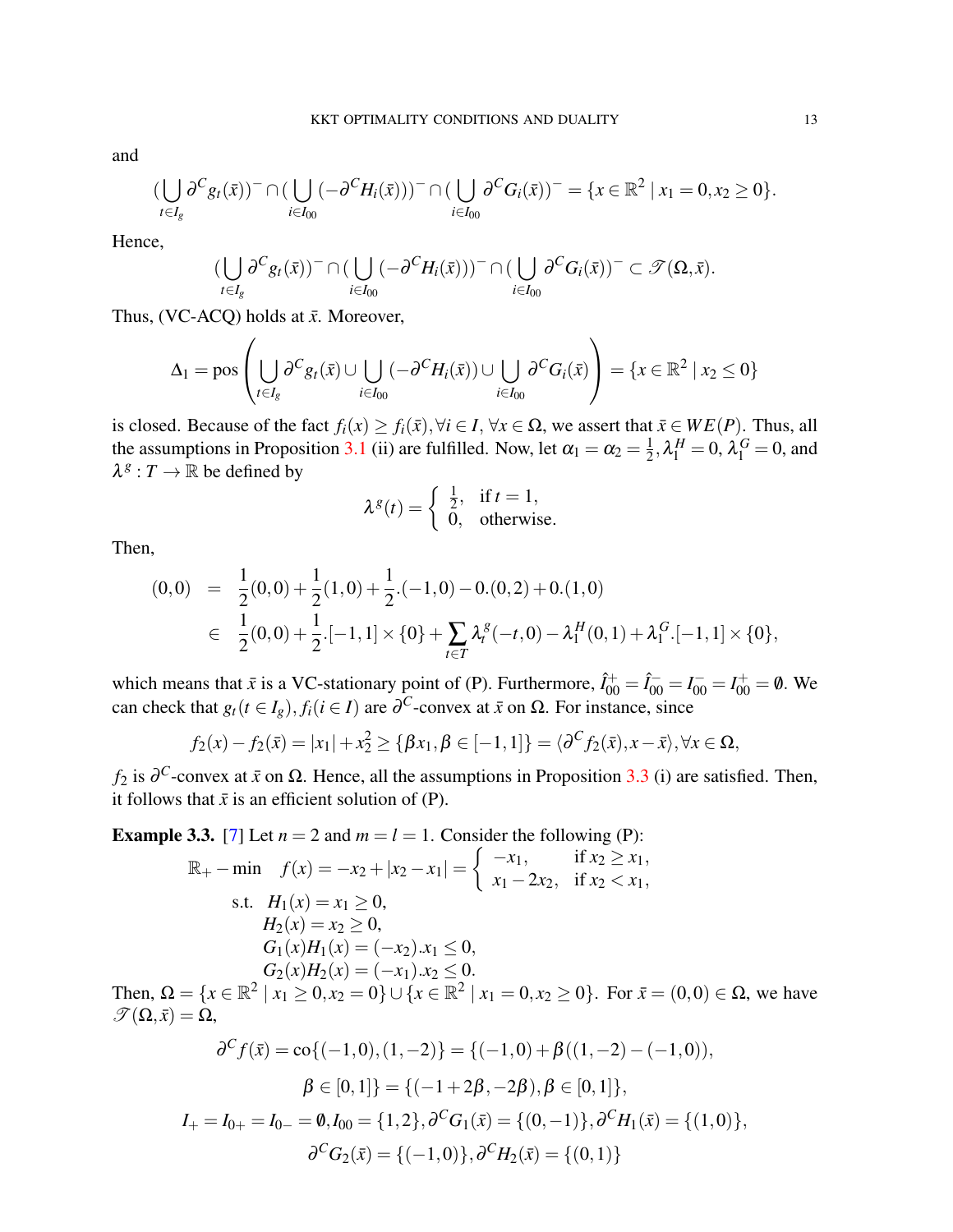and

$$
(\bigcup_{i\in I_{00}} -\partial^C H_i(\bar{x}))^- = (\{((-1,0,(0,-1))\})^- = \mathbb{R}^2_+, (\bigcup_{i\in I_{00}} \partial^C G_i(\bar{x}))^- = (\{((-1,0,(0,-1))\})^- = \mathbb{R}^2_+.
$$

Hence,

$$
(\bigcup_{i\in I_{00}}(-\partial^C H_i(\bar{x})))^-\not\subset \mathscr{T}(\Omega,\bar{x}),(\bigcup_{i\in I_{00}}(-\partial^C H_i(\bar{x})))^-\cap (\bigcup_{i\in I_{00}}\partial^C G_i(\bar{x}))^-\not\subset \mathscr{T}(\Omega,\bar{x}),
$$

i.e., both (ACQ) and (VC-ACQ) do not hold at  $\bar{x}$ .

We can apply Proposition [3.1](#page-7-0) to verify that both (ACO) and (VC-ACO) do not hold at  $\bar{x}$  as follows. Since

$$
(0,0) = (-1+2\beta, -2\beta) - \lambda_1^H(1,0) - \lambda_2^H(0,1) + \lambda_1^G(0,-1) + \lambda_2^G(-1,0), \beta \in [0,1],
$$

where  $\lambda_1^H$  $\lambda_1^H$ ,  $\lambda_2^H$  $^H_2, \lambda^G_1$  $_1^G, \lambda_2^G \in \mathbb{R}_+$ , we have

$$
\lambda_1^H + \lambda_2^H + \lambda_1^G + \lambda_2^G = -1, \lambda_1^H, \lambda_2^H, \lambda_1^G, \lambda_2^G \in \mathbb{R}_+.
$$

which has no solution. Hence  $\bar{x}$  is not a strong stationary point of (P), neither is  $\bar{x}$  a VCstationary point of (P). Moreover, since  $\Delta = \Delta_1 = -\mathbb{R}^2_+$  are closed and  $\bar{x} = (0,0)$  is a solution of (P), we deduce from Proposition [3.1](#page-7-0) that both (ACQ) and (VC-ACQ) do not hold at  $\bar{x}$ .

In addition, it should be noted that the smoothness condition of *f*(.) cannot be replaced by its Lipschitzian condition in [\[7,](#page-25-0) Theorem 4.1]. However, the smoothness condition of  $f(.)$  could be replaced by its Lipschitzian condition in Proposition [3.1](#page-7-0) due to the assumptions (ACQ) and (VC-ACQ), which are stronger than (WGCQ) in [\[7\]](#page-25-0), utilized in Proposition [3.1.](#page-7-0)

# 4. DUALITY

<span id="page-13-0"></span>In this section, we consider the Wolfe [\[34\]](#page-25-27) and Mond-Weir [\[35\]](#page-25-28) duality schemes for (P). For  $\bar{x} \in \Omega$ , the index sets with respect to  $\bar{x}$  are denoted identically to Section [3.](#page-6-0) In what follows, for  $u, v \in \mathbb{R}^m$ , we use the notations:

 $u \prec v \Leftrightarrow u_i \prec v_i$ , for all  $i \in I$ ,  $u \nprec v$  is the negation of  $u \prec v$ ,

*u*  $\preceq$  *v* ⇔  $\int u_i \leq v_i$ , for all  $i \in I$ ,  $u_i < v_i$ , for at least one  $i_0 \in I$ ,  $u \nleq v$  is the negation of  $u \leq v$ .

Note that  $\bar{x} \in \text{loc } E(P)$  ( $\bar{x} \in \text{loc } WE(P)$ ) if there exists  $U \in \mathcal{U}(\bar{x})$  such that there is no  $x \in \Omega \cap U$ satisfying  $f(x) \preceq f(\bar{x}) (f(x) \prec f(\bar{x})).$ 

4.1. The Mond-Weir type duality. For  $\bar{x}\in\Omega$ ,  $(u,\alpha,\lambda^g,\lambda^h,\lambda^G,\lambda^H)\in\mathbb{R}^n\times\mathbb{R}^m_+\times\mathbb{R}^{|T|}_+\times\mathbb{R}^q\times$  $\mathbb{R}^l \times \mathbb{R}^l$  with  $\sum_{i \in I}$  $\alpha_i = 1$ ,  $\lambda_{I_+(\bar{x})}^H \ge 0$ ,  $\lambda_{I_{0+}(\bar{x})}^G \le 0$  and  $\lambda_{I_{+-}(\bar{x})\cup I_{0-}(\bar{x})}^G \ge 0$ , let us define

$$
\widetilde{L}(u,\alpha,\lambda^g,\lambda^h,\lambda^G,\lambda^H):=f(u).
$$

In the line of [\[9,](#page-25-2) [23\]](#page-25-16), we consider the Mond-Weir type dual problem as follows:

$$
(D_{MW}(\bar{x}))\colon \mathbb{R}_{+}^{m} - \max \widetilde{L}(u, \alpha, \lambda^{g}, \lambda^{h}, \lambda^{G}, \lambda^{H}) = f(u)
$$
  
s.t.  $0 \in \sum_{i \in I} \alpha_{i} \partial^{C} f_{i}(u) + \sum_{t \in T} \lambda_{i}^{g} \partial^{C} g_{t}(u) + \sum_{i \in I_{h}} \lambda_{i}^{h} \partial^{C} h_{i}(u) - \sum_{i \in I_{l}} \lambda_{i}^{H} \partial^{C} H_{i}(u) + \sum_{i \in I_{l}} \lambda_{i}^{G} \partial^{C} G_{i}(u),$   
 $\lambda_{i}^{g} g_{t}(u) \ge 0 (t \in T), \lambda_{i}^{h} h_{i}(u) = 0 (i \in I_{h}), -\lambda_{i}^{H} H_{i}(u) \ge 0 (i \in I_{l}), \lambda_{i}^{G} G_{i}(u) \ge 0 (i \in I_{l}),$   
 $\sum_{i \in I} \alpha_{i} = 1, \lambda_{I_{+}(\bar{x})}^{H} \ge 0, \lambda_{I_{0+}(\bar{x})}^{G} \le 0, \lambda_{I_{+-}(\bar{x}) \cup I_{0-}(\bar{x})}^{G} \ge 0,$   
 $(u, \alpha, \lambda^{g}, \lambda^{h}, \lambda^{G}, \lambda^{H}) \in \mathbb{R}^{n} \times \mathbb{R}_{+}^{m} \times \mathbb{R}_{+}^{|T|} \times \mathbb{R}^{g} \times \mathbb{R}^{l} \times \mathbb{R}^{l}.$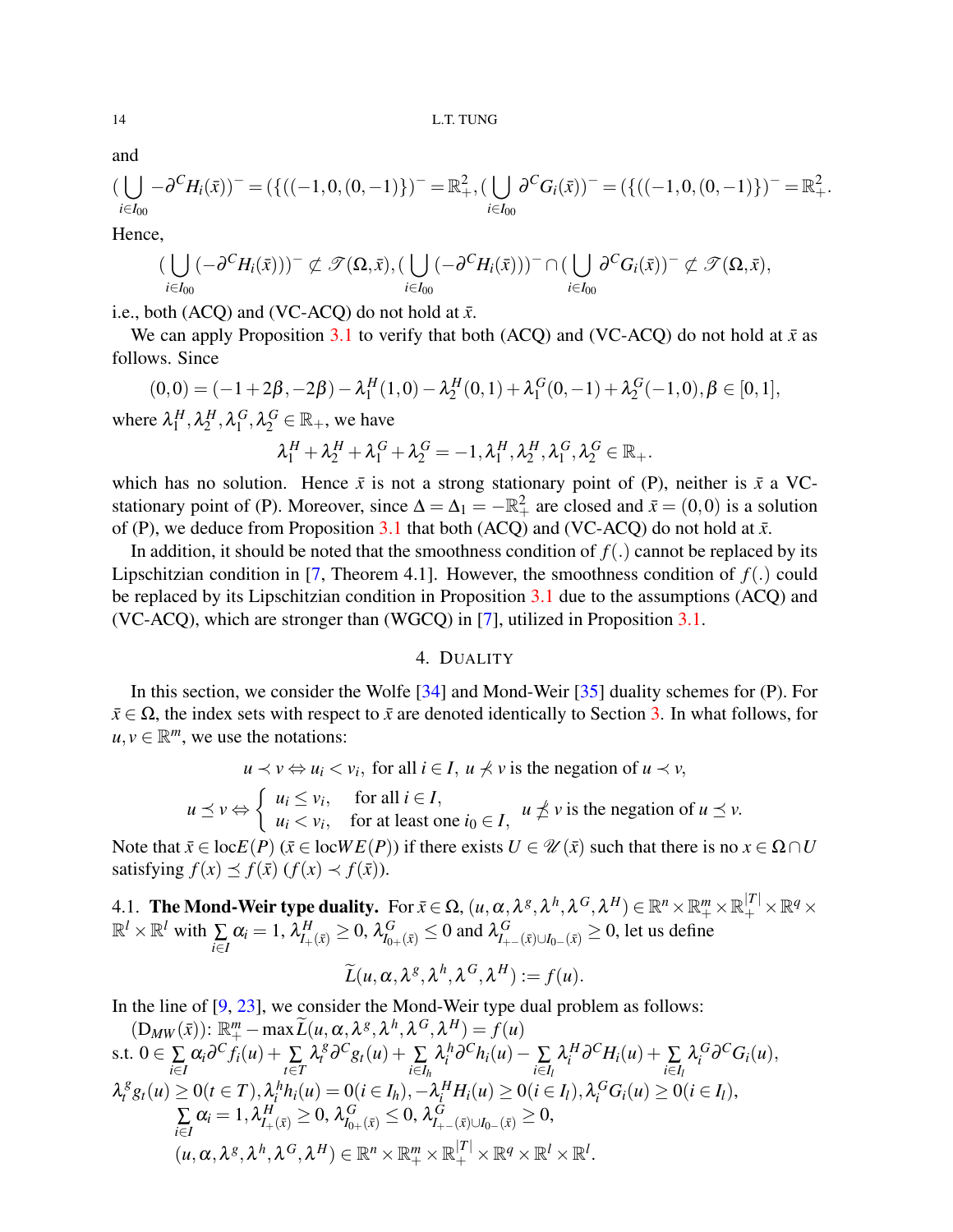The feasible set of  $(D_{MW}(\bar{x}))$  is defined by

$$
\Omega_{MW}(\bar{x}) := \left\{ (u, \alpha, \lambda^g, \lambda^h, \lambda^G, \lambda^H) \in \mathbb{R}^n \times \mathbb{R}_+^m \times \mathbb{R}_+^{|T|} \times \mathbb{R}^q \times \mathbb{R}^l \times \mathbb{R}^l \mid
$$
  
\n
$$
0 \in \sum_{i \in I} \alpha_i \partial^C f_i(u) + \sum_{t \in T} \lambda_i^g \partial^C g_t(u) + \sum_{i \in I_h} \lambda_i^h \partial^C h_i(u) - \sum_{i \in I_l} \lambda_i^H \partial^C H_i(u) + \sum_{i \in I_l} \lambda_i^G \partial^C G_i(u),
$$
  
\n
$$
\lambda_i^g g_t(u) \ge 0 (t \in T), \lambda_i^h h_i(u) = 0 (i \in I_h), -\lambda_i^H H_i(u) \ge 0 (i \in I_l), \lambda_i^G G_i(u) \ge 0 (i \in I_l)
$$
  
\n
$$
\sum_{i \in I} \alpha_i = 1, \lambda_{I_+(\bar{x})}^H \ge 0, \lambda_{I_{0+}(\bar{x})}^G \le 0, \lambda_{I_{+-}(\bar{x}) \cup I_{0-}(\bar{x})}^G \ge 0,
$$

We designate by

$$
\mathrm{pr}_{\mathbb{R}^n}\Omega_{MW}(\bar x):=\{u\in\mathbb{R}^n\mid (u,\alpha,\lambda^g,\lambda^h,\lambda^G,\lambda^H)\in\Omega_{MW}(\bar x)\}
$$

the projection of the set  $\Omega(\bar{x})$  on  $\mathbb{R}^n$ . The other Mond-Weir type duality problem of (P), which is not dependent on  $\bar{x}$ , is

$$
(\mathbf{D}_{MW}): \mathbb{R}_{+}^{m} - \max \widetilde{L}(y, \alpha, \lambda^{g}, \lambda^{h}, \lambda^{G}, \lambda^{H}) = f(y)
$$
  
s.t.  $(y, \alpha, \lambda^{g}, \lambda^{h}, \lambda^{G}, \lambda^{H}) \in \Omega_{MW} := \bigcap_{\bar{x} \in \Omega} \Omega_{MW}(\bar{x}).$ 

# **Definition 4.1.** Let  $\bar{x} \in \Omega$ .

(i)  $(\bar{u}, \bar{\alpha}, \bar{\lambda}^g, \bar{\lambda}^h, \bar{\lambda}^G, \bar{\lambda}^H) \in \Omega_{MW}(\bar{x})$  is said to be a locally efficient solution of  $(D_{MW}(\bar{x}))$ , denoted by  $(\bar{u}, \bar{\alpha}, \bar{\lambda}^g, \bar{\lambda}^h, \bar{\lambda}^G, \bar{\lambda}^H) \in locE(D_{MW}(\bar{x}))$ , if there exists  $U \in \mathcal{N}(\bar{u})$  such that there is no point  $(u, \alpha, \lambda^g, \lambda^h, \lambda^G, \lambda^H) \in \Omega_{MW}(\bar{x}) \cap U$  satisfying

$$
\widetilde{L}(\bar{u}, \bar{\alpha}, \bar{\lambda}^g, \bar{\lambda}^h, \bar{\lambda}^G, \bar{\lambda}^H) \preceq \widetilde{L}(u, \alpha, \lambda^g, \lambda^h, \lambda^G, \lambda^H).
$$

(ii)  $(\bar{u}, \bar{\alpha}, \bar{\lambda}^g, \bar{\lambda}^h, \bar{\lambda}^G, \bar{\lambda}^H) \in \Omega_{MW}(\bar{x})$  is called a locally weakly efficient solution of  $(D_{MW}(\bar{x}))$ , denoted by  $(\bar{u}, \bar{\alpha}, \bar{\lambda}^g, \bar{\lambda}^h, \bar{\lambda}^G, \dot{\bar{\lambda}}^H) \in locWE(D_{MW}(\bar{x}))$ , if there exists  $U \in \mathcal{N}(\bar{u})$  such that there is no  $(u, \alpha, \lambda^g, \lambda^h, \lambda^G, \lambda^H) \in \Omega_{MW}(\bar{x}) \cap U$  fulfilling

$$
\widetilde{L}(\bar{u},\bar{\alpha},\bar{\lambda}^g,\bar{\lambda}^h,\bar{\lambda}^G,\bar{\lambda}^H)\prec \widetilde{L}(u,\alpha,\lambda^g,\lambda^h,\lambda^G,\lambda^H.
$$

(iii)  $(\bar{y}, \bar{\alpha}, \bar{\lambda}^g, \bar{\lambda}^h, \bar{\lambda}^G, \bar{\lambda}^H) \in \Omega_{MW}$  is a locally efficient solution of  $(D_{MW})$ , denoted by  $(\bar{y}, \bar{\alpha}, \bar{\lambda}^g, \bar{\lambda}^h, \bar{\lambda}^g, \bar{\lambda}^h, \bar{\lambda}^g, \bar{\lambda}^h, \bar{\lambda}^g, \bar{\lambda}^h, \bar{\lambda}^g, \bar{\lambda}^h, \bar{\lambda}^g, \bar{\lambda}^h, \bar$  $\tilde{\lambda}^G, \tilde{\lambda}^H) \in locE(D_{MW}),$  if there exists  $U \in \mathcal{N}(\bar{y})$  such that there is no  $(y, \alpha, \lambda^g, \lambda^h, \lambda^G, \lambda^H) \in$  $\Omega_{MW} \cap U$  fulfilling

$$
\widetilde{L}(\bar{y}, \bar{\alpha}, \bar{\lambda}^g, \bar{\lambda}^h, \bar{\lambda}^G, \bar{\lambda}^H) \preceq \widetilde{L}(y, \alpha, \lambda^g, \lambda^h, \lambda^G, \lambda^H).
$$

(iv)  $(\bar{y}, \bar{\alpha}, \bar{\lambda}^g, \bar{\lambda}^h, \bar{\lambda}^G, \bar{\lambda}^H) \in \Omega_{MW}$  is a locally weakly efficient solution of  $(D_{MW})$ , denoted by  $(\bar{y}, \bar{\alpha}, \bar{\lambda}^g, \bar{\lambda}^h, \bar{\lambda}^G, \bar{\lambda}^H) \in locWE(D_{MW})$ , if there exists  $U \in \mathcal{N}(\bar{y})$  such that there is  ${\rm co}$   $(y, \alpha, \lambda^g, \lambda^h, \lambda^G, \lambda^H) \in \Omega_{MW} \cap U$  satisfying

$$
\widetilde{L}(\bar{y}, \bar{\alpha}, \bar{\lambda}^g, \bar{\lambda}^h, \bar{\lambda}^G, \bar{\lambda}^H) \prec \widetilde{L}(y, \alpha, \lambda^g, \lambda^h, \lambda^G, \lambda^H).
$$

If  $U = \mathbb{R}^n$ , the word "locally" is dropped.

**Proposition 4.1.** *(Weak Duality) Let*  $x \in \Omega$  *and*  $(y, \alpha, \lambda^g, \lambda^h, \lambda^G, \lambda^H) \in \Omega_{MW}$ *. Suppose that*  $g_t(t \in I_g^+(x)), h_i(t \in I_h^+$  $h_1^+(x)$ ),−*h*<sub>*i*</sub>( $i \in I_h^ H_i^-(x)$ ,  $H_i$  ( $i \in \hat{I}_0^ \hat{I}_0^-(x)$ ),  $-H_i$ ( $i \in \hat{I}_+^+(x) \cup \hat{I}_0^+$  $G_i^+(x)$ ,  $G_i$  ( $i \in I^+_{+0}$ +0 (*x*)∪ *I*<sup>+</sup><sub>+−</sub>(*x*)∪*I*<sub>0</sub><sup>+</sup><sub>0</sub><sup>-</sup>  $G_{0-}^{+}(x)$ ),  $-G_i$ ( $i \in I_{+}^{-}$  $I_{+0}^{-}(x) \cup I_{0+}^{-}$  $\overline{O}_{0+}(x) \cup I_{00}^{-}(x)$  *are*  $\partial^C$ -quasiconvex at y on  $X_{MW}$  :=  $\Omega \cup \mathrm{pr}_{\mathbb{R}^n} \Omega_{MW}.$ 

- *(i) If*  $f_i$  *(i* ∈ *I*) *are*  $\partial^C$ -pseudoconvex at y on X<sub>MW</sub>, then  $f(x) \neq \tilde{L}(y, \lambda^g, \lambda^h, \lambda^G, \lambda^H)$ .
- *(ii) If*  $f_i$ ( $i \in I$ ) are strictly  $\partial^C$ -pseudoconvex at y on  $X_{MW}$ , then  $f(x) \npreceq \widetilde{L}(y, \lambda^g, \lambda^h, \lambda^G, \lambda^H)$ .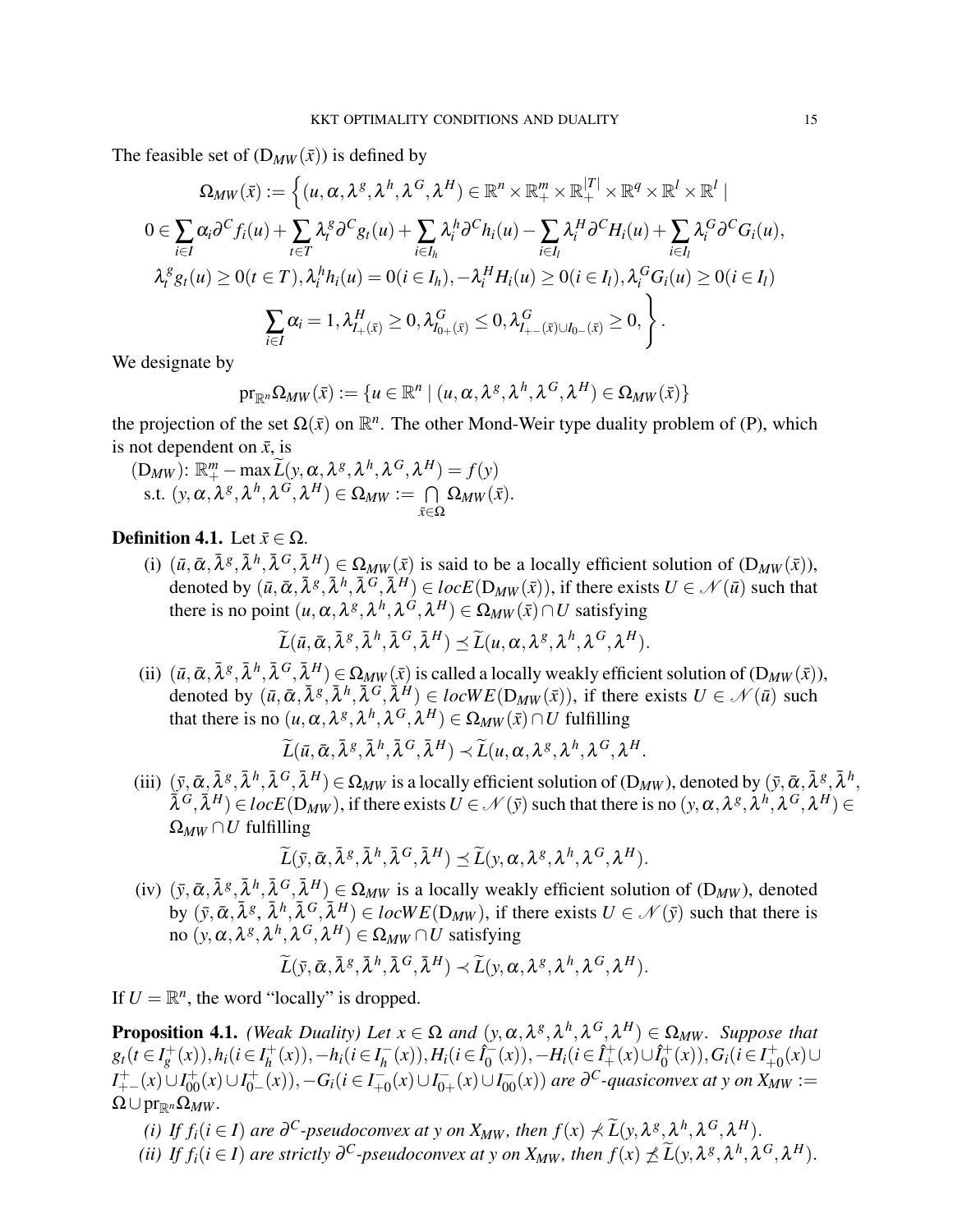*Proof.* For  $x \in \Omega$  and  $(y, \alpha, \lambda^g, \lambda^h, \lambda^G, \lambda^H) \in \Omega_{MW} = \bigcap$ *x*¯∈Ω  $\Omega_{MW}(\bar{x})$ , we have

<span id="page-15-1"></span>
$$
g_t(x) \le 0(t \in T), h_i(x) = 0(i \in I_h), H_i(x) \ge 0(i \in I_l), G_i(x)H_i(x) \le 0(i \in I_l), \quad (4.1)
$$

<span id="page-15-0"></span>
$$
0 \in \sum_{i \in I} \alpha_i \partial^C f_i(y) + \sum_{t \in T} \lambda_i^g \partial^C g_t(y) + \sum_{i \in I_h} \lambda_i^h \partial^C h_i(y) - \sum_{i \in I_l} \lambda_i^H \partial^C H_i(y) + \sum_{i \in I_l} \lambda_i^G \partial^C G_i(y), \quad (4.2)
$$

and

<span id="page-15-2"></span>
$$
\lambda_i^g g_t(y) \ge 0 \quad (t \in T), \lambda_i^h h_i(y) = 0 \quad (i \in I_h), \lambda_i^H H_i(y) \ge 0 \quad (i \in I_l), \lambda_i^G G_i(y) \ge 0 \quad (i \in I_l), \quad (4.3)
$$
\nwith 
$$
\sum_{i \in I} \alpha_i = 1, \lambda_{I_+(x)}^H \ge 0, \lambda_{I_{0+}(x)}^G \le 0, \lambda_{I_{+-}(x) \cup I_{0-}(x)}^G \ge 0.
$$
\nWe deduce from (4.2) that there exist 
$$
\xi_i^f \in \partial^C f_i(y) \quad (i \in I), \xi_i^g \in \partial^C g_t(y) \quad (t \in T), \xi_i^h \in \partial^C h_i(y) \quad (i \in I_h), \xi_i^H \in \partial^C H_i(y) \quad (i \in I_l), \xi_i^G \in \partial^C G_i(y) \quad (i \in I_l)
$$
\nsuch that

<span id="page-15-3"></span>
$$
\sum_{i\in I}\alpha_i\xi_i^f + \sum_{t\in J}\lambda_i^g\xi_t^g + \sum_{i\in I_h}\lambda_i^h\xi_i^h - \sum_{i\in I_y}\lambda_i^H\xi_i^H + \sum_{i\in I_y}\lambda_i^G\xi_i^G = 0.
$$
\n(4.4)

It follows from  $(4.1)$  and  $(4.3)$  that

$$
g_t(x) \le 0 \le g_t(y), \forall t \in I_g^+(x),
$$
  
\n
$$
h_i(x) = h_i(y) = 0, \forall i \in I_h^+(x) \cup I_h^-(x),
$$
  
\n
$$
H_i(x) = 0 \le H_i(y), \forall i \in \hat{I}_0^-(x),
$$
  
\n
$$
-H_i(x) \le 0 \le -H_i(y), \forall i \in \hat{I}_+^+(x) \cup \hat{I}_0^+(x),
$$
  
\n
$$
G_i(x) \le 0 \le G_i(y), \forall i \in I_{+0}^+(x) \cup I_{+-}^+(x) \cup I_{00}^+(x) \cup I_{0-}^+(x),
$$

and

$$
-G_i(x) \leq 0 \leq -G_i(y), \forall i \in I^-_{+0}(x) \cup I^-_{0+}(x) \cup I^-_{00}(x).
$$

Thus, we deduce from the above inequalities, the  $\partial^C$ -quasiconvexity of  $g_t(t \in I_g^+(x))$ ,  $h_i(t \in I_g^+(x))$  $I_h^+$  $h_1^+(x)$ ),− $h_i$ ( $i \in I_h^ H_i^-(x)$ ,  $H_i$  ( $i \in \hat{I}_0^ \hat{I}_0^-(x)$ ),  $-H_i(i \in \hat{I}_+^+(x) \cup \hat{I}_0^+$  $G_i^+(x)$ ,  $G_i$  ( $i \in I^+_{+i}$  $I_{+0}^{+}(x) \cup I_{+-}^{+}(x) \cup I_{00}^{+}(x) \cup$  $I_{0-}^{+}$  $\overline{G}_{0-}^{+}(x)$ ),  $-G_i$ ( $i \in I_{+}^{-}$  $I^-_{+0}(x) \cup I^-_{0+}$  $\overline{O_{0+}(x)} \cup I_{00}^{-}(x)$  at *y* on *X<sub>MW</sub>*, and the definitions of the index sets that

$$
\langle \xi_i^g, x - y \rangle \le 0, \lambda_i^g > 0, \forall t \in I_g^+(x),
$$
  

$$
\langle \xi_i^h, x - y \rangle \le 0, \lambda_i^h > 0, \forall i \in I_h^+(x),
$$
  

$$
\langle -\xi_i^h, x - y \rangle \le 0, \lambda_i^h < 0, \forall i \in I_h^-(x),
$$
  

$$
\langle \xi_i^H, x - y \rangle \le 0, \lambda_i^H < 0, \forall i \in \hat{I}_0^-(x),
$$
  

$$
\langle -\xi_i^H, x - y \rangle \le 0, \lambda_i^H > 0, \forall i \in \hat{I}_+^+(x) \cup \hat{I}_0^+(x),
$$
  

$$
\langle \xi_i^G, x - y \rangle \le 0, \lambda_i^G > 0, \forall i \in I_{+0}^+(x) \cup I_{+-}^+(x) \cup I_{00}^+(x) \cup I_{0-}^+(x)
$$

and

$$
\langle -\xi_i^G, x - y \rangle \le 0, \lambda_i^G < 0, \forall i \in I^-_{+0}(x) \cup I^-_{0+}(x) \cup I^-_{00}(x).
$$
  
other with (4.4) gives us the inequality

Employing this together with [\(4.4\)](#page-15-3) gives us the inequality

<span id="page-15-4"></span>
$$
\langle \sum_{i \in I} \alpha_i \xi_i^f, x - y \rangle = -\left\langle \sum_{t \in T} \lambda_i^g \xi_i^g + \sum_{i \in I_h} \lambda_i^h \xi_i^h - \sum_{i \in I_l} \lambda_i^H \xi_i^H + \sum_{i \in I_l} \lambda_i^G \xi_i^G, x - y \right\rangle \ge 0. \tag{4.5}
$$

(*x*),

(i) Suppose by contradiction that  $f(x) \prec L(y, \alpha, \lambda^g, \lambda^h, \lambda^G, \lambda^H)$ , equivalently,  $f_i(x) < f_i(y)$ , *i* ∈ *I*. The above inequalities and the pseudoconvexity of  $f_i$  (*i* ∈ *I*) at *y* on *X<sub>MW</sub>* tell us that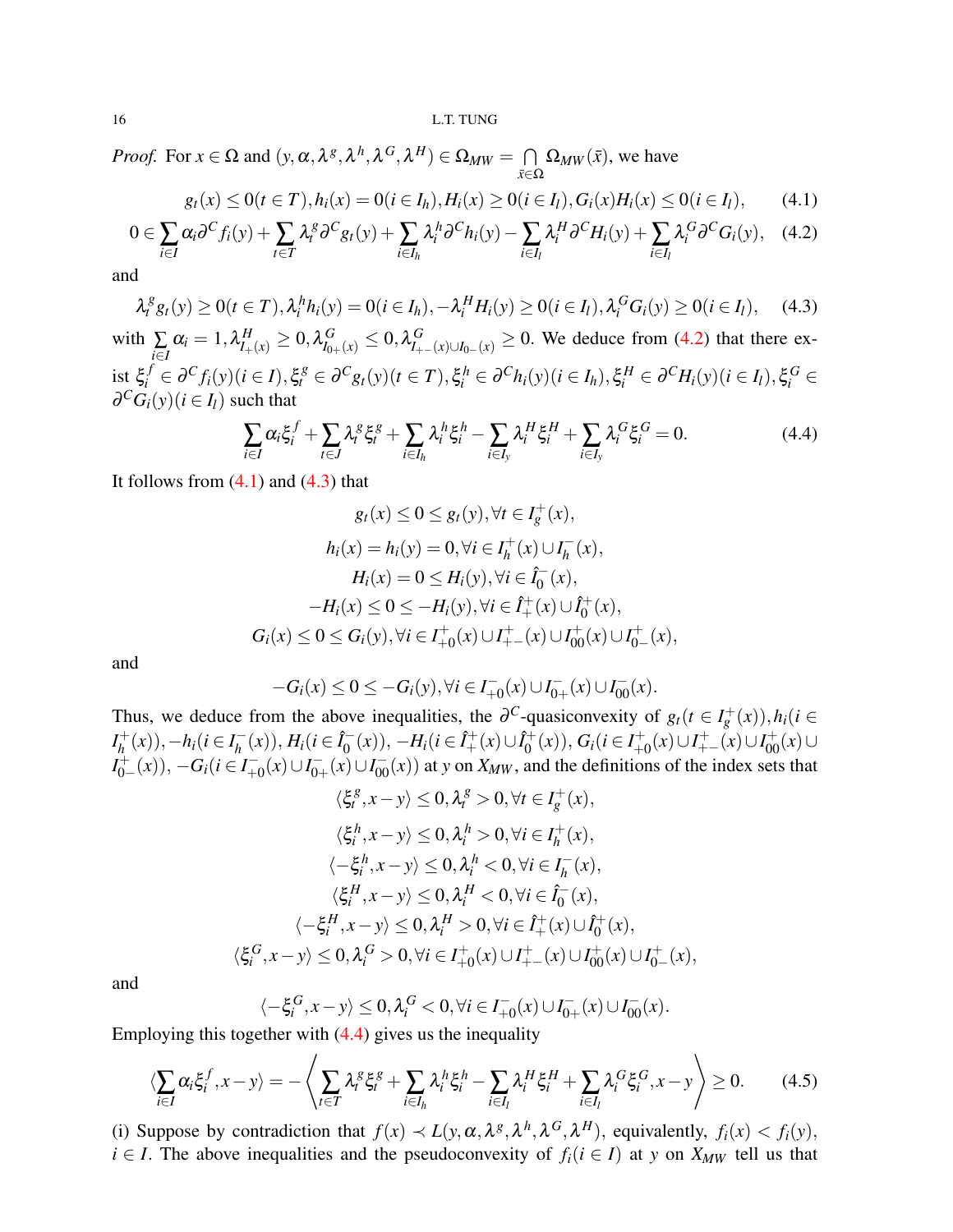$\langle \xi_i^f$  $\langle f, x-y \rangle < 0, \forall i \in I$ , which along with  $\alpha \in \mathbb{R}^m_+$  and  $\sum_{i \in I}$  $\alpha_i = 1$  leads that  $\langle \sum_{n=1}^{m} a_i \rangle$ ∑ *i*=1  $\alpha_i \xi_i^f$  $\langle x_i^J, x - y \rangle < 0,$ contradicting [\(4.5\)](#page-15-4).

(ii) Assume by contradiction that  $f(x) \leq L(y, \alpha, \lambda^g, \lambda^h, \lambda^G, \lambda^H)$ . This is equivalent to

*f*<sub>*i*</sub>(*x*) ≤ *f<sub>i</sub>*(*y*), ∀*i* ∈ *I*,  $f_{i_0}(x) < f_{i_0}(y)$ , for at least one  $i_0 \in I$ ,

which implies  $x \neq y$ . Granting this, we can deduce from the strictly pseudoconvexity of  $f_i(i \in I)$ at *y* on  $X_{MW}$  that  $\langle \xi_i^f \rangle$  $\langle f, x-y \rangle < 0, \forall i \in I$ . This, taking into account  $\alpha \in \mathbb{R}^m_+$  and  $\sum_{i \in I}$  $\alpha_i = 1$ , yields that  $\langle \sum_{n=1}^{m}$  $\sum_{i=1}$  $\alpha_i \xi_i^f$  $\binom{f}{i}$ , *x*−*y*) < 0, contradicting with [\(4.5\)](#page-15-4).

<span id="page-16-0"></span>**Corollary 4.1.** *(Weak Duality) Let*  $\bar{x} \in \Omega$  *and*  $(u, \alpha, \lambda^g, \lambda^h, \lambda^G, \lambda^H) \in \Omega_{MW}(\bar{x})$ *. Suppose that*  $g_t(t \in I_g^+(\bar{x})), h_i(t \in I_h^+)$  $h_1^+(x)$ ), −*h*<sub>*i*</sub>( $i \in I_h^ H_i^-(\bar{x})), H_i (i \in I_0^-)$  $\hat{I}_0^{-}(\bar{x}), -H_i (i \in \hat{I}_+^+(\bar{x}) \cup \hat{I}_0^+)$  $(G_0^+(\bar{x})), G_i (i \in I_{+i}^+)$  $^{+}_{+0}(\bar{x})$ ∪ *I*<sup>+</sup><sub>+−</sub>( $\bar{x}$ ) ∪ *I*<sub>0</sub><sup>+</sup><sub>0</sub><sup>-</sup><sub>0</sub><sup>-</sup>  $C_{0-}^{+}(\bar{x})), -G_i(i \in I_{+}^{-})$  $I^-_{+0}(\bar{x}) \cup I^-_{0^-}$  $\overline{J}_{0+}(\overline{x}) \cup I_{00}(\overline{x})$  *are quasiconvex at u on*  $\overline{X}_{MW} :=$  $\Omega \cup \Omega_{MW}(\bar{x})$ .

- *(i) If*  $f_i$  *(i* ∈ *I*) *are pseudoconvex at u on*  $\overline{X}_{MW}$ *, then*  $f(\bar{x}) \nprec \widetilde{L}(u, \lambda^g, \lambda^h, \lambda^G, \lambda^H)$ .
- *(ii) If*  $f_i$ ( $i \in I$ ) *are strictly pseudoconvex at u on*  $\overline{X}_{MW}$ *, then*  $f(\bar{x}) \npreceq \widetilde{L}(u, \lambda^g, \lambda^h, \lambda^G, \lambda^H)$ *.*

**Proposition 4.2.** *(Strong Duality) Let*  $\bar{x} \in \Omega$  *be a locally weakly efficient solution of (P). If*  $(VC \text{-}ACQ)$  holds at  $\bar{x}$  and the set  $\Delta_1$  is closed, then there exists  $(\bar{\alpha}, \bar{\lambda}^g, \bar{\lambda}^h, \bar{\lambda}^G, \bar{\lambda}^H) \in \mathbb{R}_+^m \times$  $\mathbb{R}^{|T|}_+ \times \mathbb{R}^q \times \mathbb{R}^l \times \mathbb{R}^l$  with  $\sum\limits_{i \in I}$  $\bar{\alpha}_i=1, \ \bar{\lambda}^H_{I_+(\bar{x})}=0, \ \bar{\lambda}^H_{I_{00}(\bar{x})\cup I_{0-}(\bar{x})}\geq 0, \ \bar{\lambda}^G_{I_{+-}(\bar{x})\cup I_{0+}(\bar{x})\cup I_{0-}(\bar{x})}=0$  and  $\bar{\lambda}_{I_{+0}(\bar{x})\cup I_{00}(\bar{x})}^G\geq 0$  such that  $(\bar{x},\bar{\alpha},\bar{\lambda}^g,\bar{\lambda}^h,\bar{\lambda}^G,\bar{\lambda}^H)\in \Omega_{MW}(\bar{x})$ . Assume further that  $g_t(t\in I_g^+(\bar{x})),$  $h_i$ ( $i \in I_h^+$  $h_1^+(\bar{x})$ ,  $-h_i$  ( $i \in I_h^ H_i^-(\bar{x})$ ,  $H_i$ ( $i \in \hat{I}_0^ \hat{I}_0^{\leftarrow}(\bar{x})$ ),  $-H_i(i \in \hat{I}_+^+(\bar{x}) \cup \hat{I}_0^+$  $G_i^{\{+\}}(\bar{x})), G_i (i \in I_{+i}^+$  $I_{+0}^{+}(\bar{x}) \cup I_{+-}^{+}(\bar{x}) \cup$  $I_{00}^{+}(\bar{x})\cup I_{0-}^{+}$  $C_{0-}^{+}(\bar{x})), -G_i(i \in I_{+}^{-})$  $I_{+0}^{-}(\bar{x})\cup I_{0-}^{-}$  $\overline{O_{0+}(\bar{x})} \cup I_{00}^{-}(\bar{x})$  are  $\overline{O^C}$ -quasiconvex at  $\bar{x}$  on  $\overline{X}_{MW}$ .

- (i) If  $f_i(i \in I)$  are  $\partial^C$ -pseudoconvex at  $\bar{x}$  on  $\overline{X}_{MW}$ , then  $(\bar{x}, \bar{\alpha}, \bar{\lambda}^g, \bar{\lambda}^h, \bar{\lambda}^G, \bar{\lambda}^H)$  is a weakly *efficient solution of*  $D_{MW}(\bar{x})$ *.*
- (ii) If  $f_i$ ( $i \in I$ ) are strictly  $\partial^C$ -pseudoconvex at  $\bar{x}$  on  $\overline{X}_{MW}$ , then  $(\bar{x}, \bar{\alpha}, \bar{\lambda}^g, \bar{\lambda}^h, \bar{\lambda}^G, \bar{\lambda}^H)$  is an *efficient solution of*  $D_{MW}(\bar{x})$ *.*

*Proof.* By invoking Proposition [3.1](#page-7-0) (ii), there exists  $(\bar{\alpha}, \bar{\lambda}^g, \bar{\lambda}^h, \bar{\lambda}^G, \bar{\lambda}^H) \in \mathbb{R}^m_+ \times \Lambda(\bar{x}) \times \mathbb{R}^q \times$  $\mathbb{R}^l \times \mathbb{R}^l$  with  $\sum_{i \in I}$  $\bar{\alpha}_i = 1, \, \bar{\lambda}^H_{I_{+}(\bar{x})} = 0, \, \bar{\lambda}^H_{I_{00}(\bar{x}) \cup I_{0-}(\bar{x})} \geq 0, \, \bar{\lambda}^G_{I_{+-}(\bar{x}) \cup I_{0+}(\bar{x}) \cup I_{0-}(\bar{x})} = 0 \text{ and } \bar{\lambda}^G_{I_{+0}(\bar{x}) \cup I_{00}(\bar{x})} \geq 0$ such that

$$
0\in \sum_{i\in I} \bar{\alpha}_i \partial^C f_i(\bar{x}) + \sum_{t\in T} \bar{\lambda}_t^g \partial^C g_t(\bar{x}) + \sum_{i\in I_h} \bar{\lambda}_i^h \partial^C h_i(\bar{x}) - \sum_{i\in I_l} \bar{\lambda}_i^H \partial^C H_i(\bar{x}) + \sum_{i\in I_l} \bar{\lambda}_i^G \partial^C G_i(\bar{x}).
$$

Since  $\bar{\lambda}^g \in \Lambda(\bar{x})$ , one has  $\bar{\lambda}_t^g g_t(\bar{x}) = 0$  for all  $t \in T$ . The fact that  $\bar{x} \in \Omega$  guarantees that  $\lambda_i^h h_i(\bar{x}) = 0, \forall i \in I_h$ . Furthermore, we deduce from  $\bar{\lambda}_{I_+(\bar{x})}^H = 0$  and  $H_i(\bar{x}) = 0$  for all  $i \in I_0(\bar{x})$  that  $-\bar{\lambda}_i^H H_i(\bar{x}) = 0$  for all  $i \in I_l$ . In addition, we obtain from  $\bar{\lambda}_{I_{+-}}^G(\bar{x}) \cup I_{0+}(\bar{x}) \cup I_{0-}(\bar{x}) = 0$  and  $G_i(\bar{x}) = 0$ for all  $i \in I_{+0}(\bar{x}) \cup I_{00}(\bar{x})$  that  $\bar{\lambda}_i^G G_i(\bar{x}) = 0$  for all  $i \in I_l$ . Thus,  $(\bar{x}, \bar{\alpha}, \bar{\lambda}^g, \bar{\lambda}^h, \bar{\lambda}^G, \bar{\lambda}^H) \in \Omega_{MW}(\bar{x})$ and  $f(\bar{x}) = \widetilde{L}(\bar{x}, \bar{\alpha}, \bar{\lambda}^g, \bar{\lambda}^h, \bar{\lambda}^G, \bar{\lambda}^H).$ 

(i) Arguing by contradiction, suppose that  $(\bar{x}, \bar{\alpha}, \bar{\lambda}^g, \bar{\lambda}^h, \bar{\lambda}^G, \bar{\lambda}^H)$  is not a weakly efficient solution of  $D_{MW}(\bar{x})$ . By denotation, there exists  $(u, \alpha, \lambda^g, \lambda^h, \lambda^G, \lambda^H) \in \Omega_{MW}(\bar{x})$  such that

$$
f(\bar{x}) = \widetilde{L}(\bar{x}, \bar{\lambda}^{\mathcal{S}}, \bar{\lambda}^{\mathcal{h}}, \bar{\lambda}^{\mathcal{G}}, \bar{\lambda}^{\mathcal{H}}) \prec \widetilde{L}(u, \lambda^{\mathcal{S}}, \lambda^{\mathcal{h}}, \lambda^{\mathcal{G}}, \lambda^{\mathcal{H}}),
$$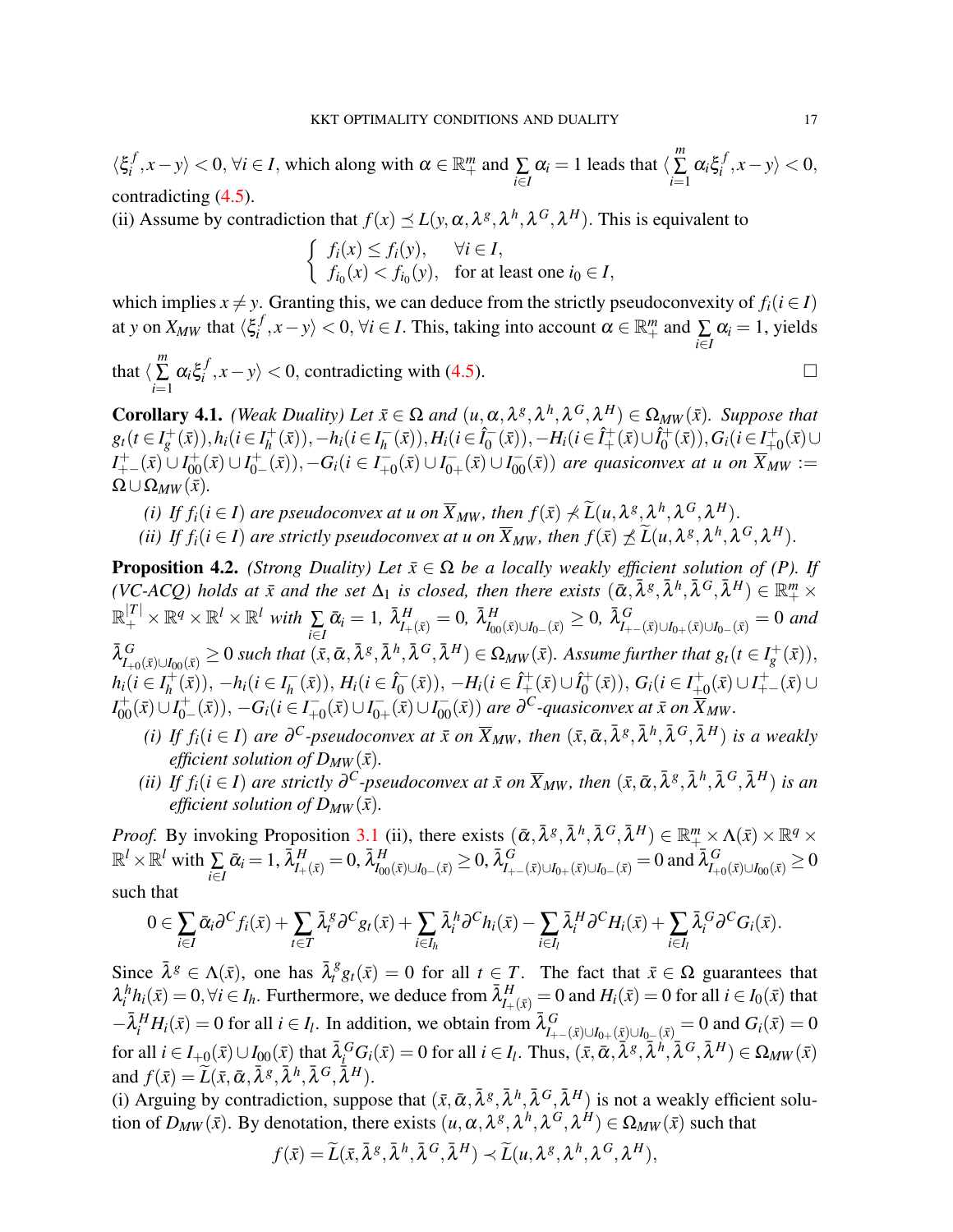which contradicts Corollary [4.1](#page-16-0) (i), and thus, completes the proof.

(ii) Suppose to the contrary that  $(\bar{x}, \bar{\alpha}, \bar{\lambda}^g, \bar{\lambda}^h, \bar{\lambda}^G, \bar{\lambda}^H)$  is not an efficient solution of  $D_{MW}(\bar{x})$ . In other words, there exists  $(u, \alpha, \lambda^g, \lambda^h, \lambda^G, \lambda^H) \in \Omega_{MW}(\bar{x})$  such that

$$
f(\bar{x}) = \widetilde{L}(\bar{x}, \bar{\lambda}^g, \bar{\lambda}^h, \bar{\lambda}^G, \bar{\lambda}^H) \preceq \widetilde{L}(u, \lambda^g, \lambda^h, \lambda^G, \lambda^H),
$$

which contradicts with Corollary [4.1](#page-16-0) (ii). So, we arrive at the conclusion.  $\square$ 

4.2. The Wolfe type duality. For  $\bar{x}\in\Omega,$   $(u,\alpha,\lambda^g,\lambda^h,\lambda^G,\lambda^H)\in\mathbb{R}^n\times\mathbb{R}^m_+\times\mathbb{R}^{|T|}_+\times\mathbb{R}^q\times\mathbb{R}^l\times$  $\mathbb{R}^l$  with  $\sum_{i \in I}$  $\alpha_i = 1$ ,  $\lambda_{I_+(\bar{x})}^H \ge 0$ ,  $\lambda_{I_{0+}(\bar{x})}^G \le 0$  and  $\lambda_{I_{+-}(\bar{x})\cup I_{0-}(\bar{x})}^G \ge 0$ , we define

$$
L(u,\alpha,\lambda^g,\lambda^h,\lambda^G,\lambda^H):=f(u)+\left(\sum_{t\in T}\lambda_t g_t(u)+\sum_{i\in I_h}\lambda_i^h h_i(u)-\sum_{i\in I_l}\lambda_i^H H_i(u)+\sum_{i\in I_l}\lambda_i^G G_i(u)\right)e,
$$

where  $e := (1, ..., 1) \in \mathbb{R}^m$ . In the line of [\[9,](#page-25-2) [23\]](#page-25-16), we consider the Wolfe type dual problem as follows:

$$
\begin{aligned} \n(\mathbf{D}_{W}(\bar{x})) &\colon \mathbb{R}_{+}^{m} - \max L(u, \alpha, \lambda^{g}, \lambda^{h}, \lambda^{G}, \lambda^{H}) \\ \n\text{s.t. } & 0 \in \sum_{i \in I} \alpha_{i} \partial^{C} f_{i}(u) + \sum_{t \in T} \lambda_{i}^{g} \partial^{C} g_{t}(u) + \sum_{i \in I_{h}} \lambda_{i}^{h} \partial^{C} h_{i}(u) - \sum_{i \in I_{l}} \lambda_{i}^{H} \partial^{C} H_{i}(u) + \sum_{i \in I_{l}} \lambda_{i}^{G} \partial^{C} G_{i}(u), \\ \n\sum_{i \in I} \alpha_{i} &= 1, \lambda_{I_{+}(\bar{x})}^{H} \geq 0, \lambda_{I_{0+}(\bar{x})}^{G} \leq 0, \lambda_{I_{+-}(\bar{x}) \cup I_{0-}(\bar{x})}^{G} \geq 0, \\ \n(u, \alpha, \lambda^{g}, \lambda^{h}, \lambda^{G}, \lambda^{H}) &\in \mathbb{R}^{n} \times \mathbb{R}_{+}^{m} \times \mathbb{R}_{+}^{|T|} \times \mathbb{R}^{q} \times \mathbb{R}^{l} \times \mathbb{R}^{l}. \n\end{aligned}
$$

The feasible set of  $(D_W(\bar{x}))$  is defined by

$$
\Omega_W(\bar{x}) := \left\{ (u, \alpha, \lambda^g, \lambda^h, \lambda^G, \lambda^H) \in \mathbb{R}^n \times \mathbb{R}_+^{m} \times \mathbb{R}_+^{|T|} \times \mathbb{R}^q \times \mathbb{R}^l \times \mathbb{R}^l \mid \right.
$$
  

$$
\sum_{i \in I} \alpha_i = 1, \lambda_{I_+(\bar{x})}^H \ge 0, \lambda_{I_{0+}(\bar{x})}^G \le 0, \lambda_{I_{+-}(\bar{x}) \cup I_{0-}(\bar{x})}^G \ge 0,
$$
  

$$
0 \in \sum_{i \in I} \alpha_i \partial^C f_i(u) + \sum_{t \in T} \lambda_t^g \partial^C g_t(u) + \sum_{i \in I_h} \lambda_i^h \partial^C h_i(u) - \sum_{i \in I_l} \lambda_i^H \partial^C H_i(u) + \sum_{i \in I_l} \lambda_i^G \partial^C G_i(u) \right\}
$$

.

We designate by

$$
\mathrm{pr}_{\mathbb{R}^n}\Omega_W(\bar{x}):=\{u\in\mathbb{R}^n\mid (u,\alpha,\lambda^g,\lambda^h,\lambda^G,\lambda^H)\in\Omega_W(\bar{x})\}
$$

the projection of the set  $\Omega(\bar{x})$  on  $\mathbb{R}^n$ . The other Wolfe type duality problem of (P), which is not dependent on  $\bar{x}$ , is

$$
(D_W) : \mathbb{R}_+^m - \max L(y, \alpha, \lambda^g, \lambda^h, \lambda^G, \lambda^H)
$$
  
=  $f(y) + \left(\sum_{t \in T} \lambda_t g_t(y) + \sum_{i \in I_h} \lambda_i^h h_i(y) - \sum_{i \in I_l} \lambda_i^H H_i(y) + \sum_{i \in I_l} \lambda_i^G G_i(y)\right) e$ ,

s.t.  $(y, \alpha, \lambda^g, \lambda^h, \lambda^G, \lambda^H) \in \Omega_W := \bigcap$ *x*¯∈Ω  $\Omega_W(\bar{x}).$ 

# **Definition 4.2.** Let  $\bar{x} \in \Omega$ .

(i)  $(\bar{u}, \bar{\alpha}, \bar{\lambda}^g, \bar{\lambda}^h, \bar{\lambda}^G, \bar{\lambda}^H) \in \Omega_W(\bar{x})$  is a locally efficient solution of  $(D_W(\bar{x}))$ , denoted by  $(\bar{u}, \bar{\alpha}, \bar{\lambda}^g, \bar{\lambda}^h, \bar{\lambda}^G, \bar{\lambda}^H) \in locE(D_W(\bar{x}))$ , if there exists  $U \in \mathcal{N}(\bar{u})$  such that there is no  $(u, \alpha, \lambda^g, \lambda^h, \lambda^G, \lambda^H) \in \Omega_W(\bar{x}) \cap U$  satisfying

$$
L(\bar{u}, \bar{\alpha}, \bar{\lambda}^g, \bar{\lambda}^h, \bar{\lambda}^G, \bar{\lambda}^H) \preceq L(u, \alpha, \lambda^g, \lambda^h, \lambda^G, \lambda^H).
$$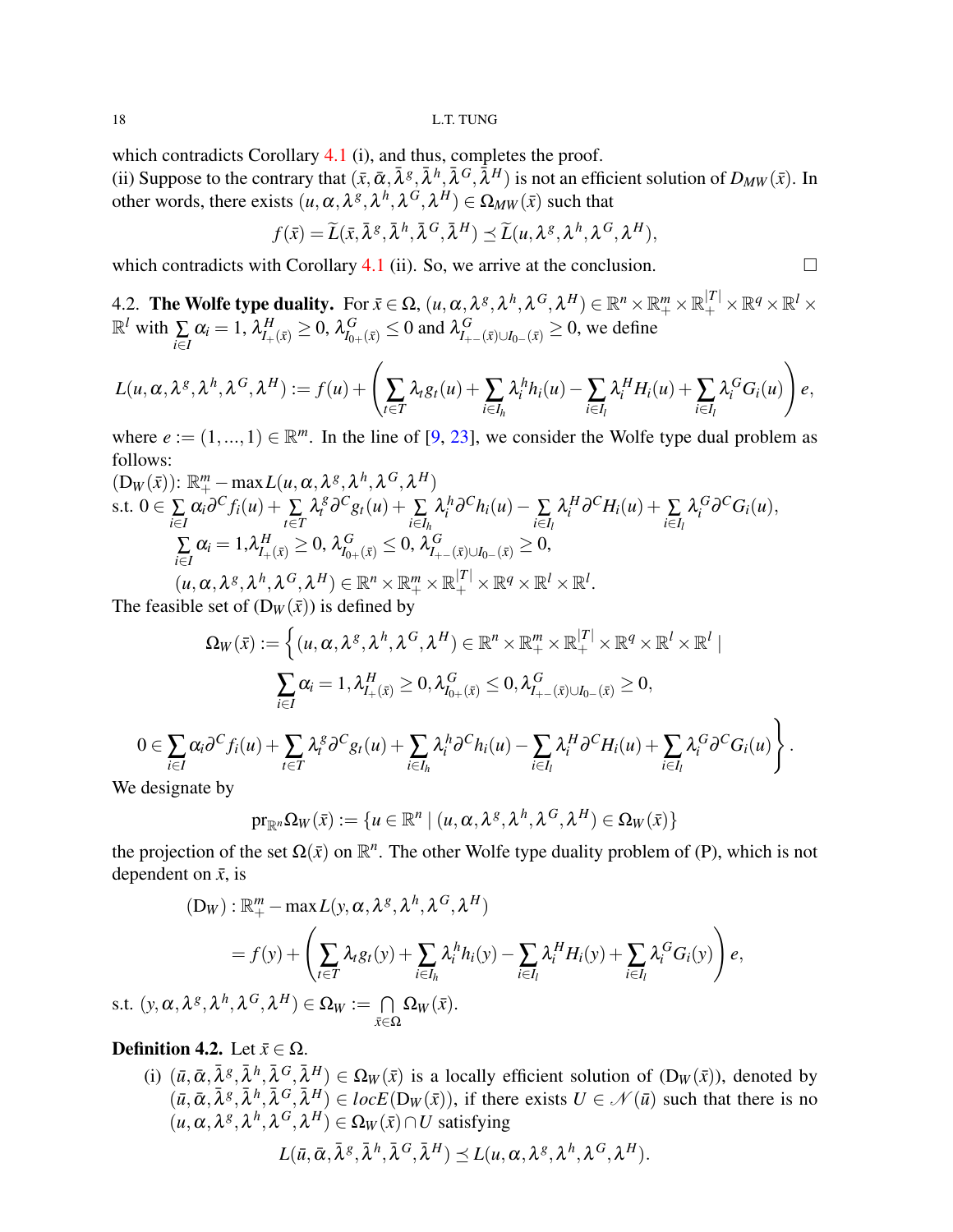(ii)  $(\bar{u}, \bar{\alpha}, \bar{\lambda}^g, \bar{\lambda}^h, \bar{\lambda}^G, \bar{\lambda}^H) \in \Omega_W(\bar{x})$  is a locally weakly efficient solution of  $(D_W(\bar{x}))$ , denoted by  $(\bar{u}, \bar{\alpha}, \bar{\lambda}^g, \bar{\lambda}^h, \bar{\lambda}^G, \bar{\lambda}^H) \in locWE(D_W(\bar{x}))$ , if there exists  $U \in \mathcal{N}(\bar{u})$  such that there is no  $(u, \alpha, \lambda^g, \lambda^h, \lambda^G, \lambda^H) \in \Omega_W(\bar x) \cap U$  fulfilling

$$
L(\bar{u}, \bar{\alpha}, \bar{\lambda}^g, \bar{\lambda}^h, \bar{\lambda}^G, \bar{\lambda}^H) \prec L(u, \alpha, \lambda^g, \lambda^h, \lambda^G, \lambda^H).
$$

(iii)  $(\bar{y}, \bar{\alpha}, \bar{\lambda}^g, \bar{\lambda}^h, \bar{\lambda}^G, \bar{\lambda}^H) \in \Omega_W$  is said to be a locally efficient solution of  $(D_W)$ , denoted by  $(\bar{y}, \bar{\alpha}, \bar{\lambda}^g, \bar{\lambda}^h, \bar{\lambda}^G, \bar{\lambda}^H) \in locE(D_W)$ , if there exists  $U \in \mathcal{N}(\bar{y})$  such that such that there is no  $(y, \alpha, \lambda^g, \lambda^h, \lambda^G, \lambda^H) \in \Omega_W \cap U$  satisfying

$$
L(\bar{y},\bar{\lambda}^g,\bar{\lambda}^h,\bar{\lambda}^G,\bar{\lambda}^H) \preceq L(y,\bar{\alpha},\lambda^g,\lambda^h,\lambda^G,\lambda^H).
$$

(iv)  $(\bar{y}, \bar{\alpha}, \bar{\lambda}^g, \bar{\lambda}^h, \bar{\lambda}^G, \bar{\lambda}^H) \in \Omega_W$  is called a locally weakly efficient solution of  $(D_W)$ , denoted by  $(\bar{y}, \bar{\alpha}, \bar{\lambda}^g, \bar{\lambda}^h, \bar{\lambda}^G, \bar{\lambda}^H) \in locWE(D_W)$ , if there exists  $U \in \mathcal{N}(\bar{y})$  such that there is no  $(y, \alpha, \lambda^g, \lambda^h, \lambda^G, \lambda^H) \in \Omega_W \cap U$  satisfying

$$
L(\bar{y},\bar{\lambda}^g,\bar{\lambda}^h,\bar{\lambda}^G,\bar{\lambda}^H) \prec L(y,\bar{\alpha},\lambda^g,\lambda^h,\lambda^G,\lambda^H).
$$

If  $U = \mathbb{R}^n$ , the word "locally" is omitted.

The following propositions describe the weak duality relations between (P) and the dual problems  $(D_W(\bar{x}))$  and  $(D_W)$ .

**Proposition 4.3.** *(Weak Duality) Let*  $x \in \Omega$  *and*  $(y, \alpha, \lambda^g, \lambda^h, \lambda^G, \lambda^H) \in \Omega_W$ . Suppose that  $g_t(t \in$  $I_g^+(x)$ ,  $h_i$  ( $i \in I_h^+$  $h_1^+(x)$ ),−*h<sub>i</sub>*( $i \in I_h^ H_h^{-}(x)$ ,  $H_i$ ( $i \in \hat{I}_0^{-}$  $\hat{I}_0^{\text{-}}(x)$ ),  $-H_i(i \in \hat{I}_+^+(x) \cup \hat{I}_0^+$  $G_i^+(x)$ ),  $G_i$ ( $i \in I^+_{+i}$  $^{+}_{+0}(x)$ ∪  $I_{+-}^+(x) \cup I_{00}^+(x) \cup I_{0-}^+$  $G_0^+(x)$ , −*G*<sup>*i*</sup>( $i \in I^-_{+0}$  $I_{+0}^{-}(x) \cup I_{0+}^{-}$  $\overline{O_{0+}}(x) \cup I_{00}^{-}(x)$  *are*  $\partial^C$ -convex at y on  $X_W := \Omega \cup$  $pr_{\mathbb{R}^n}\Omega_W$ .

- *(i) If*  $f_i$  *(i*  $\in$  *I*) *are*  $\partial^C$ *-convex at y on X<sub><i>W*</sub>, then  $f(x) \nless L(y, \alpha, \lambda^g, \lambda^h, \lambda^G, \lambda^H)$ .
- *(ii) If*  $f_i$ ( $i \in I$ ) are strictly  $\partial^C$ -convex at y on  $X_W$ , then  $f(x) \npreceq L(y, \alpha, \lambda^g, \lambda^h, \lambda^G, \lambda^H)$ .

*Proof.* For  $x \in \Omega$  and  $(y, \alpha, \lambda^g, \lambda^h, \lambda^G, \lambda^H) \in \Omega_W = \bigcap$ *x*¯∈Ω  $\Omega_W(\bar{x})$ , one obtains

<span id="page-18-1"></span>
$$
g_t(x) \le 0(t \in T), h_i(x) = 0(i \in I_h), H_i(x) \ge 0(i \in I_l), G_i(x)H_i(x) \le 0(i \in I_l), \quad (4.6)
$$

and

<span id="page-18-0"></span>
$$
0 \in \sum_{i \in I} \alpha_i \partial^C f_i(y) + \sum_{t \in T} \lambda_t^{\beta} \partial^C g_t(y) + \sum_{i \in I_h} \lambda_i^h \partial^C h_i(y) - \sum_{i \in I_l} \lambda_i^H \partial^C H_i(y) + \sum_{i \in I_l} \lambda_i^G \partial^C G_i(y) \tag{4.7}
$$

with

<span id="page-18-3"></span>
$$
\sum_{i \in I} \alpha_i = 1, \lambda_{I_+(x)}^H \ge 0, \lambda_{I_{0+}(x)}^G \le 0, \lambda_{I_{+-}(x) \cup I_{0-}(x)}^G \ge 0.
$$
\n(4.8)

It follows from [\(4.7\)](#page-18-0) that there exist  $\xi_i^f \in \partial^C f_i(y)$   $(i \in I)$ ,  $\xi_i^g \in \partial^C g_i(y)$   $(i \in T)$ ,  $\xi_i^h \in \partial^C h_i(y)$   $(i \in T)$  $I_h$ ), $\xi_i^H \in \partial^C H_i(y)$  ( $i \in I_l$ ),  $\xi_i^G \in \partial^C G_i(y)$  ( $i \in I_l$ ) such that

<span id="page-18-2"></span>
$$
\sum_{i\in I} \alpha_i \xi_i^f + \sum_{t\in J} \lambda_i^g \xi_t^g + \sum_{i\in I_h} \lambda_i^h \xi_i^h - \sum_{i\in I_l} \lambda_i^H \xi_i^H + \sum_{i\in I_l} \lambda_i^G \xi_i^G = 0.
$$
\n(4.9)

Therefore, we conclude from [\(4.6\)](#page-18-1), the  $\partial^C$ -convexity of  $g_t(t \in I_g^+(x))$ ,  $h_i(t \in I_h^+(x))$ *h* (*x*)),−*hi*(*i* ∈  $I_h^ H_h^{-}(x)$ ,  $H_i$  ( $i \in \hat{I}_0^{-}$  $\hat{I}_0^-(x)$ ),  $-H_i(i \in \hat{I}_+^+(x) \cup \hat{I}_0^+$  $G_0^+(x)$ ,  $G_i$  ( $i \in I_{+0}^+$  $I_{+0}^{+}(x) \cup I_{+-}^{+}(x) \cup I_{00}^{+}(x) \cup I_{0-}^{+}$  $C_0^+(x)$ , −*G*<sup>*i*</sup>( $i \in$ *I* −  $\frac{x^2}{x+0}(x) \cup I_{0-}^ \overline{O_{0+}}(x) \cup I_{00}^{-}(x)$  at *y* on  $X_W$  and the definitions of the index sets that

$$
g_t(y) + \langle \xi_t^g, x - y \rangle \le g_t(x) \le 0, \lambda_t^g > 0, \forall t \in I_g^+(x),
$$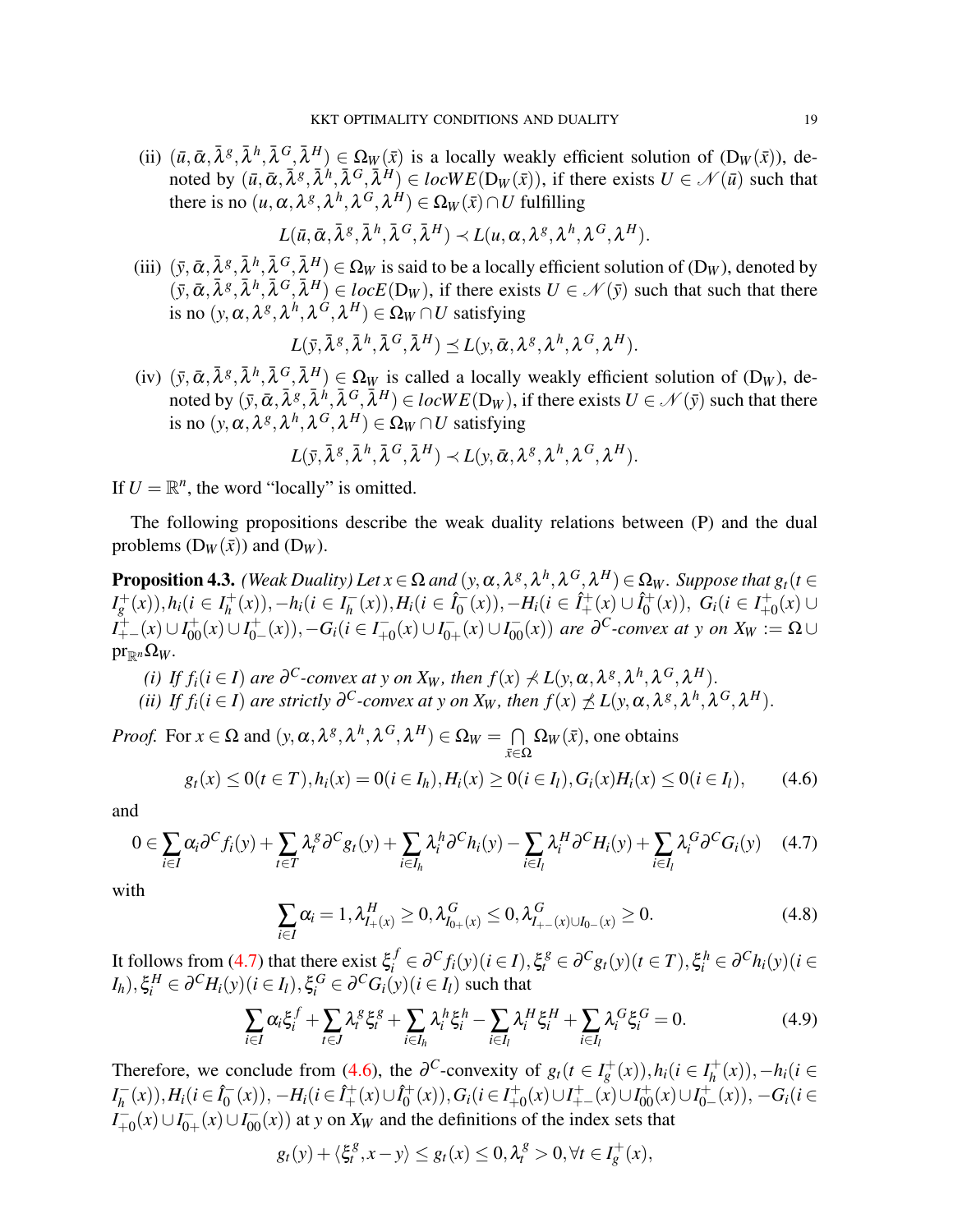$$
h_i(y) + \langle \xi_i^h, x - y \rangle \le h_i(x) = 0, \lambda_i^h > 0, \forall i \in I_h^+(x),
$$
  
\n
$$
-h_i(y) + \langle -\xi_i^h, x - y \rangle \le -h_i(x) = 0, \lambda_i^h < 0, \forall i \in I_h^-(x),
$$
  
\n
$$
H_i(y) + \langle \xi_i^H, x - y \rangle \le H_i(x) = 0, \lambda_i^H < 0, \forall i \in \hat{I}_0^-(x),
$$
  
\n
$$
-H_i(y) + \langle -\xi_i^H, x - y \rangle \le -H_i(x) < 0, \lambda_i^H > 0, \forall i \in \hat{I}_+^+(x),
$$
  
\n
$$
-H_i(y) + \langle -\xi_i^H, x - y \rangle \le -H_i(x) = 0, \lambda_i^H > 0, \forall i \in \hat{I}_0^+(x),
$$
  
\n
$$
G_i(y) + \langle \xi_i^G, x - y \rangle \le G_i(x) = 0, \lambda_i^G > 0, \forall i \in I_{+0}^+(x) \cup I_{00}^+(x),
$$
  
\n
$$
G_i(y) + \langle \xi_i^G, x - y \rangle \le G_i(x) < 0, \lambda_i^G > 0, \forall i \in I_{+-}^+(x) \cup I_0^+(x),
$$
  
\n
$$
-G_i(y) + \langle -\xi_i^G, x - y \rangle \le -G_i(x) = 0, \lambda_i^G < 0, \forall i \in I_{+0}^-(x) \cup I_{00}^-(x),
$$
  
\n
$$
-G_i(y) + \langle -\xi_i^G, x - y \rangle \le -G_i(x) < 0, \lambda_i^G < 0, \forall i \in I_{0+}^-(x).
$$

The above inequalities imply that

$$
\sum_{t \in T} \lambda_t g_t(y) + \sum_{i \in I_h} \lambda_i^h h_i(y) - \sum_{i \in I_l} \lambda_i^H H_i(y) + \sum_{i \in I_l} \lambda_i^G G_i(y) + \left\langle \sum_{t \in T} \lambda_i^g \xi_i^g + \sum_{i \in I_h} \lambda_i^h \xi_i^h - \sum_{i \in I_l} \lambda_i^H \xi_i^H + \sum_{i \in I_l} \lambda_i^G \xi_i^G, x - y \right\rangle \leq 0.
$$

This together with [\(4.9\)](#page-18-2) proves that

<span id="page-19-3"></span>
$$
\langle \sum_{i \in I} \alpha_i \xi_i^f, x - y \rangle = - \langle \sum_{t \in T} \lambda_i^g \xi_i^g + \sum_{i \in I_h} \lambda_i^h \xi_i^h - \sum_{i \in I_l} \lambda_i^H \xi_i^H + \sum_{i \in I_l} \lambda_i^G \xi_i^G, x - y \rangle
$$
\n
$$
\geq \sum_{t \in T} \lambda_t g_t(y) + \sum_{i \in I_h} \lambda_i^h h_i(y) - \sum_{i \in I_l} \lambda_i^H H_i(y) + \sum_{i \in I_l} \lambda_i^G G_i(y).
$$
\n(4.10)

(i) Suppose that

<span id="page-19-0"></span>
$$
f(x) \prec L(y, \alpha, \lambda^g, \lambda^h, \lambda^G, \lambda^H). \tag{4.11}
$$

Then, we deduce from [\(4.11\)](#page-19-0) and  $\alpha \in \mathbb{R}^m_+$  that  $\langle \alpha, f(x) - L(y, \alpha, \lambda^g, \lambda^h, \lambda^G, \lambda^H) \rangle < 0$ , which is equivalent to

$$
\sum_{i=1}^m \alpha_i (f_i(x) - f_i(y)) - \sum_{i=1}^m \alpha_i \left( \sum_{t \in T} \lambda_t g_t(y) + \sum_{i \in I_h} \lambda_i^h h_i(y) - \sum_{i \in I_l} \lambda_i^H H_i(y) + \sum_{i \in I_l} \lambda_i^G G_i(y) \right) < 0.
$$

The above inequality together with *m*  $\sum_{i=1}$  $\alpha_i = 1$  yields that

<span id="page-19-1"></span>
$$
\sum_{i=1}^{m} \alpha_i (f_i(x) - f_i(y)) < \sum_{t \in T} \lambda_t g_t(y) + \sum_{i \in I_h} \lambda_i^h h_i(y) - \sum_{i \in I_l} \lambda_i^H H_i(y) + \sum_{i \in I_l} \lambda_i^G G_i(y). \tag{4.12}
$$

The  $\partial^C$ -convexity of  $f_i (i \in I)$  at *y* on  $X_W$  confirms that  $\langle \xi_i^f \rangle$  $\langle f, x-y \rangle$  ≤  $f_i(x) - f_i(y)$ , ∀*i* ∈ *I*, which leads that

<span id="page-19-2"></span>
$$
\langle \sum_{i=1}^{m} \alpha_i \xi_i^f, x - y \rangle \leq \sum_{i=1}^{m} \alpha_i (f_i(x) - f_i(y)). \tag{4.13}
$$

We verify from  $(4.12)$  and  $(4.13)$  that

$$
\langle \sum_{i=1}^m \alpha_i \xi_i^f, x - y \rangle < \left( \sum_{t \in T} \lambda_t g_t(y) + \sum_{i \in I_h} \lambda_i^h h_i(y) - \sum_{i \in I_l} \lambda_i^H H_i(y) + \sum_{i \in I_l} \lambda_i^G G_i(y) \right),
$$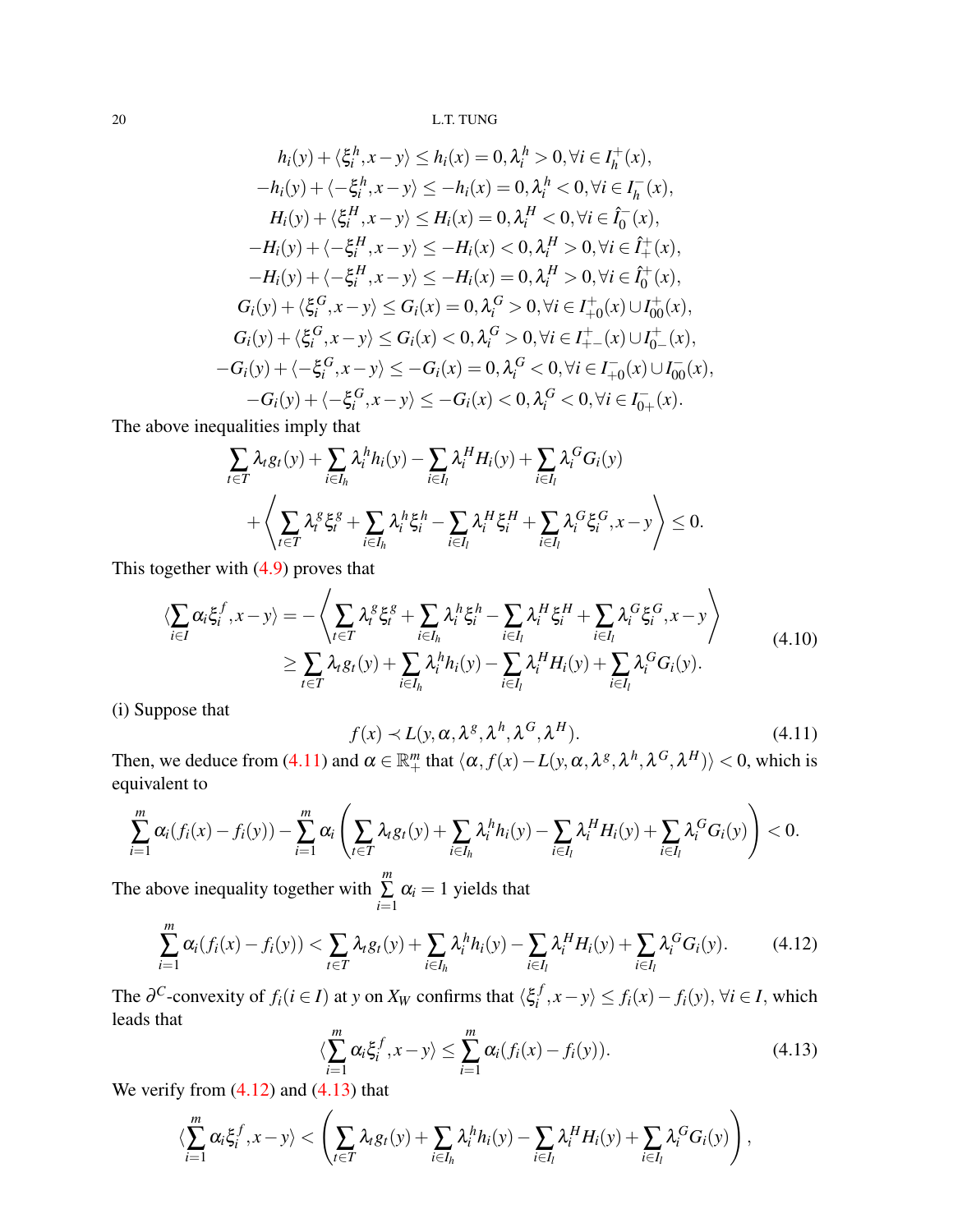which contradicts  $(4.10)$ .

(ii) Assume that

<span id="page-20-0"></span>
$$
f(x) \le L(y, \alpha, \lambda^g, \lambda^h, \lambda^G, \lambda^H),
$$
\n(4.14)

We claim that  $x \neq y$ . If otherwise, we use [\(4.14\)](#page-20-0) and  $x = y$  to derive that

<span id="page-20-1"></span>
$$
a := -\left(\sum_{t \in T} \lambda_t g_t(y) + \sum_{i \in I_h} \lambda_i^h h_i(y) - \sum_{i \in I_l} \lambda_i^H H_i(y) + \sum_{i \in I_l} \lambda_i^G G_i(y)\right) e \preceq 0. \tag{4.15}
$$

Observe by  $y = x \in \Omega$  and [\(4.8\)](#page-18-3) that

$$
g_t(y) = g_t(x) \le 0, \forall t \in T \text{ and } \lambda \in \mathbb{R}_+^{|T|},
$$
  
\n
$$
h_i(y) = h_i(x) = 0, \forall i \in I_h, \lambda_i^h \in \mathbb{R}, i \in I_h,
$$
  
\n
$$
H_i(y) = H_i(x) \ge 0, \forall i \in I_+(x), \lambda_{I_+(x)}^H \ge 0,
$$
  
\n
$$
H_i(y) = H_i(x) = 0, \forall i \in I_0(x), \lambda_i^H \in \mathbb{R}, \forall i \in I_0(x),
$$
  
\n
$$
G_i(y) = G_i(x) = 0, \forall i \in I_{+0}(x) \cup I_{00}(x), \lambda_i^G \in \mathbb{R}, \forall i \in I_{+0}(x) \cup I_{00}(x),
$$
  
\n
$$
G_i(y) = G_i(x) > 0, \forall i \in I_{0+}(x), \lambda_{I_{0+}(x)}^G \le 0,
$$

and

$$
G_i(y) = G_i(x) < 0, \forall i \in I_{+-}(x) \cup I_{0-}(x), \lambda_{I_{+-}(x) \cup I_{0-}(x)}^G \ge 0.
$$

The above inequalities leads that

$$
\sum_{t \in T} \lambda_t g_t(y) + \sum_{i \in I_h} \lambda_i^h h_i(y) - \sum_{i \in I_l} \lambda_i^H H_i(y) + \sum_{i \in I_l} \lambda_i^G G_i(y) \le 0.
$$

Hence,  $a_i \geq 0, \forall i \in I$ , contradicts [\(4.15\)](#page-20-1), which in turn implies  $x \neq y$ . On the other hand, we deduce from [\(4.14\)](#page-20-0) and  $\alpha \in \mathbb{R}^m_+$  that  $\langle \alpha, f(x) - L(y, \alpha, \lambda^g, \lambda^h, \lambda^G, \lambda^H) \rangle \leq 0$ . In other words,

$$
\sum_{i=1}^m \alpha_i (f_i(x) - f_i(y)) - \sum_{i=1}^m \alpha_i \left( \sum_{t \in T} \lambda_t g_t(y) + \sum_{i \in I_h} \lambda_i^h h_i(y) - \sum_{i \in I_l} \lambda_i^H H_i(y) + \sum_{i \in I_l} \lambda_i^G G_i(y) \right) \leq 0.
$$

Employing this together with ∑ *i*=1  $\alpha_i = 1$  gives us the inequality

<span id="page-20-2"></span>
$$
\sum_{i=1}^{m} \alpha_i (f_i(x) - f_i(y)) \leq \sum_{t \in T} \lambda_t g_t(y) + \sum_{i \in I_h} \lambda_i^h h_i(y) - \sum_{i \in I_l} \lambda_i^H H_i(y) + \sum_{i \in I_l} \lambda_i^G G_i(y).
$$
 (4.16)

Since  $f_i(i \in I)$  are strictly  $\partial^C$ -convex at *y* on  $X_W$  and  $x \neq y$ , we have

$$
\langle \xi_i^f, x - y \rangle < f_i(x) - f_i(y), \quad \forall i \in I,
$$

which implies that

<span id="page-20-3"></span>
$$
\langle \sum_{i=1}^{m} \alpha_i \xi_i^f, x - y \rangle < \sum_{i=1}^{m} \alpha_i (f_i(x) - f_i(y)). \tag{4.17}
$$

It follows from  $(4.16)$  and  $(4.17)$  that

$$
\langle \sum_{i=1}^m \alpha_i \xi_i^f(y), x - y \rangle < \sum_{t \in T} \lambda_t g_t(y) + \sum_{i \in I_h} \lambda_i^h h_i(y) - \sum_{i \in I_l} \lambda_i^H H_i(y) + \sum_{i \in I_l} \lambda_i^G G_i(y),
$$

which contradicts  $(4.10)$ .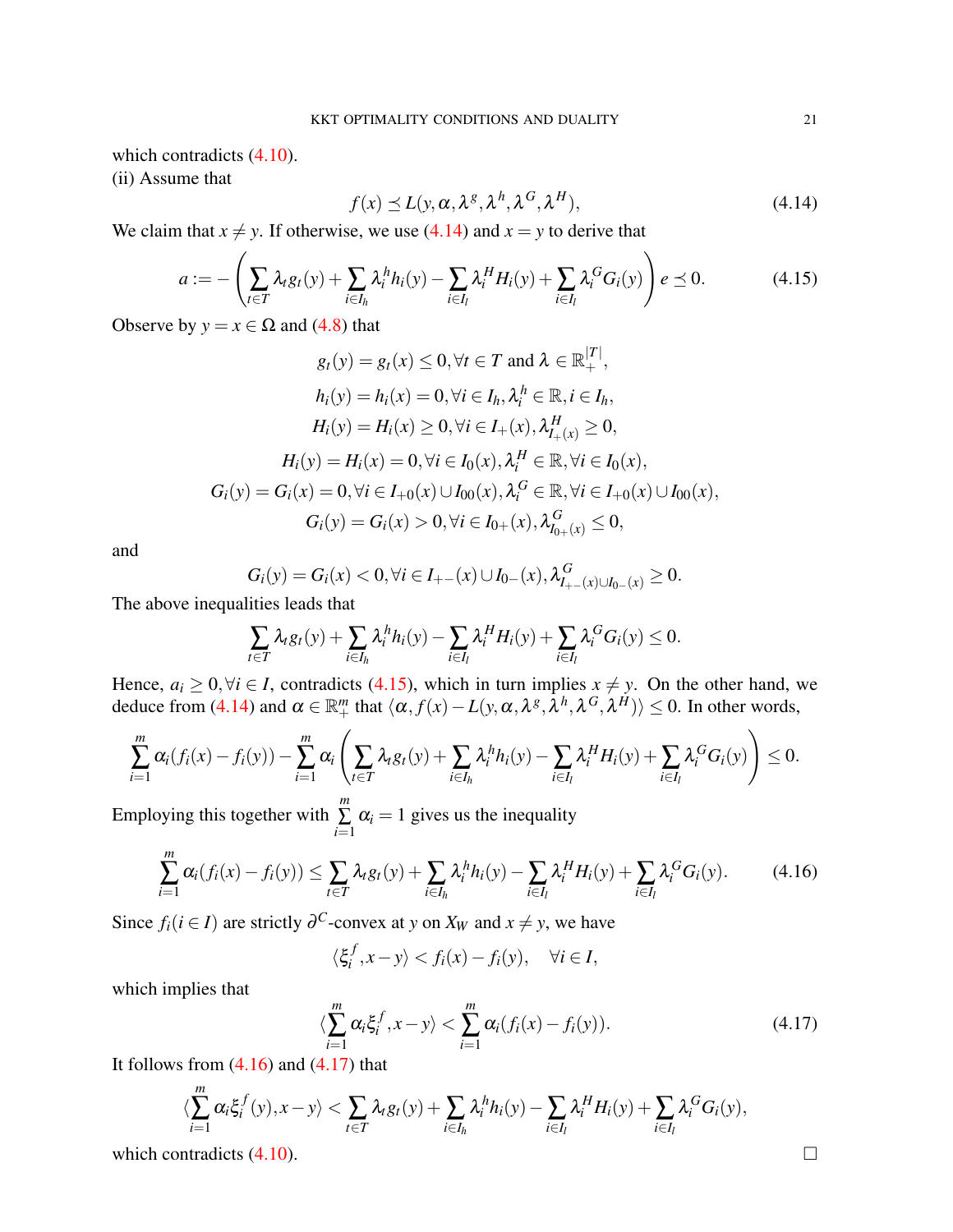<span id="page-21-0"></span>**Corollary 4.2.** *(Weak Duality) Let*  $\bar{x} \in \Omega$  *and*  $(u, \alpha, \lambda^g, \lambda^h, \lambda^G, \lambda^H) \in \Omega_W(\bar{x})$ *. Suppose that*  $g_t(t \in I_g^+(\bar{x})), h_i(t \in I_h^+)$  $h_1^+(\bar{x})$ ),  $-h_i$ ( $i \in I_h^ H_h^{-}(\bar{x}), H_i (i \in \hat{I}_0^{-})$  $\hat{O}_0^{\leftarrow}(\bar{x})$ ),  $-H_i(i \in \hat{I}_+^+(\bar{x}) \cup \hat{I}_0^+$  $G_0^{\text{+}}(\bar{x}), G_i (i \in I^+_{+0})$  $_{+0}^{+}(\bar{x})$ ∪ *I*<sup>+</sup><sub>+−</sub>( $\bar{x}$ ) ∪ *I*<sub>0</sub><sup>+</sup><sub>0</sub>−</sup>  $C_{0-}^{+}(\bar{x})), -G_i(i \in I_{+}^{-})$  $\bar{t}_{+0}(\bar{x}) \cup I_{0-}^{-}$  $J_{0+}(\bar{x}) \cup I_{00}(\bar{x})$ ) are  $\partial^C$ -convex at u on  $\overline{X}_W := \Omega \cup$  $\Omega_W(\bar{x})$ .

- *(i) If*  $f_i$  *(i*  $\in$  *I*) *are*  $\partial^C$ *-convex at u on*  $\overline{X}_W$ *, then*  $f(\bar{x}) \nless L(u, \alpha, \lambda^g, \lambda^h, \lambda^G, \lambda^H)$ .
- *(ii) If*  $f_i$  *(i*  $\in$  *I*) *are strictly*  $\partial^C$ -convex at *u* on  $\overline{X}_W$ , then  $f(\overline{x}) \nleq L(u, \alpha, \lambda^g, \lambda^h, \lambda^G, \lambda^H)$ .

<span id="page-21-1"></span>**Proposition 4.4.** *(Strong Duality) Let*  $\bar{x} \in \Omega$  *be a locally weakly efficient solution of (P). If (VC-* $ACQ$ ) holds at  $\bar{x}$  and the set  $\Delta_1$  is closed, then there exists  $(\bar{\alpha},\bar{\lambda}^g,\bar{\lambda}^h,\bar{\lambda}^G,\bar{\lambda}^H)\in \mathbb{R}^m_+\times \mathbb{R}^{|T|}_+\times$  $\mathbb{R}^q\times\mathbb{R}^l\times\mathbb{R}^l$  with  $\bar{\lambda}_{I_{+}(\bar{x})}^H=0$ ,  $\bar{\lambda}_{I_{00}(\bar{x})\cup I_{0-}(\bar{x})}^H\geq 0$ ,  $\bar{\lambda}_{I_{+-}(\bar{x})\cup I_{0+}(\bar{x})\cup I_{0-}(\bar{x})}^G=0$  and  $\bar{\lambda}_{I_{+0}(\bar{x})\cup I_{00}(\bar{x})}^G\geq 0$ such that  $(\bar{x}, \bar{\alpha}, \bar{\lambda}^g, \bar{\lambda}^h, \bar{\lambda}^G, \bar{\lambda}^H) \in \Omega_W(\bar{x})$  and  $f(\bar{x}) = L(\bar{x}, \bar{\alpha}, \bar{\lambda}^g, \bar{\lambda}^h, \bar{\lambda}^G, \bar{\lambda}^H)$ . Assume further *that*  $g_t(t \in I_g^+(\bar{x})), h_i(t \in I_h^+)$  $h^+(x)$ ),−*h*<sub>*i*</sub>( $i \in I_h^ H_h^{-}(\bar{x})), H_i (i \in \hat{I}_0^{-}$  $\hat{I}_0^{\text{-}}(\bar{x}), -H_i (i \in \hat{I}_+^+(\bar{x}) \cup \hat{I}_0^+)$  $G_0^+(\bar{x}), G_i (i \in$  $I_{+}^{+}$  $I_{+0}^{+}(\bar{x}) \cup I_{+-}^{+}(\bar{x}) \cup I_{00}^{+}(\bar{x}) \cup I_{0-}^{+}$  $C_{0-}^{+}(\bar{x}), -G_i$ ( $i \in I_{+}^{-}$  $I_{+0}^{-}(\bar{x})\cup I_{0-}^{-}$  $\overline{J_{0+}}(\bar{x}) \cup I_{00}^{-}(\bar{x})$  are  $\partial^{C}$ -convex at  $\bar{x}$  on  $\overline{X}_{W}$ .

- (i) If  $f_i(i \in I)$  are  $\partial^C$ -convex at  $\bar{x}$  on  $\overline{X}_W$ , then  $(\bar{x}, \bar{\alpha}, \bar{\lambda}^g, \bar{\lambda}^h, \bar{\lambda}^G, \bar{\lambda}^H)$  is a weakly efficient *solution of D<sub><i>W*</sub> $(\bar{x})$ .
- (ii) If  $f_i(i \in I)$  are strictly  $\partial^C$ -convex at  $\bar{x}$  on  $\overline{X}_W$ , then  $(\bar{x}, \bar{\alpha}, \bar{\lambda}^g, \bar{\lambda}^h, \bar{\lambda}^G, \bar{\lambda}^H)$  is an efficient *solution of D<sub><i>W*</sub> $(\bar{x})$ .

*Proof.* In view of Proposition [3.1](#page-7-0) (ii), there exists  $(\bar{\alpha}, \bar{\lambda}^g, \bar{\lambda}^h, \bar{\lambda}^G, \bar{\lambda}^H) \in \mathbb{R}_+^m \times \Lambda(\bar{x}) \times \mathbb{R}^q \times \mathbb{R}^l \times$  $\mathbb{R}^l$  with  $\bar{\lambda}_{I_{+}(\bar{x})}^H=0$ ,  $\bar{\lambda}_{I_{00}(\bar{x})\cup I_{0-}(\bar{x})}^H\geq 0$ ,  $\bar{\lambda}_{I_{+-}(\bar{x})\cup I_{0+}(\bar{x})\cup I_{0-}(\bar{x})}^G=0$  and  $\bar{\lambda}_{I_{+0}(\bar{x})\cup I_{00}(\bar{x})}^G\geq 0$  such that  $0 \in \sum_{i \in I}$  $\bar{\alpha}_i \partial^C f_i(\bar{x}) + \sum_{t \in T}$  $\bar{\lambda}_t^{\mathcal{S}} \partial^C g_t(\bar{x}) + \sum_i \bar{\lambda}_i^h \partial^C h_i(\bar{x}) - \sum_i \bar{\lambda}_i^H \partial^C H_i(\bar{x}) + \sum_i \bar{\lambda}_i^G \partial^C G_i(\bar{x}).$  $i \in I_l$  *i*∈*Il* 

Since  $\bar{\lambda}^g \in \Lambda(\bar{x})$ , one has  $\bar{\lambda}_t^g g_t(\bar{x}) = 0$  for all  $t \in T$ , and thus,  $\sum_{t \in T}$  $\bar{\lambda}_t^g g_t(\bar{x}) = 0$ . The fact that  $\bar{x} \in \Omega$  guarantees that  $\sum$ *i*∈*I<sup>h</sup>*  $\bar{\lambda}_i^h h_i(\bar{x}) = 0$ . Moreover, we observe by  $\bar{\lambda}_{I_+(\bar{x})}^H = 0$  and  $H_i(\bar{x}) = 0$  for all  $i \in I_0(\bar{x})$  that  $\sum_i$ *i*∈*I<sup>l</sup>*  $\bar{\lambda}_i^H H_i(\bar{x}) = 0$ . Analogously, as  $\bar{\lambda}_{I_+}^G$ *I*<sub>I</sub>+−(*x*̄)∪*I*<sub>0+</sub>(*x̄*)∪*I*<sub>0−</sub></sub>(*x̄*) = 0 and *G*<sub>*i*</sub>(*x̄*) = 0 for all  $i \in I_{+0}(\bar{x}) \cup I_{00}(\bar{x})$ , we know that  $\sum$ *i*∈*I<sup>l</sup>*  $\bar{\lambda}_i^G G_i(\bar{x}) = 0$ . Thus,  $(\bar{x}, \bar{\alpha}, \bar{\lambda}^g, \bar{\lambda}^h, \bar{\lambda}^G, \bar{\lambda}^H) \in \Omega_W(\bar{x})$  and *h H G*

$$
\sum_{t \in T} \lambda_t g_t(\bar{x}) + \sum_{i \in I_h} \lambda_i^h h_i(\bar{x}) - \sum_{i \in I_l} \lambda_i^H H_i(\bar{x}) + \sum_{i \in I_l} \lambda_i^G G_i(\bar{x}) = 0,
$$

which is nothing else but the following equality  $f(\bar{x}) = L(\bar{x}, \bar{\alpha}, \bar{\lambda}^g, \bar{\lambda}^h, \bar{\lambda}^G, \bar{\lambda}^H)$ . (i) Now, arguing by contradiction, let us suppose that  $(\bar{x}, \bar{\alpha}, \bar{\lambda}^g, \bar{\lambda}^h, \bar{\lambda}^G, \bar{\lambda}^H)$  is not a weakly efficient solution of  $D_W(\bar{x})$ . By definition, there exists  $(u, \alpha, \lambda^g, \lambda^h, \lambda^G, \lambda^H) \in \Omega_W(\bar{x})$  such that

$$
L(\bar{x}, \bar{\alpha}, \bar{\lambda}^g, \bar{\lambda}^h, \bar{\lambda}^G, \bar{\lambda}^H) \prec L(u, \alpha, \lambda^g, \lambda^h, \lambda^G, \lambda^H).
$$

This shows that

$$
f(\bar{x}) \prec L(u,\alpha,\lambda^g,\lambda^h,\lambda^G,\lambda^H).
$$

which contradicts Corollary [4.2](#page-21-0) (i). So,  $(\bar{x}, \bar{\alpha}, \bar{\lambda}^g, \bar{\lambda}^h, \bar{\lambda}^G, \bar{\lambda}^H)$  is a weakly efficient solution of  $(D_W(\bar{x})).$ 

(ii) Reasoning to the contrary, let us assume that  $(\bar{x}, \bar{\alpha}, \bar{\lambda}^g, \bar{\lambda}^h, \bar{\lambda}^G, \bar{\lambda}^H)$  is not an efficient solution of  $D_W(\bar{x})$ . Then, it guarantees the existence of  $(u, \alpha, \lambda^g, \lambda^h, \lambda^G, \lambda^H) \in \Omega_W(\bar{x})$  such that

$$
L(\bar{x}, \bar{\alpha}, \bar{\lambda}^g, \bar{\lambda}^h, \bar{\lambda}^G, \bar{\lambda}^H) \preceq L(u, \alpha, \lambda^g, \lambda^h, \lambda^G, \lambda^H),
$$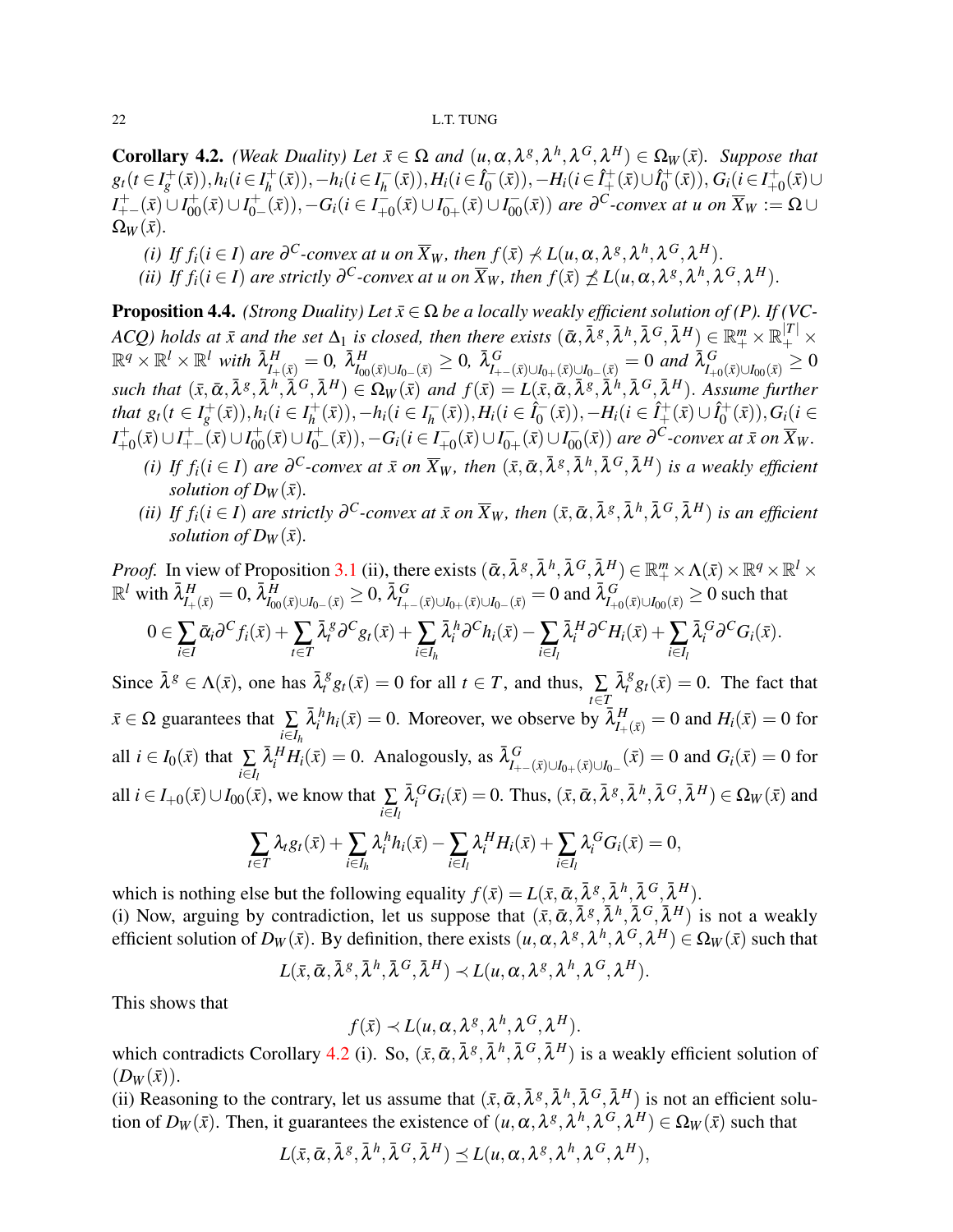Consequently,

$$
f(\bar{x}) \preceq L(u,\alpha,\lambda^g,\lambda^h,\lambda^G,\lambda^H).
$$

which contradicts Corollary [4.2](#page-21-0) (ii). So,  $(\bar{x}, \bar{\alpha}, \bar{\lambda}^g, \bar{\lambda}^h, \bar{\lambda}^G, \bar{\lambda}^H)$  is an efficient solution of  $(D_W(\bar{x}))$ .  $\Box$ 

**Example 4.1.** Let 
$$
m = n = 2
$$
 and  $l = 1$ . Consider the following (P):  
\n
$$
\mathbb{R}_{+}^{2} - \min f(x) = (x_{1}^{2} + x_{2}^{2} + 2x_{2}, |x_{1}| + |x_{2}|),
$$
\ns.t.  $g_{t}(x) = -tx_{1} \leq 0, t \in T = \mathbb{N},$   
\n $H_{1}(x) = x_{1} + 2x_{2} \geq 0,$   
\n $G_{1}(x)H_{1}(x) = x_{1}(x_{1} + 2x_{2}) \leq 0.$   
\nThen,  $\Omega = \{x \in \mathbb{R}^{2} | x_{1} > 0, x_{1} + 2x_{2} = 0\} \cup \{x \in \mathbb{R}^{2} | x_{1} = 0, x_{2} \geq 0\}.$  Moreover,  
\n $\partial^{C} f_{1}(x) = \{(2x_{1}, 2x_{2} + 2)\}, \partial^{C} f_{2}(x) = \text{co}\{(1, \pm 1), (-1, \pm 1)\} = [-1, 1] \times [-1, 1],$   
\n $\partial^{C} g_{t}(x) = \{(-t, 0)\}, t \in T, \partial^{C} G_{1}(\bar{x}) = \{(1, 0)\}, \partial^{C} H_{1}(\bar{x}) = \{(1, 2)\}.$ 

For any  $\bar{x} \in \Omega$ ,

$$
(D_{MW}(\bar{x})): \mathbb{R}^2_+ - \max L(u, \alpha, \lambda^g, \lambda^G, \lambda^H)
$$
  
=  $(u_1^2 + u_2^2 + 2u_1, |u_1| + |u_2|) + \left(\sum_{t \in T} (-tu_1) - \lambda_1^H(u_1 + 2u_2) + \lambda_1^G u_1\right)(1, 1)$   
+  $(0, 0) \in \mathbb{R}^2$  (2*u*, 2*u*, 1, 2) +  $\mathbb{R}^3$  [1, 1] +  $\sum_{t \in T} \lambda^g (-t, 0) = \lambda^H (1, 2) + \lambda^G (1, 0)$ 

s.t. 
$$
(0,0) \in \alpha_1(2u_1, 2u_2 + 2) + \alpha_2 \cdot [-1,1] \times [-1,1] + \sum_{t \in T} \lambda_t^g(-t,0) - \lambda_1^H(1,2) + \lambda_1^G(1,0),
$$
  
 $\alpha_1 + \alpha_2 = 1, \lambda_1^H \begin{cases} \geq 0, & \text{if } 1 \in I_+(\bar{x}), \\ \in \mathbb{R}, & \text{if } 1 \in I_0(\bar{x}), \end{cases} \lambda_1^G \begin{cases} \leq 0, & \text{if } 1 \in I_0_+(\bar{x}), \\ \geq 0, & \text{if } 1 \in I_+_-(\bar{x}) \cup I_0_-(\bar{x}), \\ \in \mathbb{R}, & \text{if } 1 \in I_+_0(\bar{x}) \cup I_{00}(\bar{x}), \end{cases}$ 

 $(u, \alpha, \lambda^g, \lambda_1^G)$  $^G_1, \lambda^H_1$  $L_1^H$ )  $\in \mathbb{R}^2 \times \mathbb{R}_+^2 \times \mathbb{R}_+^{|T|} \times \mathbb{R} \times \mathbb{R}$ . Taking  $\bar{x} = (0,0) \in \Omega$ , one has

$$
\mathcal{F}(\Omega,\bar{x}) = \Omega, \partial^C f_1(\bar{x}) = \{(0,2)\}, \partial^C f_2(\bar{x}) = [-1,1] \times [-1,1],
$$
  
\n
$$
I_g = \mathbb{N}, \partial^C g_t(\bar{x}) = \{(-t,0)\}, t \in T, (\bigcup_{t \in I_g} \partial^C g_t(\bar{x}))^- = \{x \in \mathbb{R}^2 \mid x_1 \ge 0\},
$$
  
\n
$$
I_+ = I_{0+} = I_{0-} = \emptyset, I_{00} = \{1\}, \partial^C G_1(\bar{x}) = \{(1,0)\}, \partial^C H_1(\bar{x}) = \{(1,2)\},
$$
  
\n
$$
(\bigcup_{i \in I_{00}} (-\partial^C H_i(\bar{x})))^- = \{x \in \mathbb{R}^2 \mid x_1 + 2x_2 \ge 0\}, (\bigcup_{i \in I_{00}} \partial^C G_i(\bar{x}))^- = \{x \in \mathbb{R}^2 \mid x_1 \le 0\},
$$

and

$$
(\bigcup_{t\in I_g} \partial^C g_t(\bar{x}))^-\cap (\bigcup_{i\in I_{00}} (-\partial^C H_i(\bar{x})))^-\cap (\bigcup_{i\in I_{00}} \partial^C G_i(\bar{x}))^-=\{x\in \mathbb{R}^2 \mid x_1=0, x_2\geq 0\}.
$$

Hence,

$$
\left(\bigcup_{t\in I_g} \partial^C g_t(\bar{x})\right)^-\cap \left(\bigcup_{i\in I_{00}} (-\partial^C H_i(\bar{x}))\right)^-\cap \left(\bigcup_{i\in I_{00}} \partial^C G_i(\bar{x})\right)^-\subset \mathscr{T}(\Omega, \bar{x}),
$$

leading that (VC-ACQ) satisfies at  $\bar{x}$ . Moreover,

$$
\Delta_1 = \text{pos}\left(\bigcup_{t \in I_g} \partial^C g_t(\bar{x}) \cup \bigcup_{i \in I_{00}} (-\partial^C H_i(\bar{x})) \cup \bigcup_{i \in I_{00}} \partial^C G_i(\bar{x})\right) = \{x \in \mathbb{R}^2 \mid x_2 \le 0\}
$$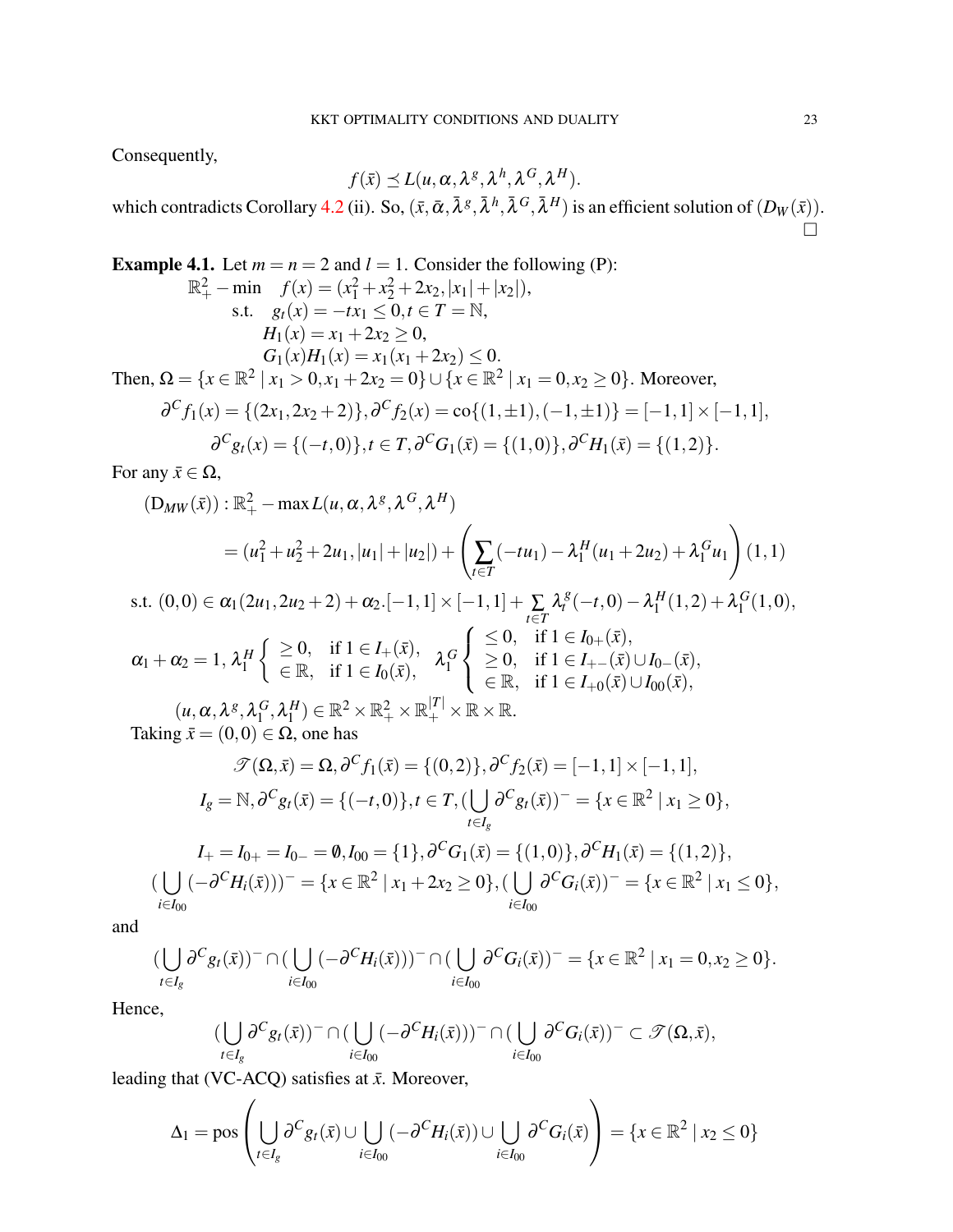is closed. Notice that

$$
f_1(x) = \begin{cases} \frac{5}{4}x_1^2 - x_1 \le 0 = f_1(\bar{x}), & \text{if } x \in \{x \in \mathbb{R}^2 \mid \frac{4}{5} \ge x_1 \ge 0, x_1 + 2x_2 = 0\}, \\ x_2^2 + 2x_2 \ge 0 = f_1(\bar{x}), & \text{if } x \in \{x \in \mathbb{R}^2 \mid x_1 = 0, x_2 \ge 0\}. \end{cases}
$$

$$
f_2(x) \ge f_2(\bar{x}), \forall x \in \Omega,
$$

Thus,  $\bar{x} \in WE(P)$ , but  $\bar{x} \notin E(P)$ . Hence, all the hypotheses of Proposition [4.4](#page-21-1) (i) are fulfilled. Now, if we select  $\bar{\alpha}_1 = \frac{1}{4}$  $\frac{1}{4}$ ,  $\bar{\alpha}_2 = \frac{3}{4}$  $\frac{3}{4}, \bar{\lambda}_1^H = \frac{1}{4}$  $\frac{1}{4}$ ,  $\bar{\lambda}_1^G = 0$  and

$$
\bar{\lambda}^g(t) = \begin{cases} \frac{1}{2}, & \text{if } t = 1, \\ 0, & \text{otherwise,} \end{cases}
$$

then

$$
(0,0) = \frac{1}{4}(0,2) + \frac{3}{4}(1,0) + \frac{1}{2} \cdot (-1,0) - \frac{1}{4} \cdot (1,2) + 0 \cdot (1,0)
$$
  

$$
\in \frac{1}{4}(0,2) + \frac{3}{4} \cdot [-1,1] \times [-1,1] + \sum_{t \in T} \lambda_t^g (-t,0) - \frac{1}{4} \cdot \lambda_1^H (0,1) + \lambda_1^G \cdot [-1,1] \times \{0\},
$$

and,

$$
I_{+}(\bar{x}) = I_{0+}(\bar{x}) = I_{0-}(\bar{x}) = \emptyset, I_{00}(\bar{x}) = \{1\}, \bar{\lambda}_{1}^{H} = \frac{1}{4}, \bar{\lambda}_{1}^{G} = 0, 1 \in I_{00}(\bar{x}),
$$

which gives the result  $(\bar{x}, \bar{\alpha}, \bar{\lambda}^g, \bar{\lambda}_1^g)$  $_1^G, \bar{\lambda}_1^H$  $I_1^H$ )  $\in \Omega_W(\bar{x})$  and  $f(\bar{x}) = L(\bar{x}, \bar{\alpha}, \bar{\lambda}^g, \bar{\lambda}_1^G)$  $_1^G, \bar{\lambda}_1^H$  $n_1^H$ ). Note that, for the above  $(\bar{x}, \bar{\alpha}, \bar{\lambda}^g, \bar{\lambda}_1^g)$  $_{1}^{G}, \bar{\lambda}_{1}^{H}$  $\hat{I}_1^H$ ,  $\hat{I}_{00}^+(\bar{x}) = \{1\}$ ,  $\hat{I}_{00}^-(\bar{x}) = I_{00}^+(\bar{x}) = I_{00}^-(\bar{x}) = \emptyset$ . Moreover, we can verify that  $f_1, f_2, g_t(t \in I_g^+(\bar{x}))$ ,  $-\tilde{H}_i(i \in \hat{I}_{00}^+(\bar{x}))$  are  $\partial^C$ -convex at  $\bar{x}$  on  $\mathbb{R}^2$ . Hence, Proposition [4.4](#page-21-1) (i) asserts that  $(\bar{x}, \bar{\alpha}, \bar{\lambda}^g, \bar{\lambda}_1^G)$  $_1^G, \bar{\lambda}_1^H$  $\binom{H}{1}$  is a weakly efficient solution of  $(D_W(\bar{x}))$ .

We can check directly that  $(\bar{x}, \bar{\alpha}, \bar{\lambda}^g, \bar{\lambda}_1^G)$  $\overline{G}_{1}^{G}, \overline{\lambda}_{1}^{H}$  $\binom{H}{1}$  is a weakly efficient solution of  $(D_W(\bar{x}))$  as follows. Firstly, we conclude from  $\bar{x} = (0,0)$  and  $I_+(\bar{x}) = I_{0+}(\bar{x}) = I_{0-} = \emptyset$ ,  $I_{00}(\bar{x}) = \{1\}$  that

$$
\Omega_W(\bar{x}) = \left\{ (u, \alpha, \lambda^g, \lambda_1^G, \lambda_1^H) \in \mathbb{R}_+^2 \times \mathbb{R}^2 \times \mathbb{R}_+^{|T|} \times \mathbb{R} \times \mathbb{R} \mid \alpha_1 + \alpha_2 = 1, \lambda_1^H \in \mathbb{R}, \lambda_1^G \in \mathbb{R},
$$
  

$$
(0,0) \in \alpha_1(2u_1, 2u_2 + 2) + \alpha_2.[-1,1] \times [-1,1] + \sum_{t \in T} \lambda_t^g(-t,0) - \lambda_1^H(1,2) + \lambda_1^G(1,0) \right\}.
$$

Now, for an arbitrary  $u \in \Omega_W(\bar{x})$ , the  $\partial^C$ -convexity of  $g_t(t \in I_g^+(\bar{x}))$ ,  $H_i(t \in I_{00}^-(\bar{x}))$ ,  $-H_i(t \in I_{00}^+(\bar{x}))$  $\hat{I}_{00}^{+}(\bar{x})$ ,  $G_i(i \in I_{00}^+)$ ,  $-G_i(i \in I_{00}^-)$  at *u* on  $\mathbb{R}^2$  and the definitions of the index sets leads us to the inequalities

$$
g_t(u) + \langle (-t, 0), \bar{x} - u \rangle \le g_t(\bar{x}) = 0, \lambda_t^g > 0, \forall t \in I_g^+(\bar{x}),
$$
  
\n
$$
H_1(u) + \langle (1, 1), \bar{x} - u \rangle \le H_1(\bar{x}) = 0, \lambda_1^H < 0, \text{if } 1 \in \hat{I}_{00}^-(\bar{x}),
$$
  
\n
$$
-H_1(u) + \langle -(1, 1), \bar{x} - u \rangle \le -H_1(\bar{x}) = 0, \lambda_t^H > 0, \text{if } 1 \in \hat{I}_{00}^+(\bar{x}),
$$
  
\n
$$
G_1(u) + \langle (1, 0), \bar{x} - u \rangle \le G_1(\bar{x}) = 0, \lambda_1^G > 0, \text{if } 1 \in I_{00}^+(\bar{x}),
$$

and

$$
-G_1(u) + \langle -(1,0), \bar{x} - u \rangle \leq -G_1(\bar{x}) = 0, \lambda_1^G < 0, \text{if } 1 \in I_{00}^-(\bar{x}).
$$

We deduce from the above inequalities and  $u \in \Omega_W(\bar{x})$  that there exists  $(\beta_1, \beta_2) \in [-1, 1] \times$  $[-1,1]$  satisfying

$$
\langle \alpha_1(2u_1, 2u_2 + 2) + \alpha_2(\beta_1, \beta_2), \bar{x} - u \rangle = -\langle \sum_{t \in T} \lambda_t^g(-t, 0) - \lambda_1^H(1, 1) + \lambda_1^G(1, 0), \bar{x} - u \rangle
$$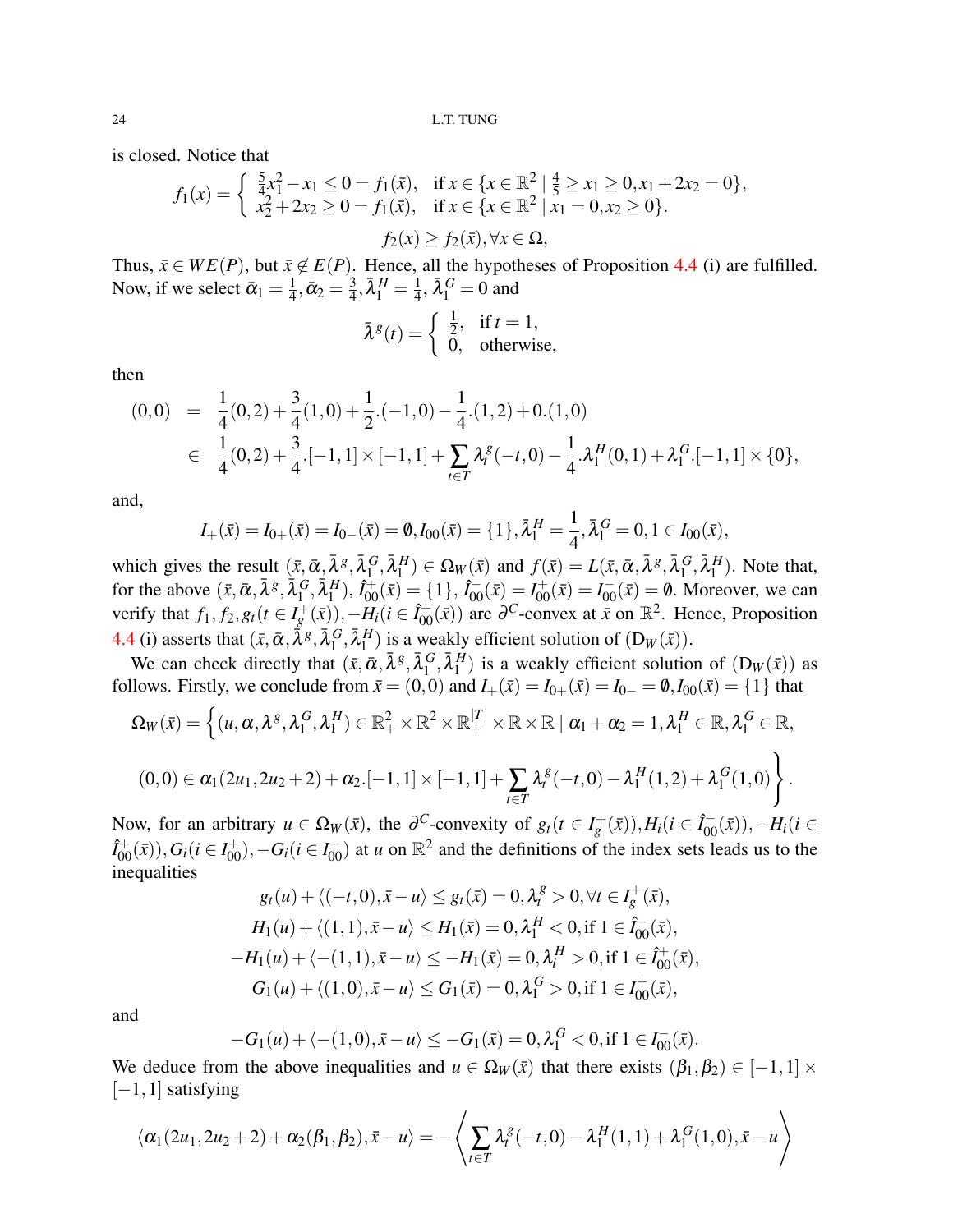KKT OPTIMALITY CONDITIONS AND DUALITY 25

<span id="page-24-6"></span>
$$
\geq \left(\sum_{t\in T} \lambda_t g_t(u) - \sum_{i\in I_l} \lambda_i^H H_i(u) + \sum_{i\in I_l} \lambda_i^G G_i(u)\right).
$$
\n(4.18)

Reasoning by contraposition, suppose that  $(\bar{x}, \bar{\alpha}, \bar{\lambda}^g, \bar{\lambda}_1^g)$  $_1^G, \bar{\lambda}_1^H$  $_1^H$ ) is not a weakly efficient solution of  $(D_W(\bar{x}))$ . Then there exist  $(u, \alpha, \lambda^g, \lambda^G, \lambda^H) \in \Omega_W(\bar{x})$  such that

$$
L(\bar{x}, \bar{\alpha}, \bar{\lambda}^g, \bar{\lambda}_1^G, \bar{\lambda}_1^H) \prec L(u, \alpha, \lambda^g, \lambda_1^G, \lambda_1^H).
$$

Utilizing this along with  $f(\bar{x}) = L(\bar{x}, \bar{\alpha}, \bar{\lambda}^g, \bar{\lambda}_1^g)$  $_{1}^{G}, \bar{\lambda}_{1}^{H}$  $\binom{H}{1}$ ,  $\alpha \in \mathbb{R}^2_+$  and 2 ∑ *i*=1  $\alpha_i = 1$  gives us that  $\langle \alpha, f(\bar{x}) - L(u, \alpha, \lambda^g, \lambda^G, \lambda^H) \rangle$  < 0, which is equivalent to say that

$$
\sum_{i=1}^2 \alpha_i (f_i(\bar{x}) - f_i(u)) - \left(\sum_{t \in T} \lambda_t g_t(u) - \sum_{i \in I_l} \lambda_i^H H_i(u) + \sum_{i \in I_l} \lambda_i^G G_i(u)\right) < 0.
$$

The above relation together with [\(4.18\)](#page-24-6) derives that

<span id="page-24-7"></span>
$$
\sum_{i=1}^{2} \alpha_i (f_i(\bar{x}) - f_i(u)) < \langle \alpha_1(2u_1, 2u_2 + 2) + \alpha_2(\beta_1, \beta_2), \bar{x} - u \rangle, (\beta_1, \beta_2) \in [-1, 1] \times [-1, 1].
$$
\n(4.19)

On the other hand, since  $f_1, f_2$  are  $\partial^C$ -convexity at *u* on  $\mathbb{R}^2$ , one has

$$
\langle (2u_1, 2u_2+2), \bar{x}-u \rangle \le f_1(\bar{x}) - f_1(u),
$$
  

$$
\langle (\beta_1, \beta_2), \bar{x}-u \rangle \le f_2(\bar{x}) - f_2(u),
$$

which, taking into account  $\alpha \in \mathbb{R}^m_+$ , justifies that

$$
\langle \alpha_1(2u_1, 2u_2+2)+\alpha_2(\beta_1, \beta_2), \bar{x}-u\rangle \leq \sum_{i=1}^2 \alpha_i(f_i(\bar{x})-f_i(u)).
$$

This contradicts [\(4.19\)](#page-24-7).

### Acknowledgments

This work was supported by The Ministry of Education and Training of Vietnam under Grant No. B2022-TCT-01.

### **REFERENCES**

- <span id="page-24-0"></span>[1] W. Achtziger, C. Kanzow, Mathematical programs with vanishing constraints: optimality conditions and constraint qualifications, Math. Program. 114 (2007), 69-99.
- <span id="page-24-1"></span>[2] T. Hoheisel, C. Kanzow, First- and second-order optimality conditions for mathematical programs with vanishing constraints, Appl. Math. 52 (2007), 495-514.
- <span id="page-24-2"></span>[3] T. Hoheisel, C. Kanzow, Stationarity conditions for mathematical programs with vanishing constraints using weak constraint qualifications, J. Math. Anal. Appl. 337 (2008), 292-310.
- <span id="page-24-3"></span>[4] T. Hoheisel, C. Kanzow, On the Abadie and Guignard constraint qualifications for mathematical programs with vanishing constraints, Optimization 58 (2009), 431-448.
- <span id="page-24-4"></span>[5] D. Dorsch, V. Shikhman, O. Stein, Mathematical programs with vanishing constraints: critical point theory, J. Glob. Optim. 52 (2012), 591-605.
- <span id="page-24-5"></span>[6] S.K. Mishra, V. Singh, V. Laha, R.N. Mohapatra, On constraint qualifications for multiobjective optimization problems with vanishing constraints. In: H. Xu, S. Wang, S.Y. Wu (eds.) Optimization Methods, Theory and Applications, pp. 95-135, Springer, Berlin, 2015.